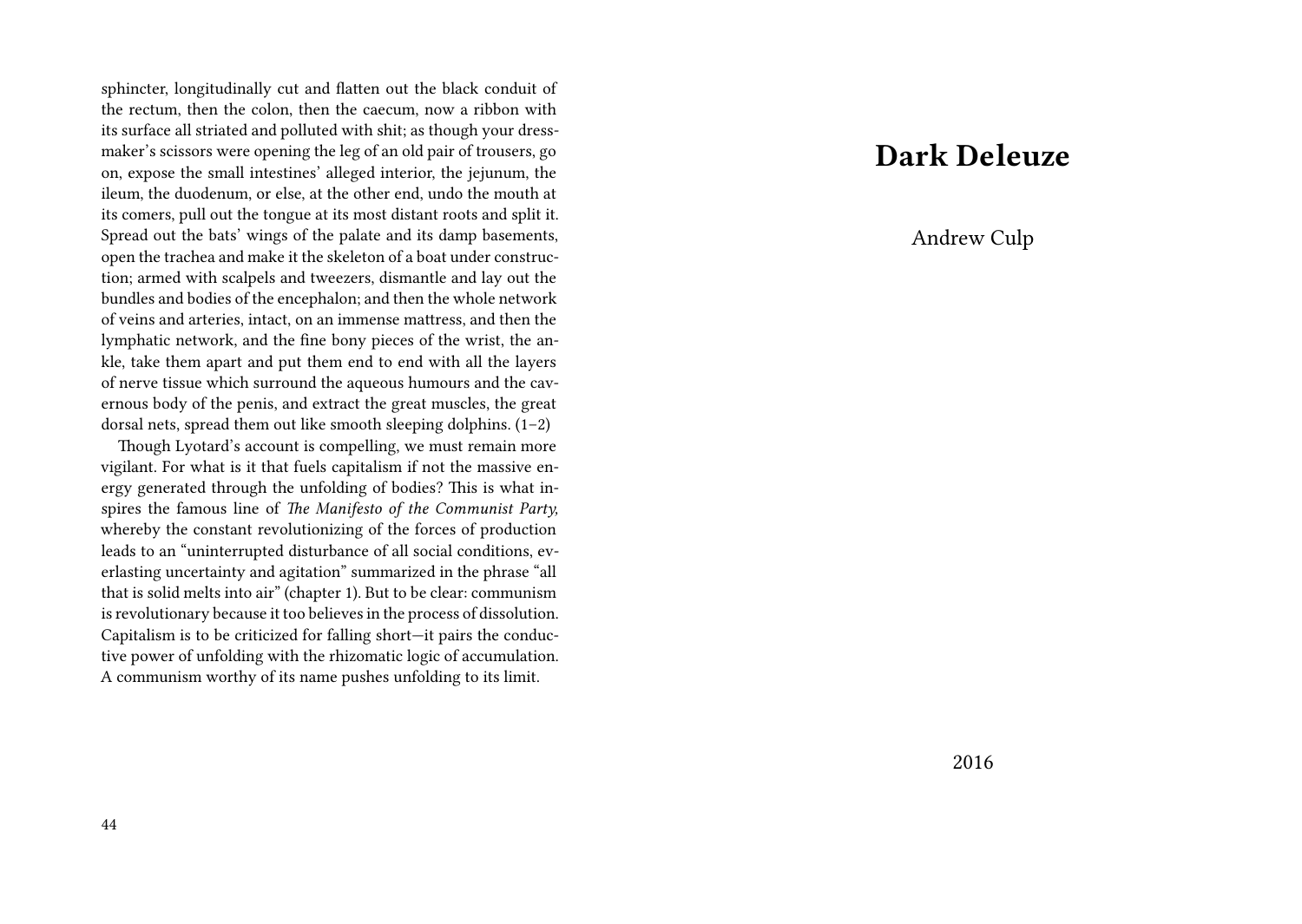a certain point ("the moment Charlie Chaplin makes the board fall on his head for a second time"), the film unfolds with the "shortcircuits of a disconnected piece of machinery" (AO, 317). We cease to identify with the main character and instead envelop his events, surprises, premonitions, and habits. There is no more to unfold at dawn as the couple, "seen from the back, all black, whose shadows are not projected by any sun, advance toward nothing" (317). A line of telegraph poles on the left and pathetic trees on the right, the two fade into an empty road with no horizon—disappearing as they unfold into the void.

Unfolding operates through conduction, not communication—at least according to Jean-François Lyotard in *Libidinal Economy* (254–62). As a conductor of affects, unfolding does not build capacities through the accumulative logic of rhizomes, which changes through addition or subtraction. Unfolding's disconnection is not the dampening of power but the buildup of charges that jump across the divide. This operation is so vital that Deleuze elevates unfolding to the absolute of unfolding substance itself (S, 310). Yet this process always takes place through a body, which stands at the limit of wild unfolding. The body staves off the "operation of vertigo" that comes from chasing after the "tiny and moving folds that waft me along at excessive speed" (L, 93). Seen from its slower speed, we see that unfolding generates force. Consider Lyotard's project of an "invulnerable conspiracy, headless, homeless, with neither programme nor project," which begins by "deploying a thousand cancerous tensors" (262) across the body's "great ephemeral skin":

Open the so-called body and spread out all its surfaces: not only the skin with each of its folds, wrinkles, scars, with its great velvety planes, and contiguous to that, the scalp and its mane of hair, the tender pubic fur, nipples, hair, hard transparent skin under the heel, the light frills of the eyelids, set with lashes—but open and spread, expose the labia majora, so also the labia minora with their blue network bathed in mucus, dilate the diaphragm of the anal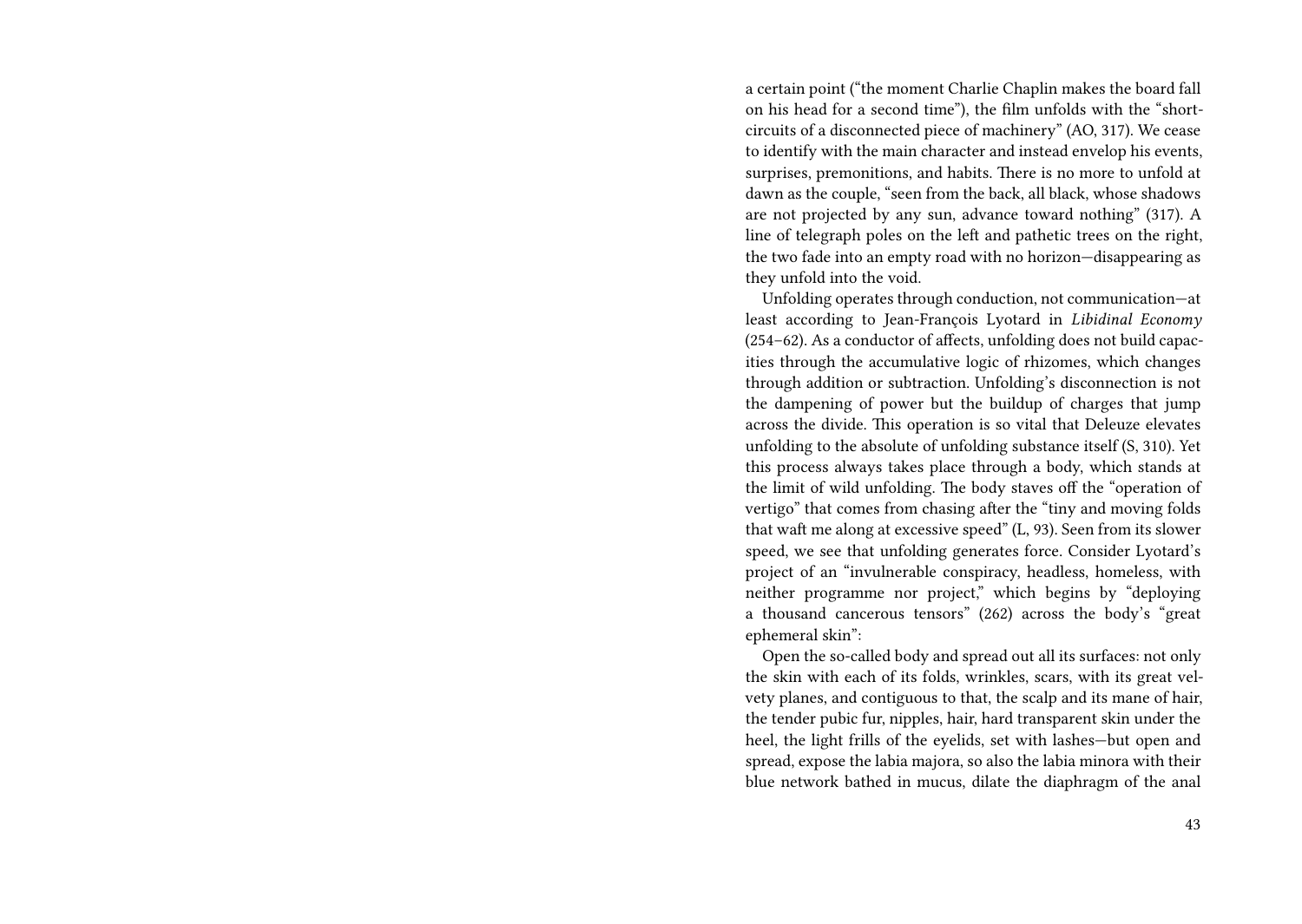rhizomatic as the Internet is still governed by a set of decentralized protocols that helps it maintain its consistency—the drawback being that these forms of control are diffuse, not immediately apparent, and difficult to resist (Galloway, *Protocol,* 61–72).

A contrary path: cast a line to the outside! These lines are found in folds, which are what connects a world where "relations are external to their terms" (H, 101). It is through the external bridge of the fold that "a world where terms exist like veritable atoms" communicates through their irreducible exteriority (DI, 163). More importantly, folding is movement. The inside is not erased from this world; rather, the interior is an operation of the outside (F, 97). Such "in-folding" is a structuration, "the folding back on itself of the fiber to form a compact structure" that transforms mere sedimentation into hardened strata (TP, 42). It is in this way that we can understand folding as a double-relation of force enveloping itself (and not of some forces' relation to others) as found in inorganic life, biological evolution, art, and thought (N, 92). But folding only accounts for one moment in the rhythm of movement; it is complemented by unfolding—"to unfold is to increase to grow; whereas to fold is to diminish, to reduce, 'to withdraw into the recesses of a world'" (L, 8–9).

Although called joyous by some, the great unfolding sparks an experience of terror driven by the question, "how far can we unfold the line without falling into a breathless void, into death, and how can we fold it, but without losing touch with it, to produce an inside copresent with the outside, corresponding to the outside?" (N, 113). A boring biological example is an animal's deterritorialization of its milieu by in-folding a function by way of an organ that enables it to escape to form new relations with a new outside, such as a tetrapod's water retrainment, which enabled it to carry the sea with it on land. The most exciting version of unfolding operates purely in time. As a narrative device, unfolding builds tension until it suddenly "bursts open like a spring" (N, 151). Expectation, anticipation, climax, release. *Modern Times* is a masterful piece of unfolding. At

# **Contents**

| <i>Abbreviations</i>                                  | 5  |
|-------------------------------------------------------|----|
| Works by Gilles Deleuze                               | 5  |
| Works by Gilles Deleuze and Félix Guattari            | 5  |
| <b>Introduction</b>                                   | 6  |
|                                                       | 7  |
|                                                       | 12 |
| From the Chapel to the Crypt                          | 18 |
| The Extinction of Being                               | 26 |
| The Task: Destroy Worlds, Not Create Conceptions      | 26 |
| The Subject: Un-becoming, Not Assemblages             | 30 |
| Existence: Transformation, Not Genesis                | 32 |
| Ontology: Materialism, Not Realism                    | 33 |
| Difference: Exclusive Disjunction, Not Inclusive Dis- |    |
|                                                       | 35 |
| <b>Advancing toward Nothing</b>                       | 37 |
| Diagram: Asymmetry, Not Complexity                    | 37 |
| Affect: Cruelty, Not Intensity                        | 40 |
| Organization: Unfolding, Not Rhizome                  | 41 |
| Ethics: Conspiratorial Communism, Not Processual      |    |
|                                                       | 45 |
| <b>Breakdown, Destruction, Ruin</b>                   | 48 |
| Speed: Escape, Not Acceleration                       | 48 |
| Flows: Interruption, Not Production                   | 52 |
| Substance: Political Anthropology, Not Technoscience  | 54 |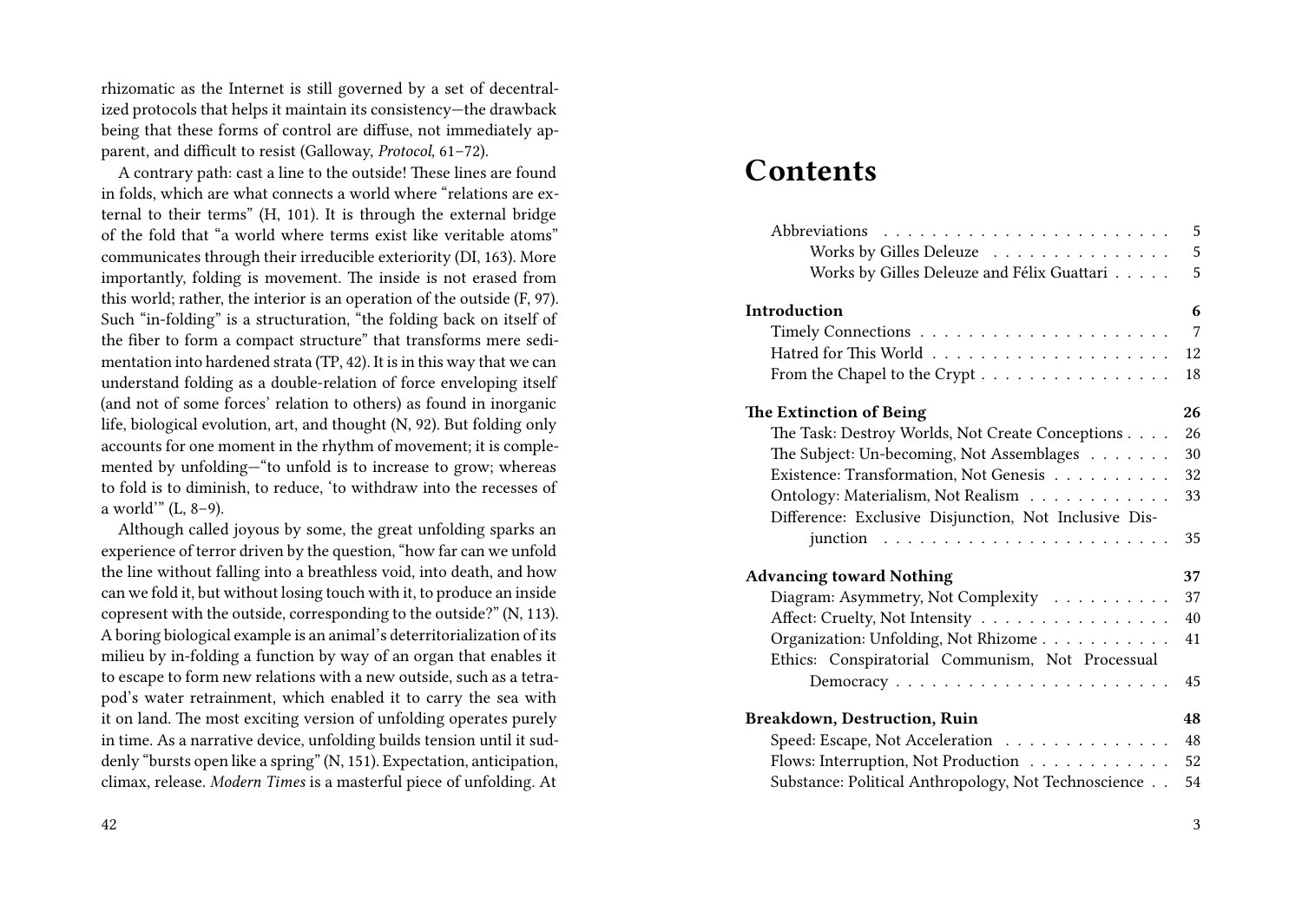| Nomadism: Barbarian, Not Pastoral                         | .57 |  |
|-----------------------------------------------------------|-----|--|
| The Call of the Outside                                   | 59  |  |
| Distribution: The Outside, Not Nomos                      | 59  |  |
| Politics: Cataclysmic, Not Molecular                      |     |  |
| Cinema: The Powers of the False, Not the Forces of Bodies | 63  |  |
| The Sensible: Indiscernibility, Not Experience            | 65  |  |
| Conclusion                                                | 67  |  |
| Acknowledgments                                           | 72  |  |
| <b>Bibliography</b>                                       | 73  |  |

ocean of excess (28, 304). Toward the end, he tells us that history presides over every determination since the birth of the world (219). Even though it may not progress "by its bad side," as Marx would have it through his critique of Proudhon, history is not "any less bloody or cruel as a result" (268).

Artaud's Theater of Cruelty gives shape to the way forward. He would be amused by the cinematic experiment of *A Clockwork Orange*. His theatrical cruelty targets those who see themselves as Alex—those who complain, "I can no longer think what I want, the moving images-are-substituted for my own thoughts" (C2, 166). The resulting theater is not for telling stories but to "empower," to implant images in the brains of those powerless to stop it (174, 166). The cruel force of these images strikes something in the skull but not the mind (a nerve? brain matter?) (167). But the only thought it allows us to ponder is "*the fact that we are not yet thinking,*" that we are "powerless to think the whole and to think oneself," a "thought which is always fossilized, dislocated, collapsed" (167). Cruelty here is "a dissociative force," "a figure of nothingness," and "a hole in appearance" good only for unlinking us from ourselves (167).

#### **Organization: Unfolding, Not Rhizome**

Enough with rhizomes. Although they were a suggestive image of thought thirty-five years ago, our present is dominated by the Cold War technology of the Internet that was made as a rhizomatic network for surviving nuclear war. The rhizome was a convincing snapshot of things to come, but Deleuze and Guattari left out a few things, most notably the question of movement. How does a rhizome advance, except in the crawl of the blob that slowly takes over everything? This is probably why connectivists have come to revere it—the alleged open ecology of the network specifies nothing except the bluster of its own inevitability. We know better than to think that a rhizome is enough to save us. Even something as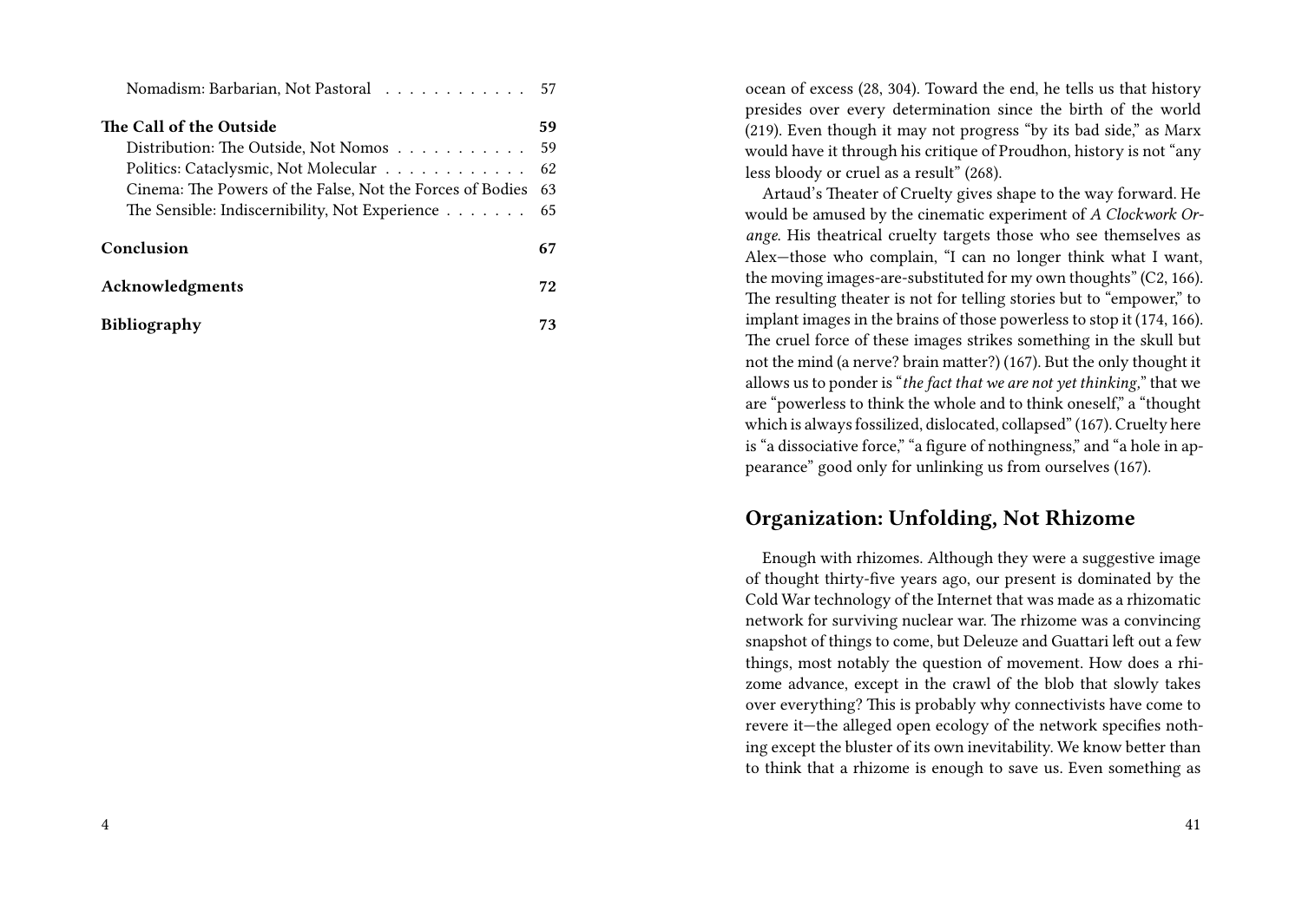## **Affect: Cruelty, Not Intensity**

The story of a tyrant: finding his cruelty mollified, God burdens the world with infinite debt. Before him, memories were written on the body in a "terrible alphabet" so as never to forget them (AO, 145). This system was cruel but finite, which allowed it to form elaborate crisscrossing systems that warded off the centralization of power, such as potlatches (190). A paranoid despot arrives from the outside, as described by Nietzsche in *On the Genealogy of Morality,* installing history "just like lightning appears, too terrible, sudden," with the founding of the state to redirect the horizontal lines of alliance up and toward himself. Finite is made infinite—"everything is owed to the king" (AO, 192). Against the infinite torture of unlimited debt, cruelty combats both history and the judgment of God with "a writing of blood and life that is opposed to the writing of the book" (ECC, 128). Cruelty returns as language written on flesh—"terrible signs that lacerate bodies and stain them" as "the incisions and pigments" that reveal "what they owe and are owed" (AO, 128). Only then does the eternal collapse into the finitude of our existence.

Ours is "the most cruel of all worlds" (DI, 108). Cruelty has a lighter cousin, intensity, which induces the event of individuation that "affirms difference" without resorting to extension's depth (DR, 233). The definition of intensity as "felt" has been the source of incredible confusion. Having reduced intensity to a special kind of feeling, practitioners of "affect studies" perform autoethnographies of the ineffable. This is quite peculiar given the antiphenomenology of Deleuze's transcendental empiricism, which is explicitly nonhuman, prepersonal, and asubjective. Instead of intensity as "a strong feeling," cruelty more aptly describes the "being of the sensible" as "the demons, the sign-bearers," who bring thought to us (266). Consider how Deleuze's *Difference and Repetition* opens with lightning streaking through the black sky and ends with all the drops of the world swelling into a single

### **Abbreviations**

#### **Works by Gilles Deleuze**

C1 *Cinema 1: The Movement-Image* (1986) C2 *Cinema 2: The Time-Image* (1989) D *Dialogues 2* (with Claire Parnet; 2007) DI *Desert Islands* (2004) DR *Difference and Repetition* (1994) ECC *Essays Critical and Clinical* (1997) F *Foucault* (1988) FB *Francis Bacon* (2005) H *Empiricism and Subjectivity: An Essay on Hume's Theory of Human Nature* (1991) L *The Fold: Leibniz and the Baroque* (1993) LS *Logic of Sense* (1990) N *Negotiations* (1997) NP *Nietzsche and Philosophy* (1983) P *Proust and Signs* (2000) PI *Pure Immanence* (2005) S *Expressionism in Philosophy: Spinoza* (1990) TR *Two Regimes of Madness* (2007)

#### **Works by Gilles Deleuze and Félix Guattari**

AO *Anti-Oedipus* (1977) K *Kafka: Toward a Minor Literature* (1986) TP *A Thousand Plateaus* (1987) WP *What Is Philosophy?* (1994)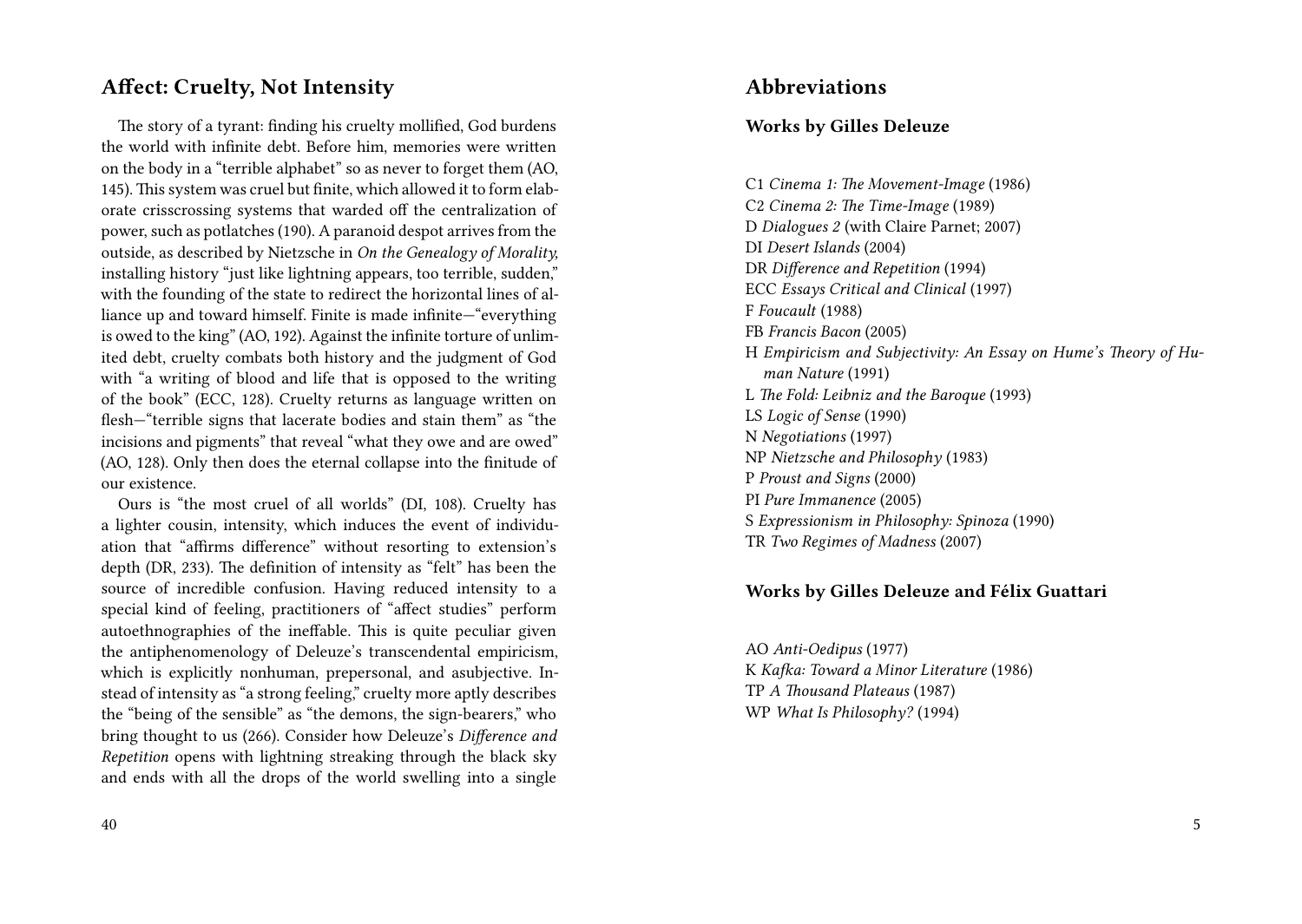# **Introduction**

SUMMARIZING HIS DEEPLY IDIOSYNCRATIC WORK, French philosopher Gilles Deleuze describes writing about others as "a sort of buggery" or "immaculate conception" that is the result of "taking an author from behind and giving him a child" (N, 6). Deleuze is still quick to distinguish his project from outright falsification. He strictly limits himself to what an author actually says; he attends to a thinker's "shifting, slipping, dislocations, and hidden emissions" to give him "a child that would be his own offspring, yet monstrous" (N, 6). More than thirty years after making these remarks, Deleuze now has plenty of little monsters of his own—rootless rhi-zombies, dizzying metaphysicians, skittish geonaturalists, enchanted transcendentalists, passionate affectivists. My aim is to give him another child that shares his last name: "Dark Deleuze."

Deleuze once told a friend that a "worthwhile book" performs at least three functions: polemics, recovery, and creativity. In writing the book, the author must reveal that (1) other scholarship commits an error; (2) an essential insight has been missed; and (3) a new concept can be created. You will find all three is this book. First, I argue against the "canon of joy" that celebrates Deleuze as a naively affirmative thinker of connectivity. Second, I rehabilitate the destructive force of negativity by cultivating a "hatred for this world." Third, I propose a conspiracy of contrary terms that diverge from the joyous task of creation.

Picking out a particular strain of thought: scholars of "new materialism" turn to realist ontology by way of Deleuze's metaphysics of positivity. The basis for the realist side of Deleuze is perhaps best evinced by his biography. Those who knew Deleuze consistently but that they are asymmetrically opposed; racism and antiracism are not just opposed but exist in a relationship of asymmetry" (*The Exploit,* 14). The result is a formal mechanism for political antagonism that draws on the powers of the outside.

Asymmetry is ultimately a question of combat, even if it is formally established diagrammatically. Its best realization was the twentieth-century guerrilla. The guerilla demonstrates two things about asymmetry: first, each side is opposed in terms of its strategic imperatives, but second, as each side varies in orientation, it also varies in type. As Henry Kissinger writes about the American strategy in "The Vietnam Negotiations" for *Foreign Affairs,*

we fought a military war; our opponents fought a political one. We sought physical attrition; our opponents aimed for our psychological exhaustion. In the process we lost sight of one of the cardinal maxims of guerrilla war: the guerrilla wins if he does not lose. The conventional army loses if it does not win. The North Vietnamese used their armed forces the way a bull-fighter uses his cape—to keep us lunging in areas of marginal political importance. (214)

Fact: while the United States was fighting a war, Vietnam was engaged in combat; one for domination, the other for freedom (ECC, 132–35). This is how Marxist struggles for national liberation raised formal asymmetry as a resource for world-historical proportions. Mao defeated the national army of China with guerrillas who "move amongst the people as a fish swims in the sea." Che helped Castro's rebels flood the countryside so that they could spark a revolution that would eventually consume the cities. We must find ways to avoid complexity from deferring our own "full guerrilla warfare" (LS, 156–57).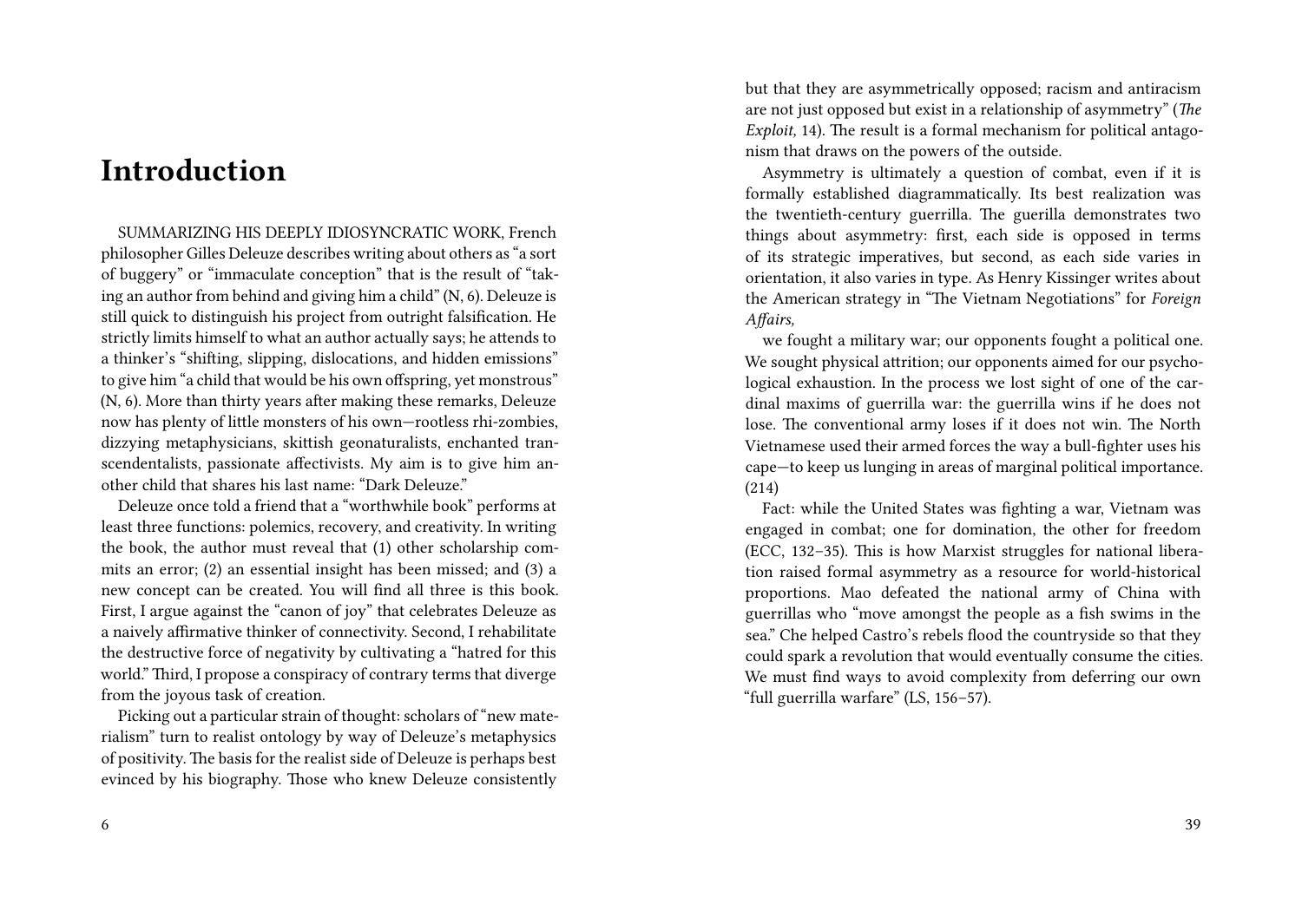47). Though offering some provocative insights, this flattening still often leads to "a uniformization of diversity" and "equalization of inequality" (DR, 223). As a resource, the labyrinthine structure of complex systems can both mobilize and impair forces. Such complexity multiplies paths, which stocks one's arsenal with either a range of new options (as in de Certeau's "tactics") or a trap to bog down their opponents (Kafka's *The Trial*). It is this second aspect that contributes to the third dimension of complexity: deferral. A matter's "complexity" has become a way to defer a sufficient answer ("it is too complex for me to give a complete answer now …"). The trouble with deferral is its collusion with capitalist time, which delays the arrival of the proletarian revolution (Balibar, *Philosophy of Marx,* 101). Just ask complexity progenitor Stuart Kauffman, who now speaks in a mixture of religious mysticism and computational entrepreneurship (*Reinventing the Sacred*; Kauffman et al., "Economic Opportunity").

Deleuze outlines his case for asymmetry in *Difference and Repetition*. Everything we know is the work of a calculating god whose numbers fail to add up, he says (DR, 222). The effect is a basic injustice, an "irreducible inequality," that is "the world" (222). "If the calculations were exact there would be no world," Deleuze argues, that makes the world itself the "remainder" that is "the real in the world understood in terms of fractional or even incommensurable numbers" (222). This asymmetry is not meant as a refutation of the dubious hypothesis of the computational universe, though he does thoroughly show how the "partial truth" of energetics (e.g., the thermodynamics of entropy) is a "transcendental physical illusion" that should not be applied to the rest of the world (225, 229). The wider significance of asymmetry is an alternative to dialectics. A dialectical framing of gender, for instance, would establish an intrinsic relation between masculinity and femininity, hopelessly entangling each within each other. Extracted from dialectics, Alexander Galloway and Eugene Thacker note in their media theory of the exploit that "it is not simply that feminism is opposed to patriarchy,

note his firm commitment to joyful affirmation and his distaste for the *ressentiment* of negativity. Beatifying this sentiment, Deleuze has been used to establishing a whole canon of joy. In the canon of joy, the cosmos is a complex collection of assemblages produced through the ongoing processes of differentiation. The effect of the Joyous Deleuze's image of thought is a sense of wonder, accompanied by the enjoyment of creating concepts that express how the world really exists.

A different Deleuze, a darker one, has slowly cast its shadow. Yet this figure only appears when we escape the chapel choir of joy for the dark seclusion of the crypt. Emerging from scholars concerned with the condition of the present, the darkness refashions a revolutionary Deleuze: revolutionary negativity in a world characterized by compulsory happiness, decentralized control, and overexposure. This refashioned Deleuze forms a countercanon out of the perfused negativity of his concepts and affects. On the level of concept, it recognizes that negativity impregnates Deleuze's many prefixes of difference, becoming, movement, and transformation, such as *de*-, *a*-, *in*-, and *non*-. On the level of affect, it draws on Deleuze's talk of indiscernibility, concealment, the shame of being human, and the monstrous power of the scream. The ultimate task of this approach is not the creation of concepts, and to the extent that it does, Dark Deleuze creates concepts only to write apocalyptic science fiction (DR, xx–xxii).

## **Timely Connections**

Michel Foucault half-jokingly suggested in 1970 that "perhaps one day, this century will be known as Deleuzian" ("Theatrum Philosophicum," 885). It is easy to see how boosters have used this phrase to raise the profile of Deleuze, who was far less popular than Foucault or Derrida during the initial reception of poststructuralism in America. But what if it is a subtle jab?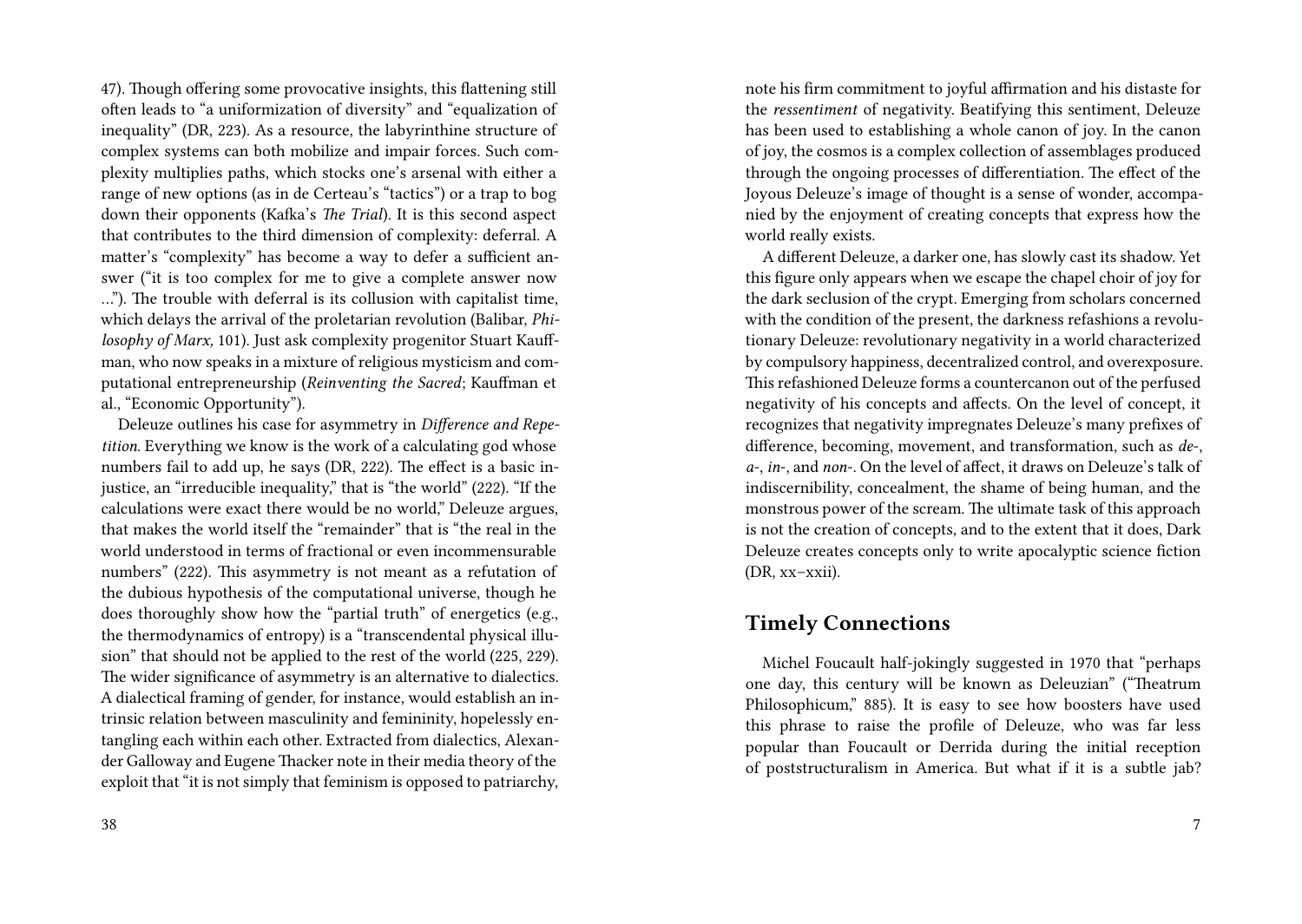Foucault makes the remark in the same breath as a reference to Pierre Klossowski, a crucial member of the secret society Acéphale, which helped revive Nietzsche in France when others too easily dismissed the thinker as fascist. "Historically fitting" would be an insult to Nietzsche, who proudly proclaims the untimeliness of thought "acting counter to our time and thereby acting on our time and, let us hope, for the benefit of a time to come" at the beginning of his essay on the uses and abuses of history for life (*Untimely Meditations,* 60). As a major French interlocutor of Nietzsche, Deleuze uses this exact same phrase on untimeliness in the opening pages of *Difference and Repetition*—the very book that Foucault was reviewing when he made the comment. Bearing out the implication by mincing another Nietzschean phrase, then perhaps Foucault was accusing him of being "timely, all too timely."

What would make Deleuze's thought especially timely? Critics such as Slavoj Žižek accuse him of being a poster child for the cultural excesses of postmodern capitalism ("Ongoing 'Soft Revolution'"). A recent round of denunciations underwritten by a mix of wonderment and red-baiting exclaim, "The founder of BuzzFeed wrote his senior thesis on the Marxism of Deleuze and Guattari!," adding to a long list of guilty associations—"the Israeli Defense Force reads *A Thousand Plateaus*!," "Deleuze spouts the fashionable nonsense of pseudoscience!" Deleuze's defenders are correct to dismiss such criticisms as either incomplete or outright spurious. Yet there is a kernel of truth that goes back to an old joke—a communist is someone who reads *Das Kapital*; a capitalist is someone who reads *Das Kapital* and understands it. Saying the same about Deleuze: there is something absolutely essential about his work, but it would not be best to take it at face value.The necessity of "taking another step" beyond Deleuze avant la lettre is especially true when both capitalists and their opponents simultaneously cite him as a major influence. The exact rapport between Deleuze's thought and our time thus remains a puzzle for us to solve. Does the prob-

# **Advancing toward Nothing**

## **Diagram: Asymmetry, Not Complexity**

"The 'nothing' (Heidegger), the 'trace' or 'différance' (Derrida), the 'surplus always exterior to the totality' (Levinas), the 'differend' (Lyotard), 'the invisible' (Althusser)," and "the 'pariah' (Arendt), 'the jew' (Lyotard), the 'migrant' (Virilio), the 'nomad' (Deleuze and Guattari), the 'hybrid' (Bhabha), the 'catachrestic remainder' (Spivak), the 'non-being' (Dussel), the 'refugee' (Agamben), and, most resonantly, the 'émigré' (Said)," are the terms literary theorist William Spanos uses to describe the fleeting figures of the late twentieth century ("Question of Philosophy," 173). Each term names a conflict between differences in kind, mapping lines of flight to the outside and those who dwell there. They speak of effects not equal to their cause. The generic term for this relation is *asymmetry,* which expresses difference as formal inequivalence. Asymmetry works to impede reciprocal relations and prevent reversibility. It diagrammatically starts by constituting two formally distinct terms as contrary asymmetry. It is maintained by concretely establishing a relationship of incommensurability between their sets of forces.

Complexity is snake oil in the age of singularity—everyone and everything is a unique snowflake, what relations they can establish is not predetermined, and what they can become is limited most by how well they apply themselves! Any criticism of complexity must take into account its three levels: complexity as a fact, complexity as a resource, and complexity as deferral. As a fact, it culminates in a "flat ontology" that stitches together difference into a strange alliance of philosophy and science (Delanda, *Intensive Science,* 46–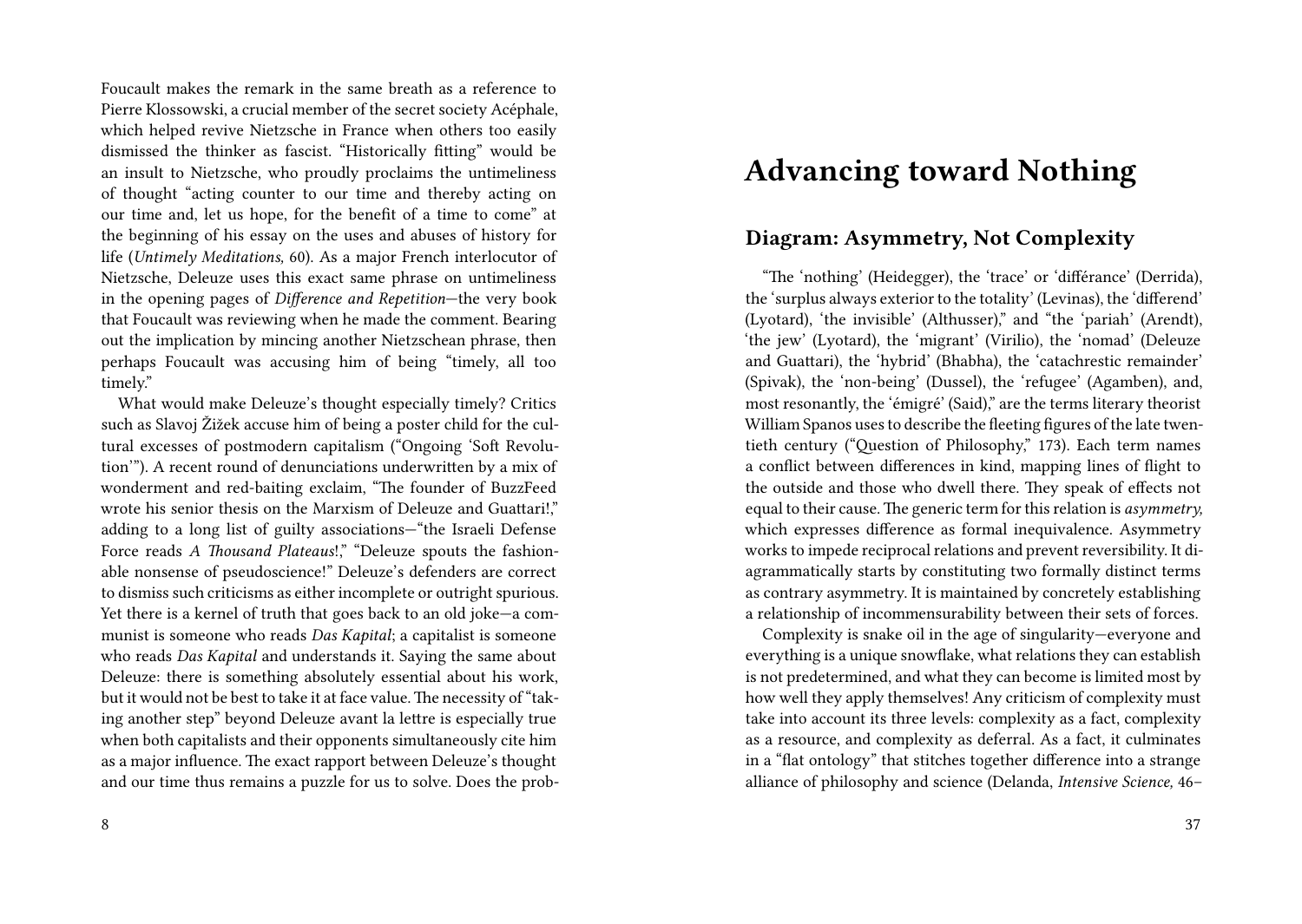thesis that is limited, restrictive, and constrained? Hardt and Negri take their cue from those in the Global South who "homogenize real differences" to name "the potential unity of an international opposition, the confluence of anticapitalist countries and forces" (*Empire,* 334). A better response has been the terrifying screams of no that occasionally break apart its grand accords (Holloway, "The Scream," 1). Though not demanding the suppression of difference, the problem of Empire reignites the necessity of conspiracy, the power of hatred, and the task of destroying worlds.

lem arise because certain readers act like doctors who participate in death penalty executions, who follow protocol to make a perfectly clinical diagnosis, only to help administer a set of drugs condemned by their field? Or is there something about his prescription that only exacerbates our current condition?

Ours is the age of angels, says French philosopher Michel Serres *(Angels, a Modern Myth)*. Armies of invisible messengers now crisscross the skies, tasked with communication, connection, transmission, and translation. As inspiring as they may seem, they also compel us to embody their messages in word and act. Click, poke, like. We feel the nervous prick of incoming missives that set us in a feverish state until we address the incoming text message, reply to the overdue e-mail, or respond to the pending friend request. These everyday behaviors show that the seemingly modern world of commodities has not stolen our sense of wonder—we are as divinely moved by media as we once were by angels. Marx, who, in Artaud's phrase, has "done away with the judgment of God," shows that this mystical character of the commodity is capitalism and also its most popular trick. Let us then follow Marx's old mole in the search of history, moving from the heavens to the underground. Refusing to sing the hymns of the age, Deleuze and Guattari made a crucial declaration in 1991 as the Iron Curtain crumbled and the first commercial Internet service providers came online: "We do not lack communication. On the contrary, we have too much of it… *We lack resistance to the present*" (WP, 108).

*Dark Deleuze*'s immediate target is connectivity, the name given to the growing integration of people and things through digital technology. Acolyte of connection and Google chairman Eric Schmidt recently declared at the World Economic Forum that soon "the internet will disappear" as it becomes inseparable from our very being ("it will be part of your presence all the time") *(Business Insider)*. This should raise suspicion. No one should ever take futurologists at their word—technology progresses with the same combined and uneven gait as all other types development.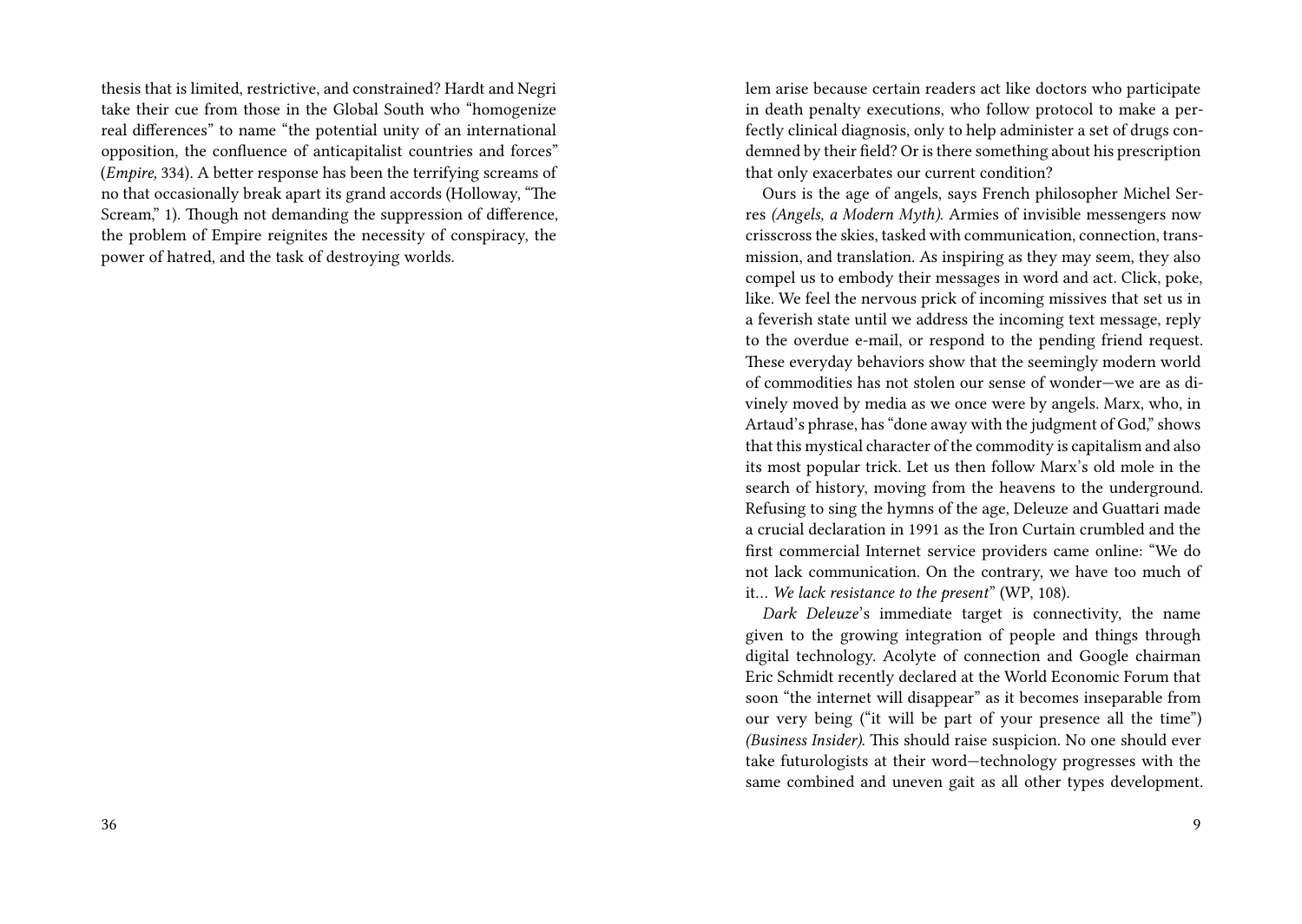Yet the numbers behind Schmidt's claim are hardly a matter of dispute. Five billion new people are slated to join the Internet in the next decade, and the "Internet of things" has motivated individual users to integrate a vast array of online-enabled devices into their everyday lives. Even if they do not fully realize his dreams, they still make up the substance of Google's government of things and the living.

Many traditional concerns have been raised about connectivity. Almost all use the conservative voice of moral caution. A band of "Net Critics" warn that technology is developing more quickly than our understanding of its effects. Popular media, the great screen of the collective unconscious, materialize fears about runaway technology. There is a whole string of Asian horror films that depict cursed media objects ruining our lives *(Ringu, Pulse, Phone, One Missed Call, White: The Melody of the Curse)*. The usual cottage industry of romanticizing life without technology now suggests that "cell phones make us lazy," while circulating ideas on how to "get on a social media diet." Some philosophers, such as Bernard Stiegler, even say that technology is stealing our precious insides. Behind these suggestions lurks a drive to get back to our roots.

The "mad scientist" criticism of technology misses the mark. The trouble is not that myopic technicians have relentlessly pursued technical breakthroughs without considering the consequences ("forgive them, for they know not what they do"; Žižek, *The Sublime Object of Ideology,* 28). The antidote for such ignorance would just be a small dose of ideology critique. Alternatively, technology has not exceeded humanity's capacity to manage it—if anything, Foucault's insights (the analytic of finitude, biopower) suggest that humanity influences its own future more than ever before (DI, 90–93). The problem is, *they know perfectly well what they are doing, but they continue doing it anyway*!

Philosophically, connectivity is about world-building. The goal of connectivity is to make everyone and everything part of a single world. The cases made for such a world are virtuous enoughof expression … and a nullity of deliberation" (54). By showing the nondurability of what is taken as real, so-called reality itself, communist politics is a conspiracy that writes the destruction of the world.

## **Difference: Exclusive Disjunction, Not Inclusive Disjunction**

"Too much!" is a potential rallying cry—too many products, too many choices, too much of this world! Instead, become contrary! Difference, for Deleuze, is the result of a "disjunctive synthesis" that produces a series of "disjointed and divergent" differences (LS, 174–76, 177–80). Importantly, these differences can be immediately brought together at a distance through resonance, globally coordinated, or contracted into a divergent multitude (172–76). Following the rule "always perversify," Deleuze and Guattari propose including disjunctions in a mad mixture of "world-historical, political, and racial content" as a strategy for scrambling oppressive codes (AO, 15, 88–89).

Global capitalism quickly caught on. Michael Hardt and Antonio Negri have shown us how it rules over a virtual Empire of difference that eagerly coordinates a wide arrangement of diverging differences while also producing many more of its own (*Empire,* 44–45, 138–56, 190–201, 339–43). Capital is now indistinguishable from the exemplary subject, the schizo, who is voiced by Nietzsche in his wild claims to be "all the names of history" (AO, 86)! Power is now diffuse, and the antagonism of Marx's class war has been drowned in an overwhelming sea of difference. This development calls for a reorientation that entails learning how to *become contrary*. In the case of Dark Deleuze, the contrarian position is the forced choice of "this, not that." Deleuze is perfectly happy to demand "no possible compromise between Hegel and Nietzsche" (NP, 195). Why not experiment with our own exclusive disjunctive syn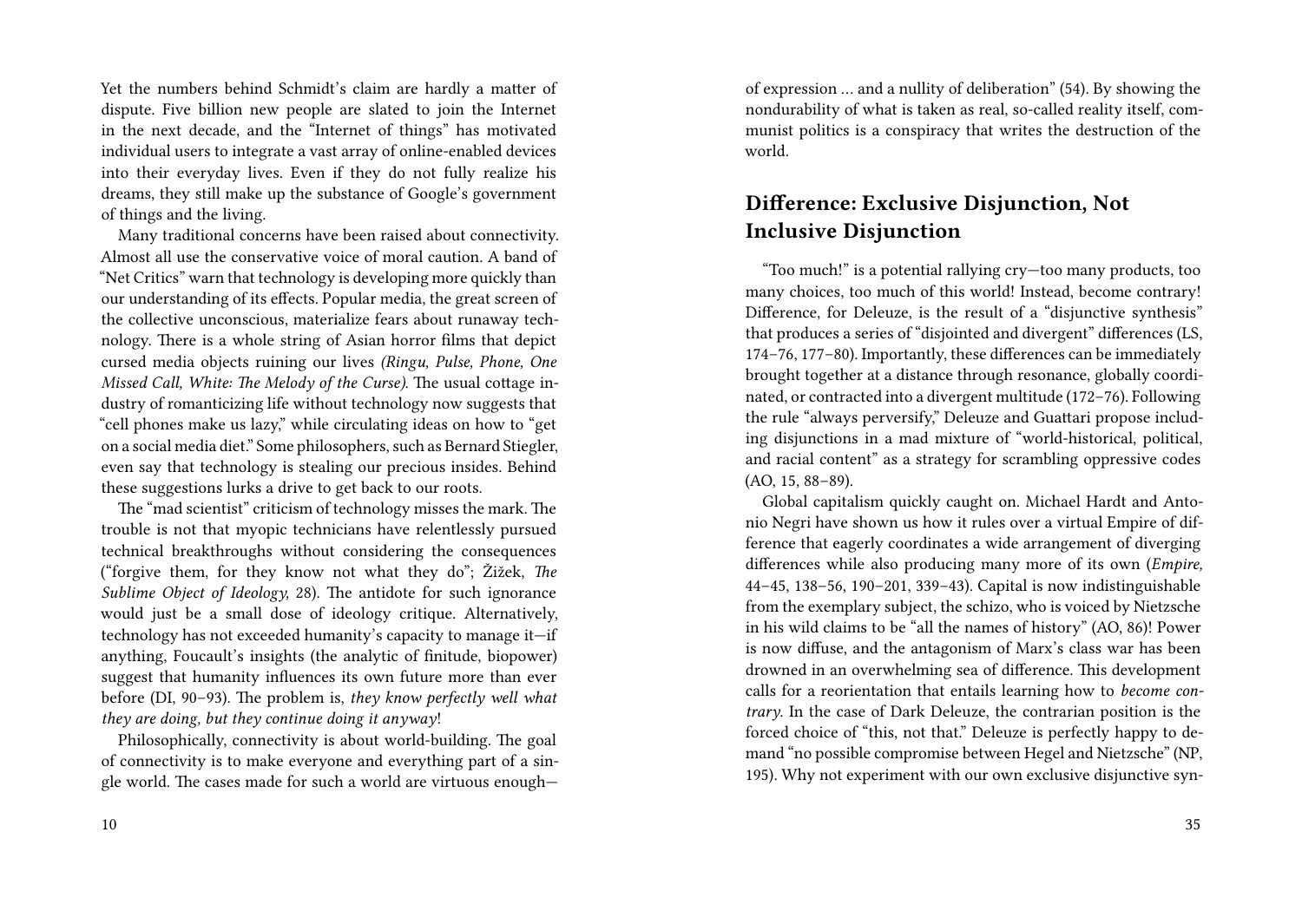says the streets of Paris in 1968 (Anonymous, "Graffiti"). In response, Deleuze and Guattari say that "the real is not impossible, on the contrary, within the real everything is possible, everything becomes possible" (AO, 27). The only reason that we lack anything, they say, is that our social system deprives us of what we desire. On this account, our taste is not a correlationist yearning, as Quentin Meillassoux calls it in *After Finitude,* which would say that we are reaching for a thing-in-itself always outside the grasp of our perception. Yet this should not lead us to embrace the philosophical realism that connectivists apologize for as an attack on anthropocentrism. "Things exist independently of perception," the realists assert to bring the Death of Man. But they forget that "there is no such thing as either man or nature" when there is "simply the production of production itself" (AO, 2). So while there is no man, nature also must vanish. Without treating the real as truly artificial, thought is regrounded as a theology of this world that plugs all the leaks to the outside.

A superior materialism "constructs a real that is yet to come" (TP, 142). It does not follow so-called new materialism, which is really just a new form of animism, but Marxist materialism as the revolutionary subversion of material necessity. Deleuze and Guattari find their superior materialism by exchanging the theater of representation for the factory of production. It is the materialism of Epicurus and the atomism of the swerve as the necessity of contingency (Althusser, *Philosophy of the Encounter,* 174). This permanent revocation of the fait accompli is at work in politics of destruction, which has too long been mistaken for deliberation but is instead exemplified by the war machines of popular insurrection whose success is registered by the streets themselves—consider the words of the Invisible Committee in *To Our Friends*: "Like any specific strike, it is a politics of the accomplished fact. It is the reign of the initiative, of practical complicity, of gesture. As to decision, it accomplishes that in the streets, reminding those who've forgotten, that 'popular' comes from the Latin *populor,* 'to ravage, devastate.' It is a fullness

34

Kantian cosmopolitanism wants perpetual peace, Marxist universalism demands the unity of theory and practice, and Habermas would have us all be part of one great conversation. Yet connectivity today is determined far more by people like Google Ideas director Jared Cohen, who demonstrates the significance of Deleuze's argument that "technology is social before it is technical" (F, 17). Trained as a counterterrorism expert, Google poached Cohen from a position at the Department of State, where he convinced Condoleezza Rice to integrate social media into the Bush administration's "diplomatic tool kit" (Rice, *No Higher Honor,* 305). In a geopolitical manifesto cowritten with then Google CEO Eric Schmidt, *The New Digital Age,* Cohen reveals Google's deep aspiration to extend U.S. government interests at home and abroad. Their central tool? Connectivity.

When connectivity is taken as a mantra, you can see its effects everywhere. Jobseekers are told to hop on to the web ("While your resume can help you get the interview for a new job, a fully optimized LinkedIn profile can bring you more business, more connections, and can increase your professional reputation!"). Flat hierarchies are touted as good for business management ("Power is vertical; potential is horizontal!"). And the deluge of digital content is treated as the world's greatest resource, held back only by unequal access ("Information wants to be free!"). As perverse as it sounds, many Deleuzians still promote concepts that equally motivate these slogans: transversal lines, rhizomatic connections, compositionist networks, complex assemblages, affective experiences, and enchanted objects. No wonder Deleuze has been derided as the lava lamp saint of "California Buddhism"—so many have reduced his rigorous philosophy to the mutual appreciation of difference, openness to encounters in an entangled world, or increased capacity through synergy.

Instead of drawing out the romance, *Dark Deleuze* demands that we kill our idols. The first task is negative, as in Deleuze and Guattari's schizoanalysis, a "complete currettage"—*overthrow their al-*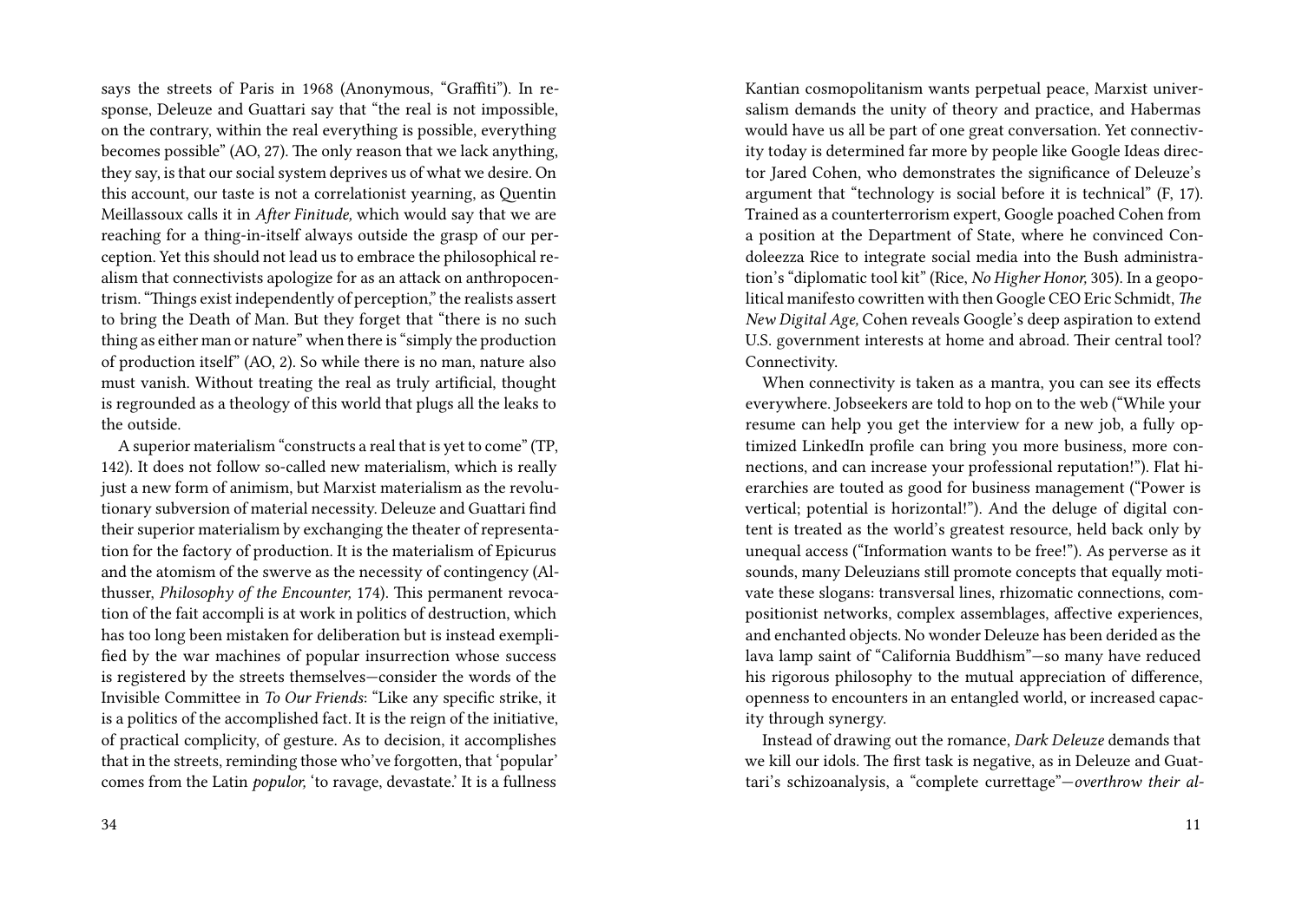*tars, and break their pillars, and burn their groves with fire; and ye shall hew down the graven images of their gods, and destroy the names of them out of that place* (AO, 311). Put more modestly, the first step is to acknowledge that the unbridled optimism for connection has failed. Temporary autonomous zones have become special economic zones. The material consequences of connectivism are clear: the terror of exposure, the diffusion of power, and the oversaturation of information. A tempting next move would be to criticize Deleuzian connectivists as falling behind the times, having not recognized their own moment of recuperation. Yet such an accusation would only prepare the ground for a more timely intervention. *Dark Deleuze* does not take up the mantle of prophetic guruism or punctual agitprop. As a project, it instead follows Deleuze's advice to create untimely "vacuoles of non-communication" that break circuits rather than extend them (D, 175). The point is not to get out of this place but to cannibalize it—we may be *of* this world, but we are certainly not *for* it. Such out-of-jointedness is a distance. And distance is what begins the dark plunge into the many worlds eclipsed by the old.

## **Hatred for This World**

"We need reasons to believe in this world," Deleuze demands (C2, 172). We are so distracted by the cynicism of ideological critique that we too easily dismiss the real world as an illusion. The problem is exaggerated even more now that we mistake knowledge for belief, a confusion fed by growing databases of readily available information. He asks us to relink with the world as a matter of faith, to believe in something even as transient as the fleeting sensations of cinema (C2, 169–173). Although his suggestion is not wrong, it is incomplete. In his haste, Deleuze forgets to pose the problem with the ambivalence found in all his other accounts of power how affects are ruled by tyrants, molecular revolutions made fasbunal" (WP, 72). Deleuze refuses to disown his own "in the beginning." But for him, the movement of thought follows an explosive line whose genesis comprises problems manifest from imperceptible forces that disrupt habits of mind. Such thinking does not build a courthouse of reason whereby each advance in thought confirms more about what was already self-evident, as if developing an elaborate mirror of the world (N 38–39; DR 129). In contrast, the "enemy" Kant does something intolerable by creating a theory of law that diverts the ungrounding called thought, ending its journey to an unrecognized *terra incognita* (DI 58; DR 136). He does this by reversing the Greeks, making it so the law does not depend on the good like a material substrate and instead deriving the good from law—"the good is that which the law expresses when it expresses itself" (K, 43). Expressing their disapproval, Deleuze and Guattari draw a "portrait" of Kant that depicts him as a vampiric death machine feeding off the world (WP, 56). But even as Kant makes the law rational, he opens up a way out in the third critique through a synthesis that allows a free harmony of the faculties, though he is quick to betray it (WP, 32, 46, 100). Latching on to this furtive insight, Deleuze advances a "mobile war machine" in its place, to be used against the "rational administrative machine" of philosophers who "would be the bureaucrats of pure reason" (DI, 259). And in making thought into a siege engine, it gains the nomadic force of transformation. The key is to avoid founding a new order on a new image of world. Fortunately, we can follow the pure idea of Toynbee's nomads who shed their habits so they do not have to leave their habitats.

#### **Ontology: Materialism, Not Realism**

Our appetite produces the real. But do not mistake the real for a simple projection—it is real through and through. "I take my desires for reality because I believe in the reality of my desire,"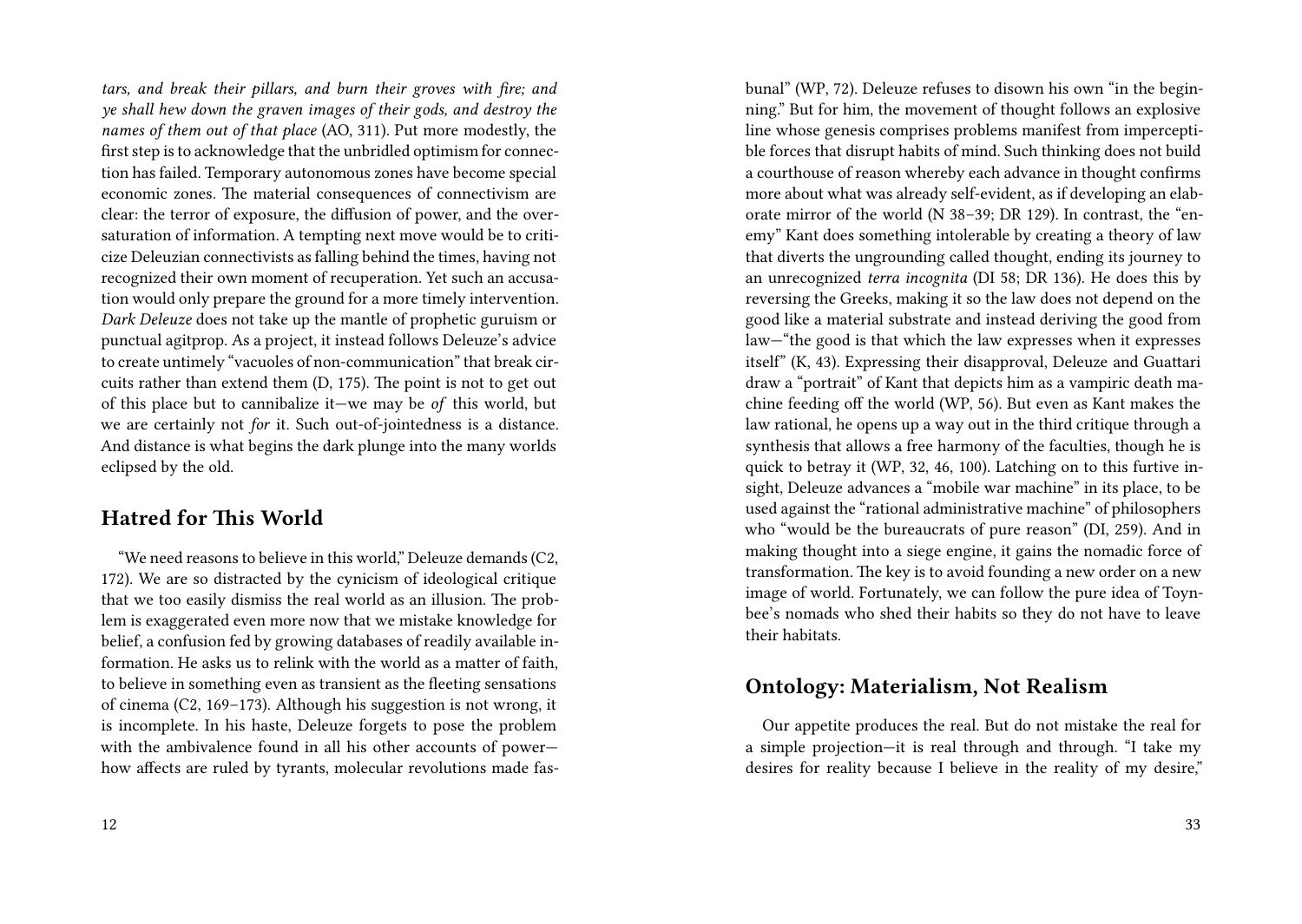The undoing of the subject is un-becoming. Deleuze withholds praise for the subject but does not deny it a place, unlike Althusser, who theorizes "subjectivity without a subject" (Badiou, "Althusser," 58–67). But subjects are only interesting when they cast a "line to the outside"—in short, when they stop being subjects (with a double emphasis on "being" and "subjects") (N, 99). This process is how Deleuze describes Foucault's subjectivization, which is not a "coming back" to subjectivity to rescue it but the disintegration of the subject as it evaporates into a field of forces where neither persons nor identities survive (N, 93). This is the secret to becoming, for it has nothing to do with "subjects developing into more of themselves." Becoming is really a process of un-becoming. In what Elizabeth Grosz calls "undoing the givenness of the given" of *Becoming Undone,* un-becoming exercises undoing, a process that works to "undo the stabilities of identity, knowledge, location, and being" (210, 3). But in proposing undoing as an alternative to subjectivity, it is necessary to be specific about how to orient the process. While it is easy for an aesthete to indulge in the powers of the outside like a good after-dinner drink, "letting loose, freeing up, and putting into play," undoing can fulfill the higher purpose of nursing a hatred for this world (55). For it is only when we locate something intolerable outside ourselves that we will "leap beyond shame" and "transform [our] paltry undertakings into a war of resistance and liberation" (ECC, 125).

## **Existence: Transformation, Not Genesis**

Philosophy "has always maintained an essential relation to the law, the institution, and the contract" (DI, 259). Foundations thus hold a special place in philosophy, with philosophers obsessively writing and rewriting the book of Genesis. It is Kant, the great thinker of the genetic "condition," "who finally turns the philosopher into the Judge at the same time that reason becomes a tri-

cist, and nomad war machines enrolled to fight for the state. Without it, he becomes Nietzsche's braying ass, which says yes only because it is incapable of saying no (NP, 178–86). We must then make up for Deleuze's error and seek the dark underside of belief. The key to identifying what lies beneath begins with the path of belief, but only to pursue a different orientation. So start with a similar becoming-active that links up with the forces that autoproduce the real. But instead of simply appreciating the forces that produce the World, *Dark Deleuze* intervenes in them to destroy it. At one time, such an intervention would have been called the Death of God, or more recently, the Death of Man. What is called for today is the Death of this World, and to do so requires cultivating a hatred for it.

Deleuze refutes the image of Nietzsche as a dour pessimist. Flipping that image on its head, Deleuze argues that Nietzsche is an unparalleled thinker of affirmation. But in doing so, even Deleuze's masterful pen cannot erase the many moments of negativity that impregnate Nietzsche's work. Deleuze thus turns his eye to Nietzsche's moments of creation, as exemplified in a passage from the fifty-eighth aphorism of *The Gay Science*:

How foolish it would be to suppose that one only needs to point out the origin and this misty shroud of delusion in order to *destroy* the world that counts as real, so-called "*reality*." We can destroy only as creators.—But let us not forget: it is enough to create new names and estimations and probabilities in order to create in the long run new "things."

Dissatisfied with Nietzsche's implied goal of destruction, Deleuze inverts the phrase into "destroy in order to create" (DI, 130). This formulation appears over and again in his work. To name a few places: in *Anti-Oedipus,* Deleuze and Guattari say that capitalism destroys what came before to create its own earthly existence, a process of three tasks whereby the first is negative (destroy!) and the second two are positive (create! create!). Deleuze later argues that the painter must first destroy prior clichés before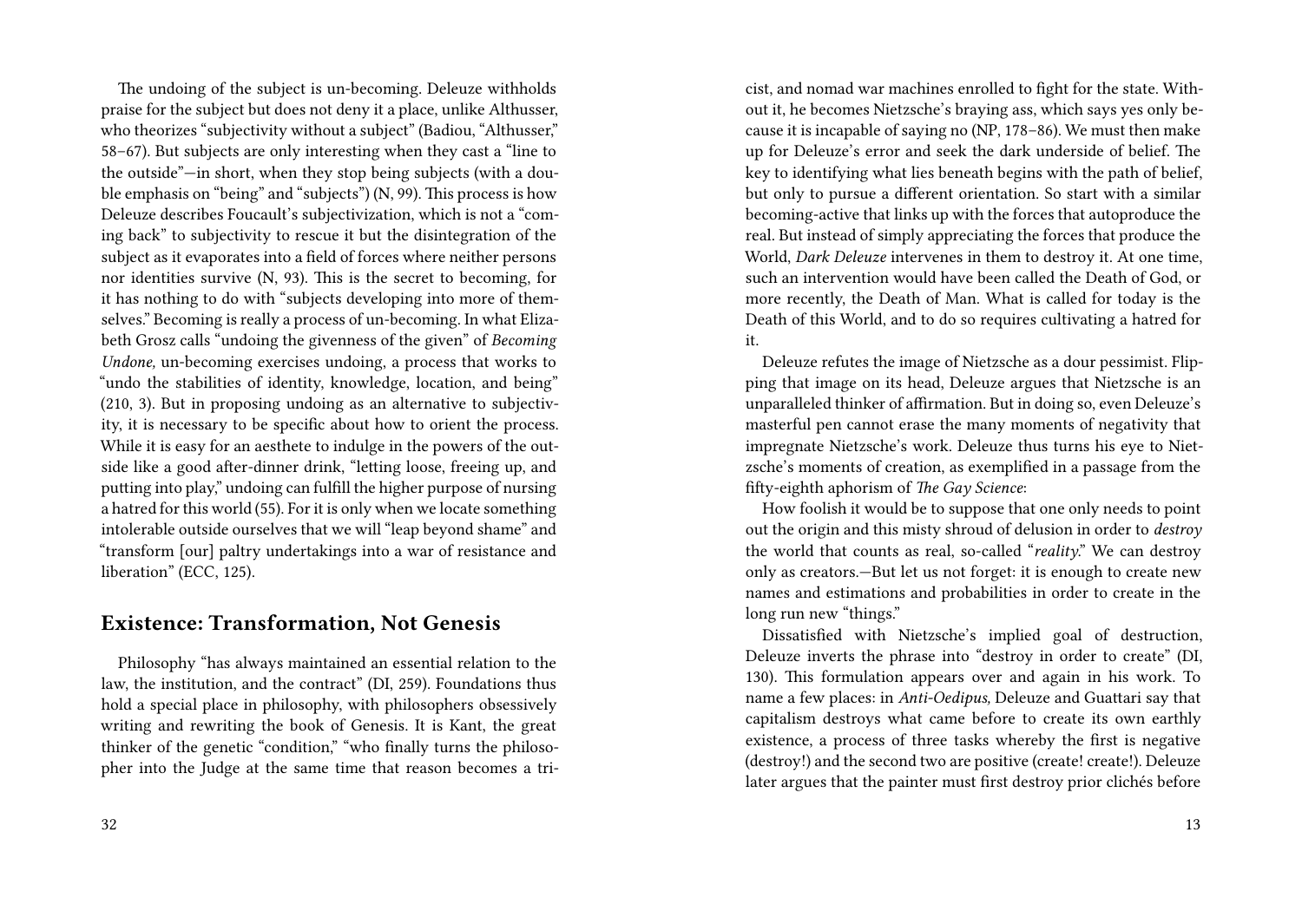creating a new image (FB, 71–90). And in their final collaboration, Deleuze and Guattari scold "those who criticize without creating" as "the plague of philosophy" (WP, 28).

There is something disarming about the sincerity of Deleuze and Guattari's definition of philosophy as the art of constructing concepts (WP, 2). Yet it feels odd in an era full of trite invitations to being constructive: "if you don't have anything nice to say, don't say anything at all," "if constructive thoughts are planted, positive outcomes will be the result," or, simply, "be constructive, not destructive." The simple if–then structure of these self-help maxims is more than logical; it discloses a transitive theory of justice. Just as the meek will inherit the earth, it promises the just deserts of construction. Good things come to those who are constructive! How far this is from Marx's "ruthless criticism of all that exists" ("Letter to Arnold Ruge"). Now that advertisers claim to be the most creative of all creatures on earth, it is time to replace creativity as the central mechanism of liberation.

Deleuze would have hated today's images of creativity—there is a great violence in comparing the fabrication of concepts to any happy means of construction; concepts are friends only to thought, as they break consensus (WP, 4–6, 99). Concepts are not discovered but the result of a catastrophe, Deleuze and Guattari say, from turning away, tiredness, distress, and distrust (6–7). True thought is rare, painful, and usually forced on us by the brutality of an event so terrible that it cannot be resolved without the difficulty of thought. As such, we must quit treating concepts as some "wonderful dowry from some wonderland" to understand the hard, rigorous work that goes into their creation (5).

Productivism is *Dark Deleuze*'s second object of criticism (connectivism being the first). It may be possible to distinguish concept creation from productivism, for the latter is "commercial professional training" that aspires for thought only beneficial "from the viewpoint of universal capitalism" (WP, 14). Maintaining such a distinction is difficult—in an age of compulsory happiness, it is easy (Donna Haraway, Tim Dean, Jasbir Puar, Édouard Glissant). Their theorizations only avoid the problem of shame to the extent that they make identity's many perforations into points of leverage and transformed differences into a million cutting edges.

For some, the world is made up of assemblages, and all assemblages are subjects. In no time, people, hurricanes, and battles all get addressed in the same register (as all subjects should be afforded proper names)! Although this is, perhaps, technically true, such assemblage-thinking misses the point—it reduces subjectivity to the name we use to pin down the sum of a body's capacities (AT, 256–57). It sanctifies a bloodless world by cataloging the networks that make up its many attributes. This is why assemblage-modeling is a perfect fit in a world where capitalism produces subjectivity "the same way it produces Prell shampoo or Ford cars" (AO, 245). Further proof of its noxious conservativsm is arch-thinkers Manuel DeLanda's and Bruno Latour's dismissive rejection of Marxism. Fortunately, Deleuze already warned us by channeling Spinoza on the limits of adequate knowledge, in the often-repeated words that "we do not know what a body is capable of" (NP, 39). The phrase should not be read as an appeal to some evasive essence but simply as applying a principle of Deleuze's transcendental empiricism, which holds that the conditions of actual experience are not represented through empirical tracing (DR, 95, 221, 321). This is crucial, because philosophy is too easily thrown back into the transcendental illusions through the personal identitarian experiences built by self-centered habits of mind (DR, 207–8, 73, 119). The pitfall of run-of-the-mill empiricists is that even in the best-case scenario, when they step out of the perspective of the subject, they still reduce existence to conditions of reproduction or chart something's "degree of freedom." For us, then, the subject should be spoken about scornfully as simply the sum of a body's habits, most of which are marshaled to evade thought.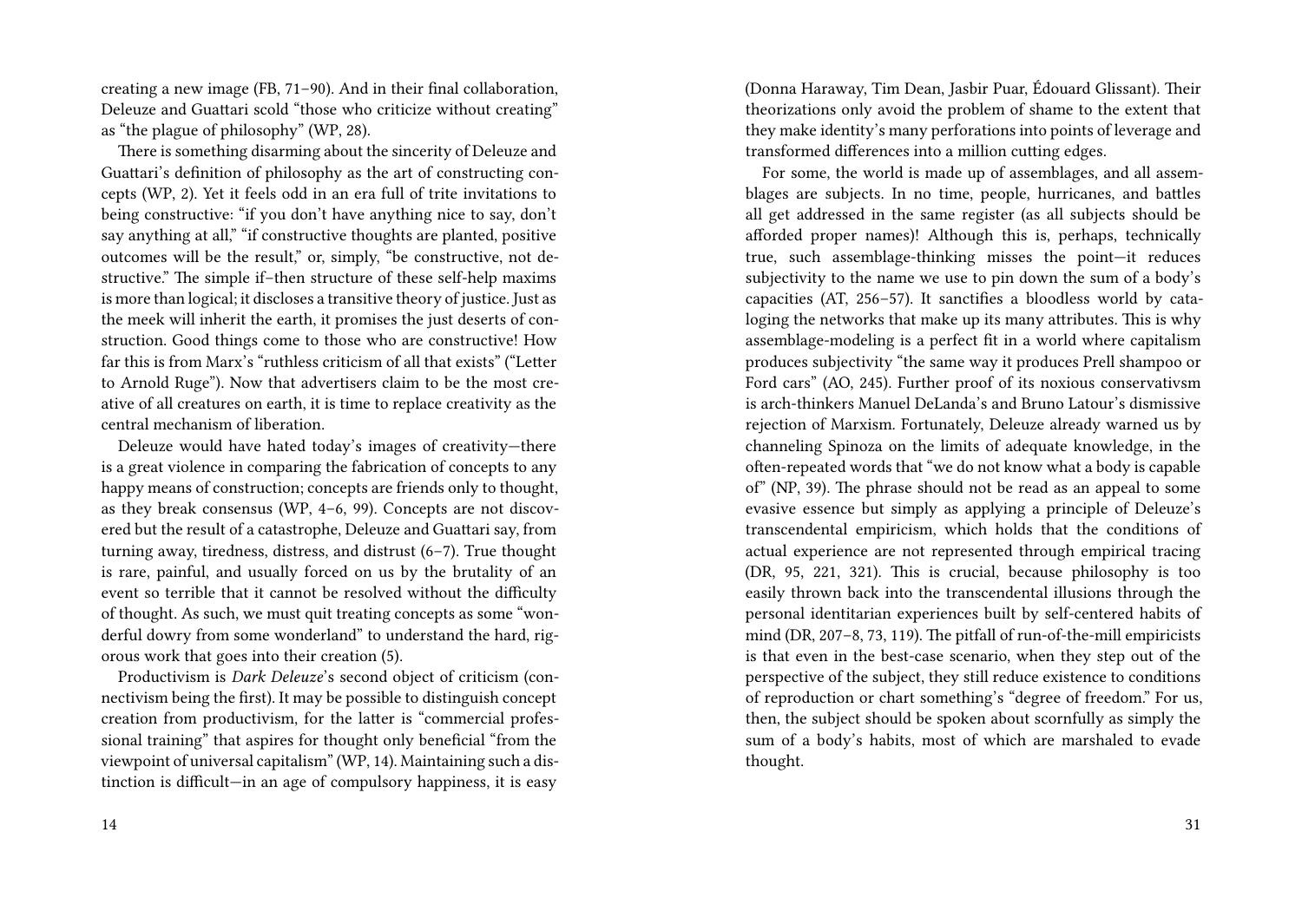considered, as it fails draw a line to the outside—"to incalculable forces, to chance and improvisation, to the future" (Flaxman, "Politics and Ontology"). Blazing such a path may require "the extinction of the term 'being' and therefore of ontology," or in so many words, a destruction of this world (37). Deleuze and Guattari suggest as much when they propose to "overthrow ontology" (TP, 25). Summed up, this stance names the "joyful pessimist" Deleuze. Too restless to stop there, the Dark Deleuze broadens the *coup de force* into a fierce pessimism that shatters the cosmos.

#### **The Subject: Un-becoming, Not Assemblages**

Subjectivity is shameful—"subjects are born quite as much from misery as from triumph" (N, 151). It grows from the seeds of a "composite feeling" made from the compromises with our time: the shame of being alive, the shame of indignity, the shame that it happens to others, the shame that others can do it, and the shame of not being able to prevent it (WP, 108, 225). Existence is the result of a disaster, yet it says very little about us; it does not explain but rather must be explained. This is what makes shame "one of philosophy's most powerful motifs" (108). The subject is always something derivative that "comes into being and vanishes in the fabric of what one says, what one sees," resembling "specks dancing in the dust of the visible and permutations in an anonymous babble" (N, 108). This does not keep some from clinging to their shame. On this account, Deleuze has nothing but scorn for identity politics—"we have to counter people who think 'I'm this, I'm that' … arguments from one's own privileged experience are bad and reactionary arguments" (N, 11–12). Shame is our defense against these people, queer theorists remind us, and it must be put to work on them as a weapon—an affect that acts as a solvent to dissolve whatever binds it to an identity (Halperin and Traub, "Beyond Gay Pride," 25). There are those who have worked to square identity with Deleuze for construction to be conflated with capitalist value, the empty promises of democracy, or just plain helpfulness (106–8). To that end, productivism distinguishes itself with two formal principles: accumulation and reproduction. First, productivism manages political conflicts through a logic of accumulation, as seen in the "full mobilizations" of World War II as well as in Stalin's and Mao's dreary attempts to outproduce the capitalist world system. Second, productivism limits production to reproduction, as capitalism attempts to do, by initiating only those circuits of production that operate on an expanding basis (what Lenin called "imperialism"). The significance of the critique of productivism is that it expands the grammar of power beyond what is beholden to accumulation or reproduction.

Dark Deleuze does not philosophically quibble with creation. But it is easy to get drowned out by those who praise Deleuze for his "joy." The difficulty with joy is that it lies in the slippage between metaphysics and normativity. Michel Serres, for instance, remains steadfast that Deleuze's death must have been an accident because he felt that suicide was not in Deleuze's character or philosophy (Flint, "Michel Serres' Angels"). Such liberties may be authorized by the term itself, as it comes from Spinoza's *Ethics,* in which the line between the two is blurred. Joy surfaces as the feeling of pleasure that comes when a body encounters something that expands its capacities, which are affects said to "agree with my nature," to be "good" or simply "useful" (S, 239). To end the story here (though some do) would reproduce a naive hedonism based on inquiries into subjects and their self-reported affective states. Spinoza's theory of affects is not an affirmation of a subject's feelings but a proof of the inadequacy of critique. Affects are by-products emitted during the encounter that hint at a replacement for recognition or understanding as the feedback loop to indicate if knowledge was sufficient. But there are innumerable forms of knowledge, many of which invite stupidity or illusion. What characterizes Spinoza's "adequate knowledge" is its ability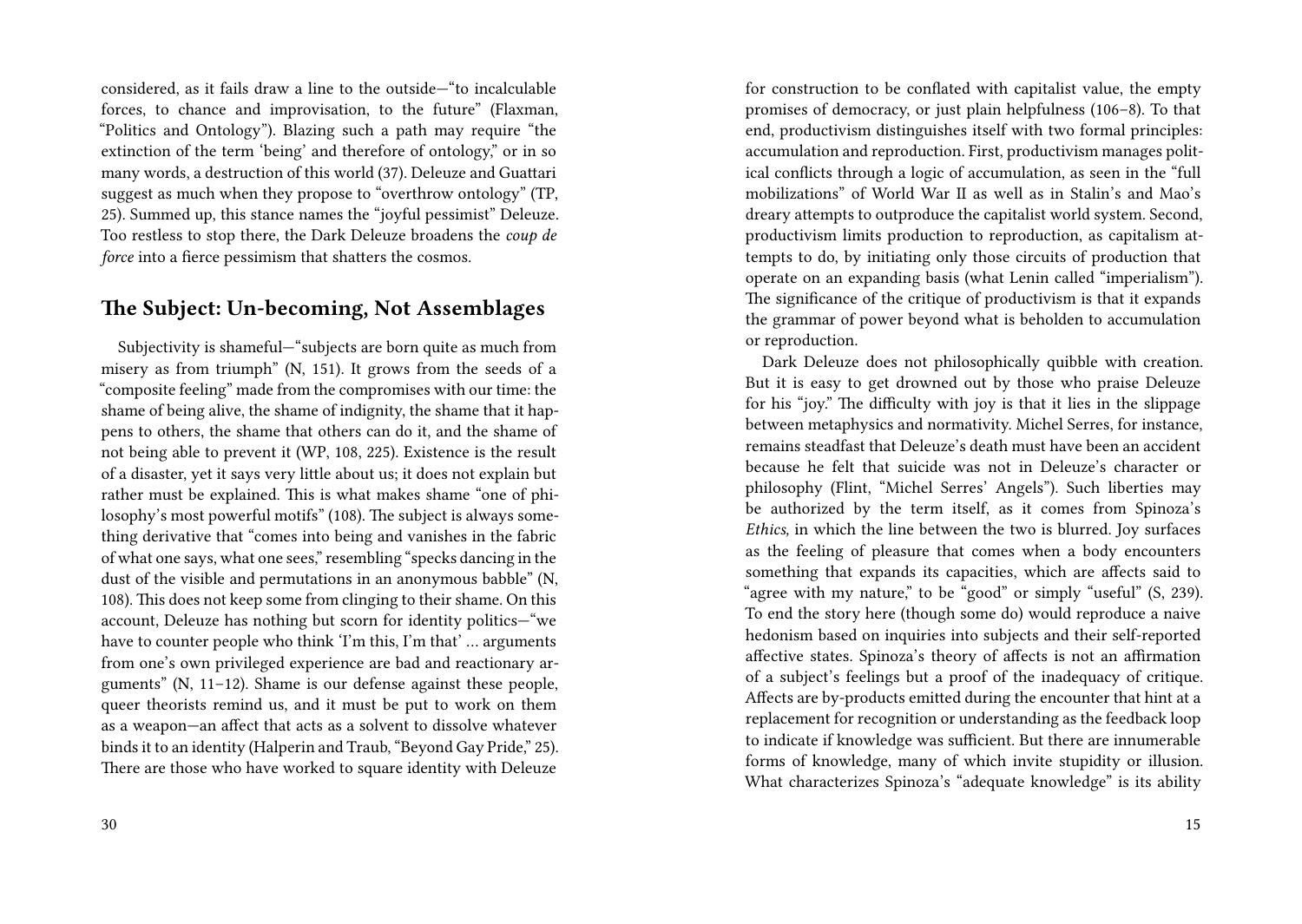to create something new—it is that knowledge then becomes "identical to the construction of reality" (138). This is why Spinoza says that God = nature; knowledge-as-God is defined as that thought which increases the capacity to make actions flourish in the natural world ("I think, therefore I am active") (WP, 31). The implication is that critique is not effective in its own right, no matter how loudly it proclaims its truth. The only adequate knowledge is activity.

Deleuze corrupts the holism of an already heretical Spinoza through an old atomist proposition: the relation between two terms produces an independent third term. ("Sometimes the relations of two bodies may agree so well that they form a third relation within which the two bodies are preserved and prosper"; S, 239; H, 101). This is how Deleuze builds his metaphysics of positivity—all elements stand alone without recourse to (Hegelian) opposition, contradiction, or identity. Deleuze and Guattari's "line of flight" conceptually embodies the Nietzschean notion that things are not wholly dependent on their context of production. For them, anything that has gained its own internal consistency is free to travel outside its place of origin. They even define art this way—as impressions that have congealed enough to become their own mobile army of sensations (WP, 163–64). Deleuze and Guattari's contemporaries share this insight, most notably Foucault's strategic reversibility of power relations (*History of Sexuality,* 92–102) and Althusser's aleatory materialism (*Philosophy of the Encounter*). For Foucault, the reversibility of power is illustrated in homosexuality, which is first created as a medical category of sexual perversion but grows into a whole way of life that "spoke on its own behalf." For Althusser, the "underground current" of capitalism is made up of various noncontemporaneous elements always in a process of "becoming-necessary" that "gels at certain felicitous moments," while the singular importance of each haunting contingency simultaneously reveals the system's

16

nurture financial transgressions with medicine ("taken to a hospital and most carefully tended at the public expense"). Beyond being an object lesson in reading footnotes, Deleuze and Guattari's reference to *Erewhon* demands an attention to the exact configuration of conceptual devices (*dispositifs*) and how power flows through them. Link thought with its epoch, they suggest, begin with a survey to identify whatever forces are already circulating and then work with them—"connecting up with what is real here and now in the struggle against capitalism, relaunching new struggles whenever the earlier one is betrayed" (100). They warn of "proud affirmation" as the guise of restoration that opens the door to transcendence, such as appeals to truth, right, or authority (100). For Butler, *Erewhon* summons neither a new people nor a new earth but is instead a field guide to negate everything he finds intolerable in his present. Utopia becomes the map to transform the now-here into the no-where.

"It should have been an apocalyptic book," laments Deleuze, disappointed that the "old style" *Difference and Repetition* did not make apparent a key implication—he killed God, humankind, and even the world (xxi). The Death of God began long before Deleuze, who sees Feuerbach as completing it long before Nietzsche with the proposition that "since man has never been anything but the unfold of man, man must fold and refold God" (F, 130). Nietzsche identifies a different problem: that God was reborn in the form of Man. For Deleuze, it takes Foucault to establish the finitude of humanity—"Man has not always existed, and will not exist forever"—thus sealing its fate (F, 124). But to destroy the world … that is the truly heretical proposition. A small group of dissident Deleuze scholars have rallied around the slogan that "there is no 'ontology of Deleuze'"—Gregory Flaxman, Anne Sauvagnargues, Gregg Lambert, and François Zourabichvili, to name a few (Zourabichvili, *A Philosophy of the Event,* 36). The statement does not imply that ontology is an illusion, but criticizing those who build a Deleuzian system around a coherent ontology of the world is ill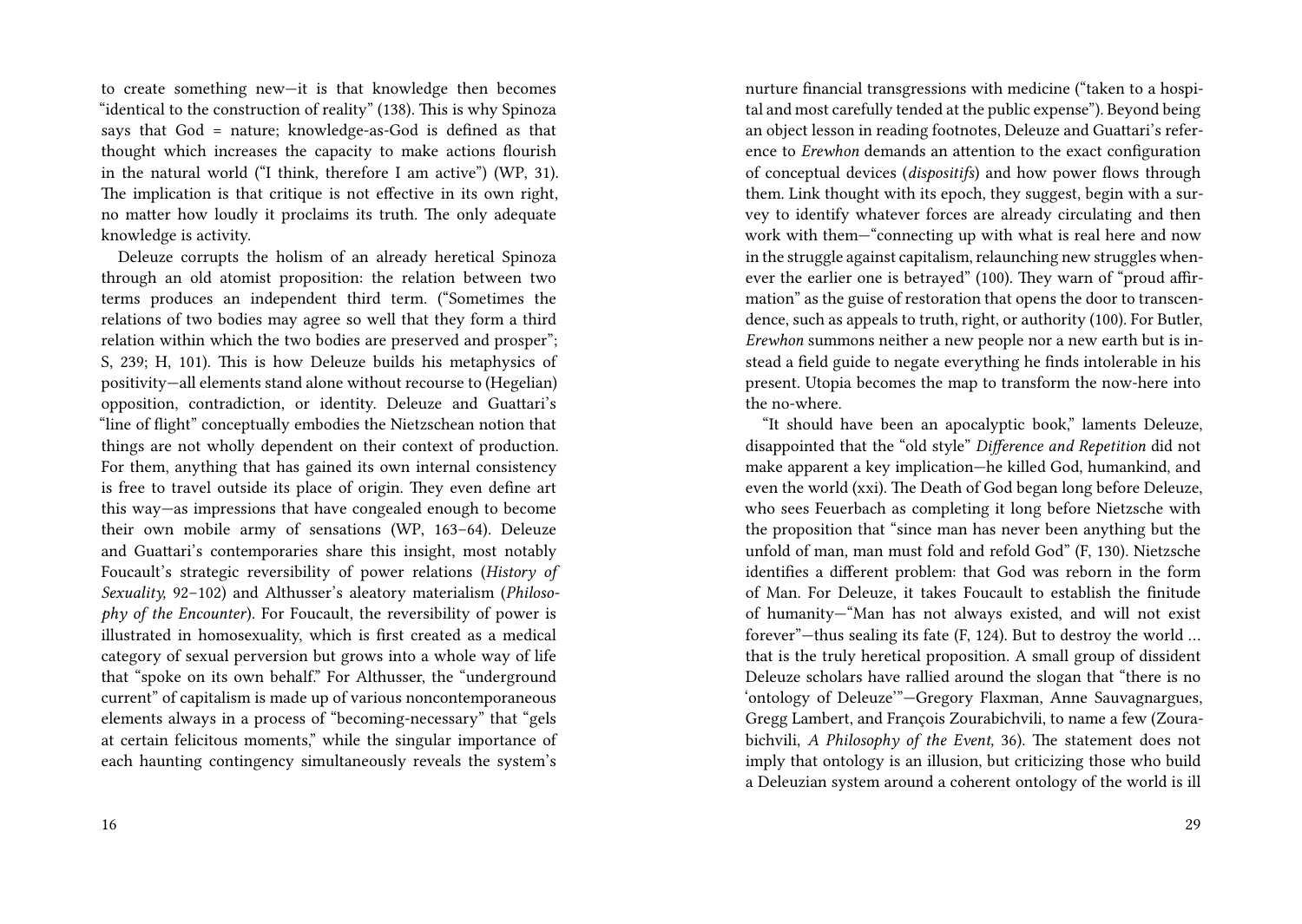we break free from the stifling perpetual present, for the present carries with itself a suffocating urgency. The present imposes material limits. To it, the past and the future are the empty form of time, and they must endure the complications of having a body to become part of the present (LS, 146–47, 165). The past and the future exist in their own right only through representation—the former in history as the present memorialization of things passed and the latter in the yet to come as the projection of an image of the present (147). Such re-presentation is why the future appears with the distinct impression that "we have seen it all before" (Flaxman, *Fabulation of Philosophy,* 392). The productivist sees the event of thought as an eminently practical reorientation toward the present achieved while generating a new image of the future (WP, 58). In contrast, those learning to hate the world must short-circuit the "here and now" to play out the scene differently. While still being in this world, they turn away from it. This is the life of characters so agitated that they force the world to stand still—Dostoyevsky's Idiot, the head of Kurosawa's seven samurai (TR, 317–18). Against bleating urgency that "there a fire, there's fire … I've got to go," they insist that everything could burn to the ground but nothing happens, because one must seek out a more urgent problem!

There are those who say that we already have one foot in utopia; but would it not be more suitable to say that we have both feet firmly planted in a present slouching toward dystopia? Deleuze and Guattari call on utopia in their search for a new people and a new earth (WP, 99). They look to Samuel Butler, dissecting his *Erewhon* as a simultaneous "now-here" and "no-where" (100). Yet a closer examination of his novel reveals utopia to be a farce. While not exactly a dystopia, the utopia Erewhon is a comic satire of the British Empire. The narrator is a crass traveler with settler colonial dreams who catalogs the strange ways of Erewhon—in chapters 10 and 11, he outlines how they punish the sick ("convicted of aggravated bronchitis") and sentence the misfortunate to hard labor ("ill luck of any kind … is considered an offense against society") but unstable horizon. Atomism thus shows how the world supplies the materials for its destruction.

The powers of the outside, a component of Deleuze's thought largely driven underground, offer an additional escape. First, there is this book's key pivot point: Deleuze and Guattari establish in *Anti-Oedipus* the autoproduction of the Real, which is a passive process that occurs largely beyond human understanding. Confusing metaphysics for politics, many Deleuzians parrot this production as a positive end unto itself. Yet a return to a politics worthy of the name "communism" demands the opposite, as the greatest system of autoproduction is capitalism, which throws billions into abject poverty, wages horrific wars of devastation, and subjects humanity to a growing matrix of social oppression. Appeals to the frailty of life only obscure the issue even more. To say something rather controversial, though well established by ecologists decades ago: life will survive us. All human concern for the world is ultimately selfish anthropocentrism, for it was never life that was at risk ("the combined detonation of all the world's nuclear weapons would be like a warm summer breeze to Gaia," I once heard), just the world's capacity to sustain humans (Luke, *Ecocritique*; Stengers, *In Catastrophic Times*). Second, the way forward is to invite death, not to avoid it. Deleuze and Guattari suggest this in their reworking of the death drive. Similar sentiments are echoed in the punk ethos of "no future," which paradoxically realizes that the only future we have comes when we stop reproducing the conditions of the present (Edelman, *No Future*). So let us stop romanticizing life and wish a happy death on calcified political forms, no-good solutions, and bad ways of thinking.

We must correct Deleuze's error: failing to cultivate a hatred for this world. It begins with the "ambivalent joy of hatred"—"What my soul loves, I love. What my soul hates, I hate" (F, 23; ECC, 135). Or to echo Proust, "we must be harsh, cruel, and deceptive to what we love" (P, 92). It is not even that Deleuze never mentioned hatred in a positive light; in fact, he often praises Nietzsche's "sense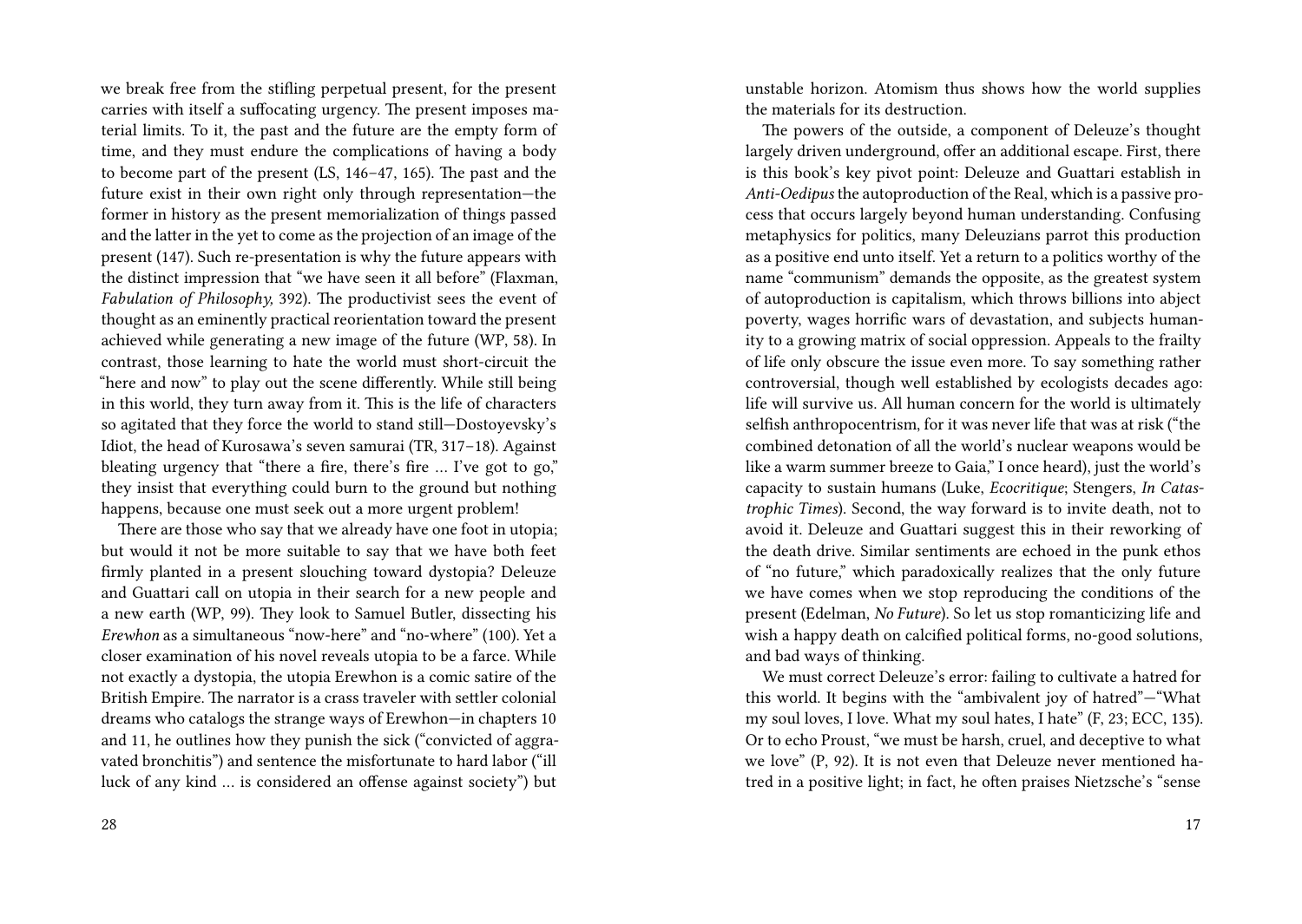of cruelty" and "taste for destruction" (DR, 53). Deleuze was too often overtaken by a naive affirmation of joy, and as such, he was unable to give hatred its necessary form. His image for the future resembles too much of the present, and those who repeat it have come to sound like a parody: "rhizomatic gardens," "cooperative self-production," and "affirming the affirmative of life." Against those maxims, the Dark Deleuze is reborn as a barbarian depicted in Rimbaud's season in hell: "I'm of a distant race: my forefathers were Scandinavian; they slashed their sides and drank their own blood. I will make cuts all over; I'll tattoo myself, I long to be as a hideous Mongol: you'll see, I'll scream in the streets. I want to be mad with rage… I dreamt of crusades, of unrecorded voyages of discovery, of republics without history, wars of suppressed religion, moral revolutions, movements of races and continents" (*A Season in Hell*). Barbarian hatred is not to be indiscriminate, but it does not follow from a science of judgment. In fact, it is what is left after having done away with judgment (of God, of Man, and even of the World). Hatred is the ambivalent complement to love and, as such, can easily evade a decline into *ressentiment*. For *ressentiment* is just as much a depreciated image of love, as demonstrated by the Christian God who loved this world so much that he introduced the moral judgment of the ascetic ideal. In the end, hatred will prove to be just as important for the Death of this World as it was for the Death of God and the Death of Man.

## **From the Chapel to the Crypt**

There are those who have hitherto only enlightened the world in various ways; the point is to darken it. Some speculate that humans first pondered the ways of the world under the brilliant light of the heavens. On that vast celestial stage, the gods played out great dramas of arts and culture. This cosmos also inspired the earliest sciences of mathematics and astronomy, which wove the many confollow: speed and secrecy. These are the affects of the war machine, its weapons of war, which "transpierce the body like arrows" (356, 394). The resulting violence is not so vulgar as to encourage blow-by-blow bloodletting or a once-and-for-all immediate killing but institutes an economy of violence whose hatred is unlimited and therefore durable. The war machine engages in war along two poles: one forms a line of destruction "prolongable to the limits of the universe," while the other draws a line of flight for the "composition of a smooth space and of the movement of people in that space" (422). Deleuze and Guattari would prefer to promote the connectivist line by saying they "make war only on the condition that they simultaneously create something else" (423). But today, that path leads to collusion with capitalism's drive toward creative destruction (Schumpeter, *Capitalism, Socialism, Democracy,* 87). This is certainly not lost on those in Silicon Valley who spread the mantra of "disruptive innovation." We can thus take heed of Deleuze and Guattari's warning against treating terms as having "an irresistible revolutionary calling" (387). It is time to accept Nietzsche's invitation to philosophize with a hammer, rendered here in the voice of Krishna: "I am become Time, the destroyer of worlds." We must find an appetite for destruction that does not betray Deleuze and Guattari's "abolitionist dream." This takes the "progressive, anxiety-ridden revelation" that destroying worlds is just another way of "smashing capitalism, of redefining socialism, of constituting a war machine capable of countering the world war machine by other means" (385, 417, 372).

Make the whole world stand still. Indeed, it may be the only way to think the present in any significant sense. To be clear: the suspension of the world is not a hunt for its conditions of reproduction or a meditative "rhapsody of sensations" (DR, 56). It is thought that treats the world as if struck by an unspecified disaster, where the best friends you have left are your own ideas. This is not the banal disaster movie, whose ambitions are usually limited to teaching us what are the bare essentials to survive. Writing the disaster is how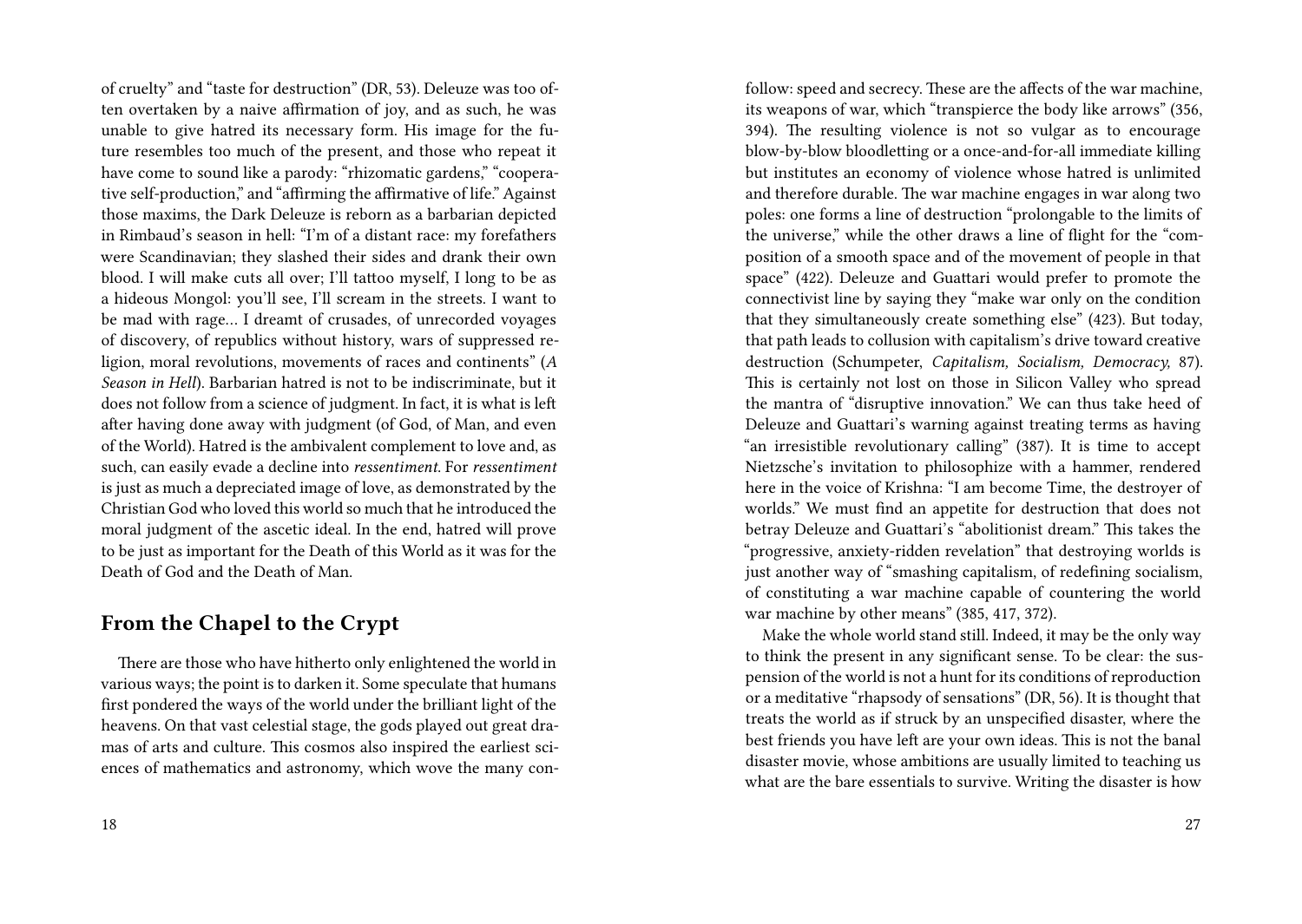# **The Extinction of Being**

## **The Task: Destroy Worlds, Not Create Conceptions**

The conspiracy against this world will be known through its war machines. A war machine is itself "a pure form of exteriority" that "explains nothing," but there are plenty of stories to tell about them (TP, 354, 427). They are the heroes of *A Thousand Plateaus*—Kleist's skull-crushing war machine, the migratory war machine that the Vandals used to sack Rome, the gun that Black Panther George Jackson grabs on the run, and the queer war machine that excretes a thousand tiny sexes. "Each time there is an operation against the state—insubordination, rioting, guerilla warfare, or revolution as an act—it can be said that a war machine has revived" (386). War machines are also the greatest villains of *A Thousand Plateaus,* making all other dangers "pale by comparison" (231)—there is the constant state appropriation of the war machine that subordinates war to its own aims (418), the folly of the commercial war machine (15), the paranoia of the fascist war machine (not the state army of totalitarianism) (230–31), and, worst of them all, the "worldwide war machine" of capitalism, "whose organization exceeds the State apparatus and passes into energy, military–industrial, and multinational complexes" to wage peace on the whole world (387, 419–21, 467).

"Make thought a war machine," Deleuze and Guattari insist. "Place thought in an immediate relation with the outside, with the forces of the outside" (TP, 376–77). Two important inventions

stellations into a single tapestry. As the light of the stars became cycles and then detailed calendars, so came the dawn of time.

A more modern story begins in 1609, when, upon hearing news of the Dutch invention of the telescope, Galileo created his own. Almost immediately, Galileo was peering into the dark quadrants of the moon and illustrating its angle of illumination. These discoveries would lead him to loudly endorse heliocentrism—replacing God with a new light at the center of the universe. Galileo curiously flaunts the rules of astronomy in his lunar record, as he does not date each ink wash according to its time of observation, nor does he make a photorealistic reproduction of the moon's landscape (Gingrich and van Helden, "From *Occhiale* to Printed Page," 258–62). Centuries of critics have tried to determine the source of Galileo's inaccuracy. Johannis Hevelii, the father of stenography, wondered if Galileo's instruments were too crude (*Selenographia sive Lunae Descriptio,* 205). Others suggest that he may have been too overtaken by the excitement of discovery (Kopal, *The Moon,* 225). But what if Galileo chose not to view the moon mathematically but philosophically? He was less concerned about its angles of illumination as an astronomical object than about what his telescopic *perspicillum* revealed about it as a cosmological concept. His styling of the moon reveals a way of seeing far more appropriate to baroque visual argument than to geographic measure. Galileo's ink washes demonstrate the baroque's beautiful convergences. Referring "not to an essence but rather to an operative function," Galileo's moon unfurls in the collision of multiple points of view as darkness and landscape meet in its leaping shadows (L, 3). More importantly, he marks a transition driven by "the force of divergences, impossibilities, discords, dissonances" (81). In a world no longer illuminated by the light of God, Galileo paints "many possible borders between worlds" in a chromatic scale so as to be irresolvable from the lens of any one camera set to a single angle (81). How, then, does one continue Galileo's journey to the far side of the moon? By refusing di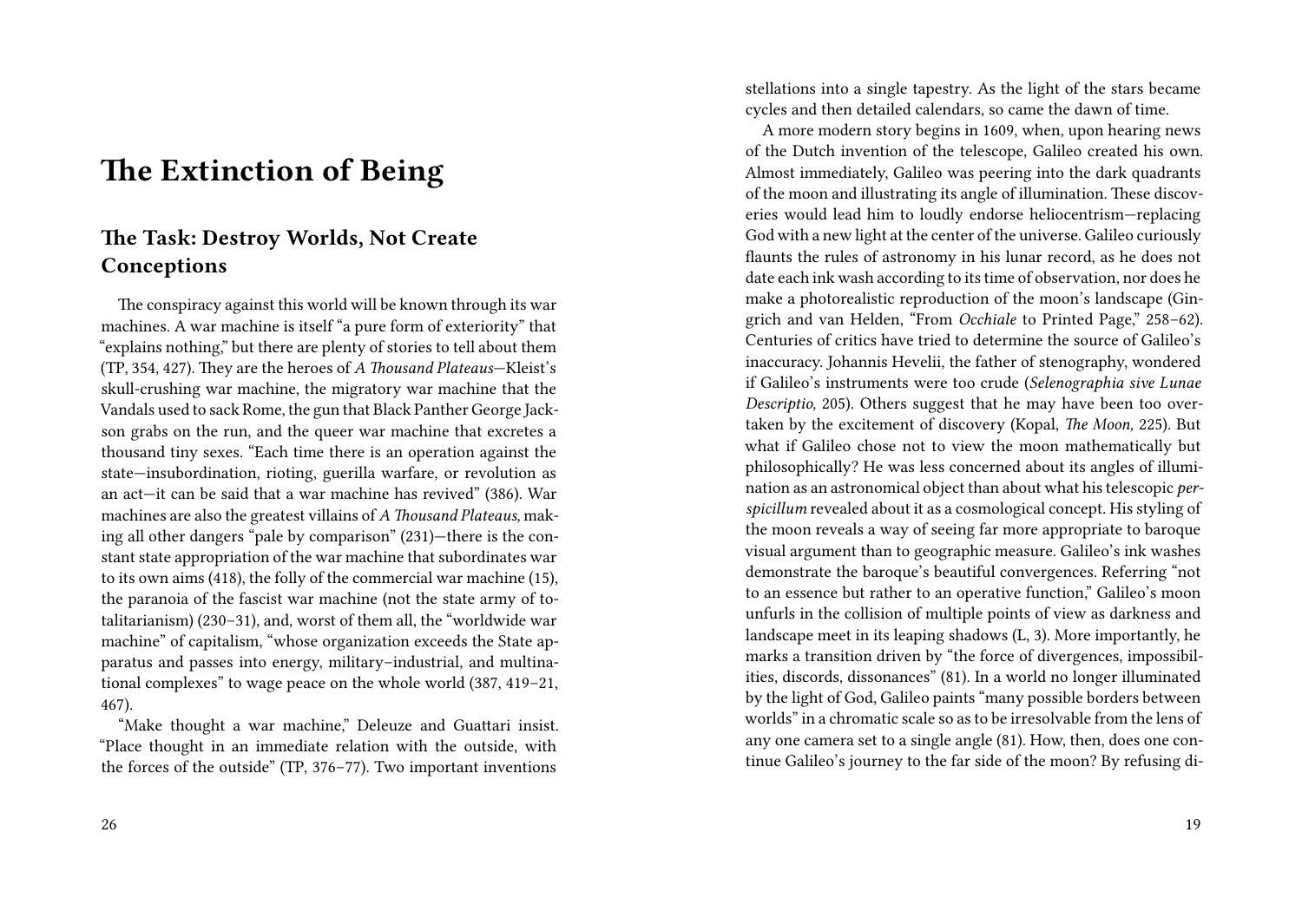vine harmony and instead conspiring with divergent underground worlds.

The most immediate instance of lightness, connectivism, is the realization of the techno-affirmationist dream of complete transparency. The fate of such transparency is depicted in Fritz Lang's *Metropolis*. In it, the drive for complete communicability elevates transparency in the false transcendence of a New Tower of Babel. Deep in the shadows of the Lower City labors the working class, enslaved to the machines that automation promised to eliminate. Only in the catacombs does the secret rebellion commence. But instead of ending in Lang's grand Hegelian mediation, it would be better to listen to the Whore of Babylon in *Metropolis,* who says, "Let's watch the world go to hell." Such an untimely descent into darkness begins with a protest: lightness has far too long been the dominant model of thought. The road there descends from the chapel to the crypt.

Crypts are by their very nature places of seclusion. Early Christians facing public persecution fled to the underground catacombs below Rome, where they could worship in secret ("Essay upon Crypts," 73–77). Early basilicas contain crypts as a "second church" under their choirs, featuring a vaulted ceiling, many columns, several aisles, and an altar (Lübke, *Ecclesiastical Art,* 24–25). Some great churches even included a second crypt dedicated to a particular saint (26). At times, when sacred objects are of special interest, crypts of especially renowned saints have inspired mass pilgrimages (Spence-Jones, *Early Christianity and Paganism,* 269). Deleuze notes that these spaces fold in on themselves, simultaneously expressing the "autonomy of the inside" and the "independence of the façade" as an inside without an outside or an outside without an inside, depending on how you approach it (L, 28). Looking at El Greco's great baroque mannerist painting *The Burial of Count Orgaz,* we are given the choice. Above the great horizontal line, a gathering of saints ascends to the height of Jesus, whose own ascension grants the heavens eternal lightness.

|              | Joyous                | Dark                 |
|--------------|-----------------------|----------------------|
| The Task     | Create<br>Concep-     | Destroy Worlds       |
|              | tions                 |                      |
| Subject      | Assemblages           | Un-becoming          |
| Existence    | Genesis               | Transformation       |
| Ontology     | Realism               | Materialism          |
| Difference   | Inclusive<br>Disjunc- | Exclusive Disjunc-   |
|              | tion                  | tion                 |
| Diagram      | Complexity            | Asymmetry            |
| Organization | Rhizome               | Unfolding            |
| Ethics       | Processural           | Conspiratorial       |
|              | Democracy             | Communism            |
| Affect       | Intensity             | Cruelty              |
| Speed        | Acceleration          | Escape               |
| Flows        | Production            | Interruption         |
| Substance    | Techno-Science        | Political<br>Anthro- |
|              |                       | pology               |
| Nomadism     | Pastoral              | Barbarian            |
| Distribution | <b>Nomos</b>          | The Outside          |
| Politics     | Molecular             | Cataclysmic          |
| Cinema       | The Forces of Bod-    | The Powers of the    |
|              | ies                   | False                |
| The Sensible | Experience            | Indiscernibility     |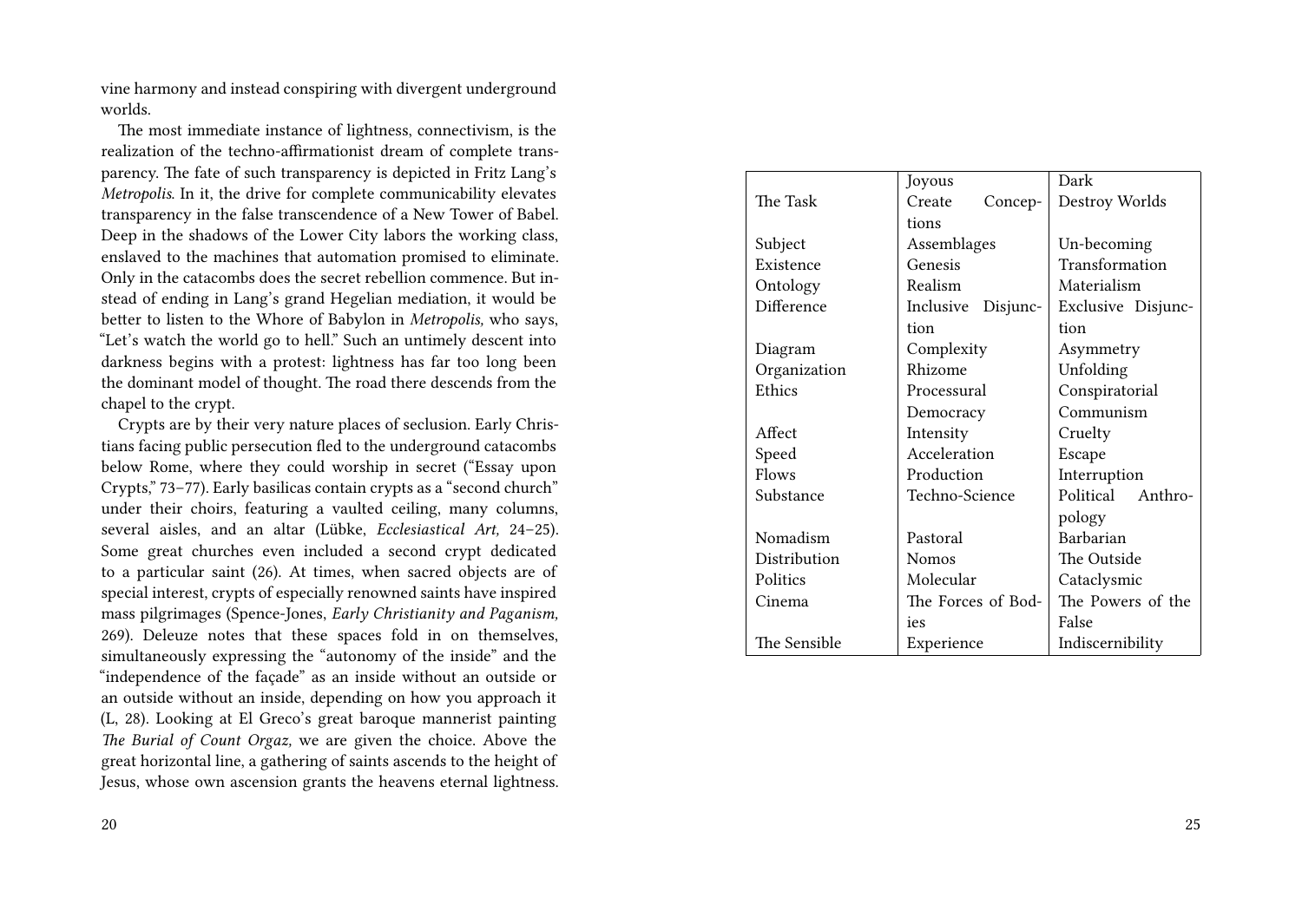two contrary approaches, one joyous and one dark. The association each term has to its contrary is purely incidental. Each term's contrariness is not given, as if one implied the other—I propose dark terms simply on their ability to unexpectedly usurp the operations of their contraries. Contrary approaches should be taken as mutually exclusive, as they are independent processes each meant to fulfill the given task without recourse to the other. What makes them dark is the position of exteriority from which the irregular forces of darkness attack the joy of state thought. The foreignness of relation is why each pair of contrasting terms is notably imbalanced.

My ultimate purpose is to convince readers to completely abandon all the joyous paths for their dark alternatives. The best scenario would be that these contraries fade into irrelevance after Dark Deleuze achieves its ostensible goal: the end of this world, the final defeat of the state, and full communism. It is far more likely that various aspects of darkness will be captured along the way. Like any other war machine, a dark term is defeated when it isomorphically takes on relations or forms of its joyous counterpart. So it is worth uttering a cautionary note from *A Thousand Plateaus*: even when contrary, never believe that darkness will suffice to save us.

Below, a communion of cloaked, pale men crowd together to lay the count to rest under a dark background illuminated only by torchlight. The painting reveals the baroque truth of knowledge: "for ages there have been places where what is seen is inside: a cell, a sacristy, a crypt, a church, a theater, a study, or a print room" (L, 27–28). So beyond the association of crypts with rot and death, it is a projection of subterranean architectural power.

From the crypt, *Dark Deleuze* launches a conspiracy. It is fueled by negativity, but not one of antimonies. Following Freud, negation is not a necessary by-product of consciousness. The lesson to be drawn from him is that negation is finding a way to say "no" to those who tell us to take the world as it is. To this end, the path forward is Deleuze's nondialectical negation, the "contrary," which operates as the distance between two exclusive paths (LS, 172–80). Klossowski identifies the goal of the conspiracy as breaking the collusion between institutionalized morality, capitalism, and the state ("Circulus Vitiosus"). He then shows how Nietzsche's laughter can be used as an experimental instrument to dissolve all identities into phantasms. A number of commentators have tried to rehabilitate the conspiracy on the basis of an esoteric/exoteric distinction, whereby exoteric discourses are the mere public face to a deeper paranoia whose desire is concealed in an esoteric code. To the extent that it is true, in his book *Nietzsche and the Vicious Circle,* Klossowski warns that the esoteric tradition must be avoided because it "demystifies only in order to mystify better" (131). The point is not to replace angelic messages with arcane ones. This raises an important question: what is an appropriately cryptic language? Deleuze and Guattari note that "the man of war brings the secret: he thinks, eats, loves, judges, arrives in secret, while the man of the state proceeds publicly" (TP, 543–44). Fortunately, in our conspiratorial world of phantasms, one does not hold a secret but instead becomes a secret. Even if she ends up spilling everything, it turns out to be nothing. Why? The secret first hides within dominant forms to limit exposure, yet what it smuggles inside is not any spe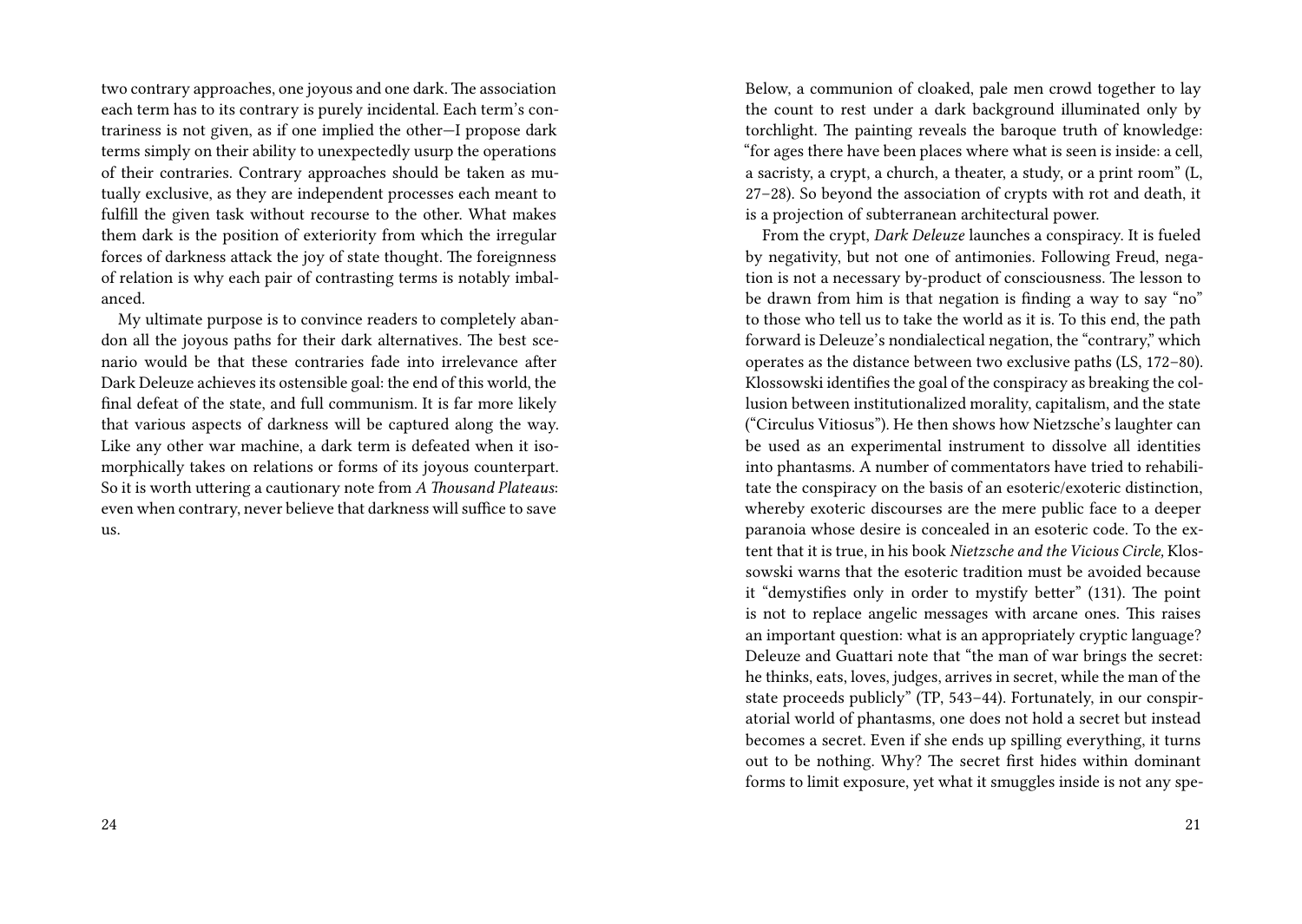cific thing that needs to evade discovery. Rather, it is a perception of the secret that spreads under the shroud of secrecy: perception + secret = the secret as secretion. Conspiracies do not remain limited to a few furtive missives; their creeping insinuations are part of a universal project to permeate all of society (TP, 286–89). The best conspiracy is when it has nothing left to hide.

There is an affective dimension to our conspiracy. Pessimism becomes a necessity when writing in an era of generalized precarity, extreme class stratification, and summary executions of people of color. The trouble with the metaphysics of difference is that it does not immediately suggest a positive conception of alienation, exploitation, or social death. To the extent that those who affirm difference and its intensifications do make such violence thinkable, it appears as the consequence of deprivation. As a result, they cannot explain the simultaneous connection–separation of a body alienated from their own powers. Such joyousness makes no place for Marx's theory of exploitation in which one class systematically extracts profit by expanding the capacities of another. The conspiracy offers a way out. On the affective level, it takes the ambivalence of hatred to grasp how one's own capacities are the yoke of his oppression. On the level of strategy, it takes deep, labyrinthine paths to develop a cryptography. To do so myself, I reenact Winston's trips to the shallow alcove of his apartment in *1984* to keep our own illicit diary of slogans. This is how I learned to find my own way to say "DOWN WITH BIG BROTHER" and "If there is hope, it lies with the proles" (181). This is because the ultimate task of *Dark Deleuze* is but a modest one: to keep the dream of revolution alive in counterrevolutionary times.

The conspiracy Dark Deleuze is a series of contraries. Contraries are not poles, which are dialectical opposites that ultimately complement each other. To distill a central argument from Deleuze's magnum opus *Difference and Repetition,* philosophy has (to its detriment) taken the nature of thinking to be the establishment of equivalence or logical identity between two terms (59). As

22

such, contrasts must avoid relating terms on the basis of "a conceived identity, a judged analogy, an imagined opposition, or a perceived similitude" (138). Deleuze summarizes this argument in an interview: "It was Lévi-Strauss, I think, who showed you had to distinguish the following two propositions: that only similar things can differ [dialectics—presupposing a primordial identity behind differences], and only different things can be similar [contraries—difference primary to identity]" (N 156). There is a second reason for avoiding opposites: opposites imply a "golden mean" whereby the optimal place is found somewhere in between each extreme. Such middling compromise is the greatest tragedy of Deleuze and Guattari's rhetorical presentation of what appear to be dualisms (smooth/striated, molar/molecular, arborescent/rhizomatic) in *A Thousand Plateaus*. The unfortunate effect is a legion of noncommittal commentators who preach the moderation of the middle. In response, we must contaminate every last one of those conceptual pairs with a third term that arrives from the outside. Deleuze and Guattari set the example in how they reimagine Dumézil's tripartite state as two opposing poles besieged by a third term that arrives from the outside. Such a reformulation would more closely follow Deleuze's atomism of two terms relating through the production of an independent third term. To make the stakes clear: we are told in *A Thousand Plateaus* that the state is made of two opposing poles, one liberal and one authoritarian, that in fact work in a "complementarity" not dissimilar from the dialectical logic of determinate negation—this is the model of relation that must be avoided at all costs (for more, see the section "Difference: Exclusive Disjunction, Not Inclusive Disjunction") (Dumézil, *Mitra-Varuna*). This is why *Dark Deleuze* contrasts dark to joyous and not dark to light or joyous to sad. Each contrary is a forking path, an alternate route for every instance one is tempted by affirmation.

Listed in what follows are the contrasting terms. In the column on the left, I list a series of tasks. Across each column I have placed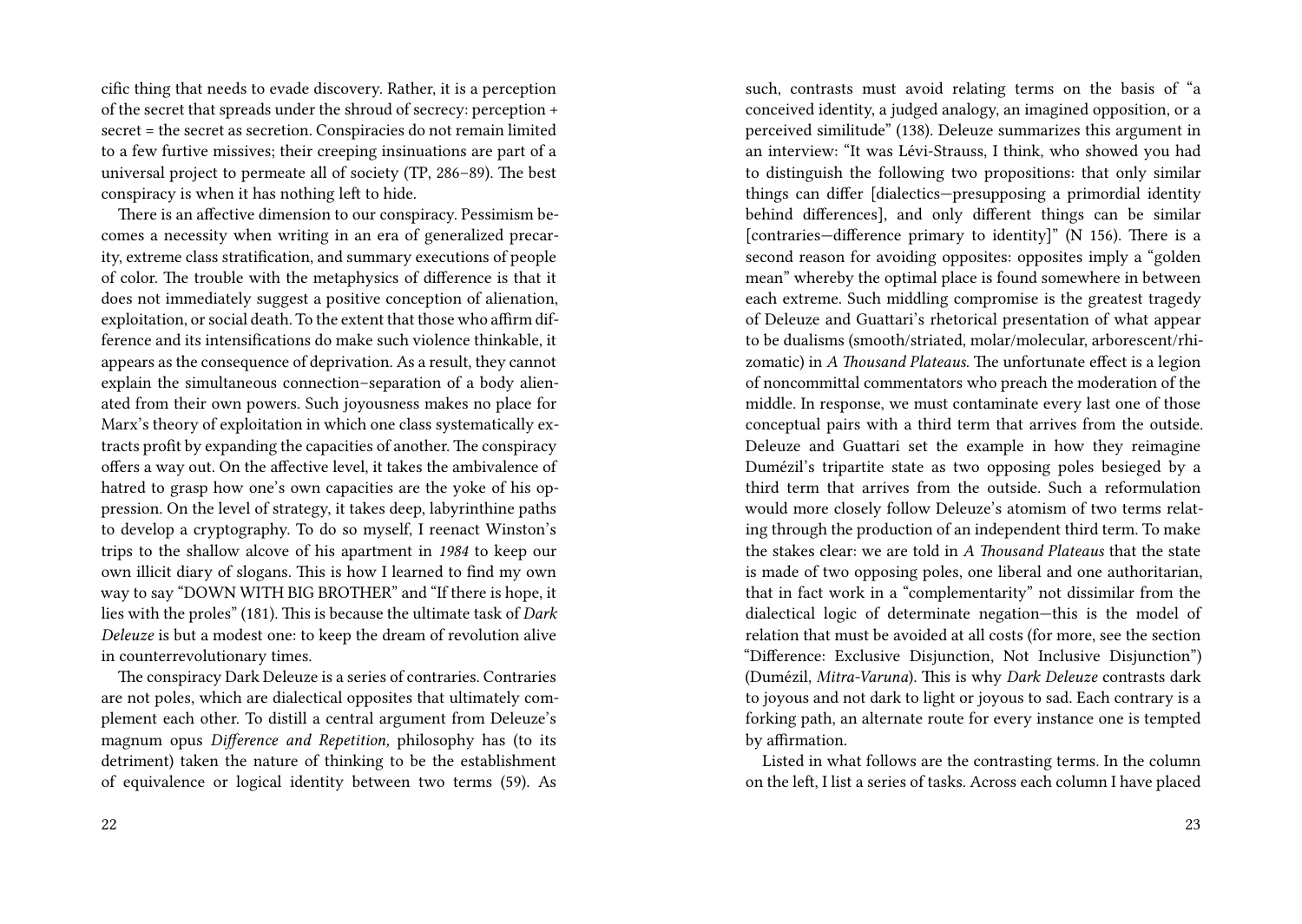The Anarchist Library Anti-Copyright



Andrew Culp Dark Deleuze 2016

Retrieved on 3rd May 2021 from libgen.rs

**theanarchistlibrary.org**

## **Ethics: Conspiratorial Communism, Not Processual Democracy**

Democracy should be abolished. Spinozist champions of democracy, such as Antonio Negri, consider Deleuze a fellow traveler. Some Deleuzians have even tried to smuggle democracy back into his metaphysics, some even pervert him into a liberal. Yet Deleuze lumps nothing but hatred upon democracy—summarized by his mocking of the phrases "Everything is equal!" and "Everything returns!" at the beginning and end of *Difference and Repetition*. Against the principle of equivalence implied in the first, he agrees with Nietzsche, who criticizes contract, consensus, and communication. Against the principle of continuity implied in the second, he agrees with Marx, who rejects the liberal proceduralism that underwrites rights as an obfuscation of power. More than enough ink has been spilled to support both of these positions. But to get the tenor pitch perfect, it is worth mentioning that Deleuze and Guattari viciously criticize democracy in their collaborations, usually by calling it the cousin of totalitarianism. They discuss democracy, fascism, and socialism as all related in *Anti-Oedipus* (261). In *A Thousand Plateaus,* they discuss "military democracy" (394), "social democracy" as the complementary pole of the State to "totalitarianism" (462), "totalitarian-social democracy" (463), and a poverty-stricken "Third World social democracy" (468). In *What Is Philosophy?,* they speak of Athenian "colonizing democracy" (97), hegemonic democracy (98), democracy being caught up with dictatorial states (106), a social democracy that "has given the order to fire when the poor come out of their territory or ghetto" (107), and a Nazi democracy (108), which all lead them to conclude that their utopian "new people and a new earth … will not be found in our democracies" (108). Together, they can be neatly summarized: no matter how perfect, democracy always relies on a transcendent sovereign judgment backed by the threat of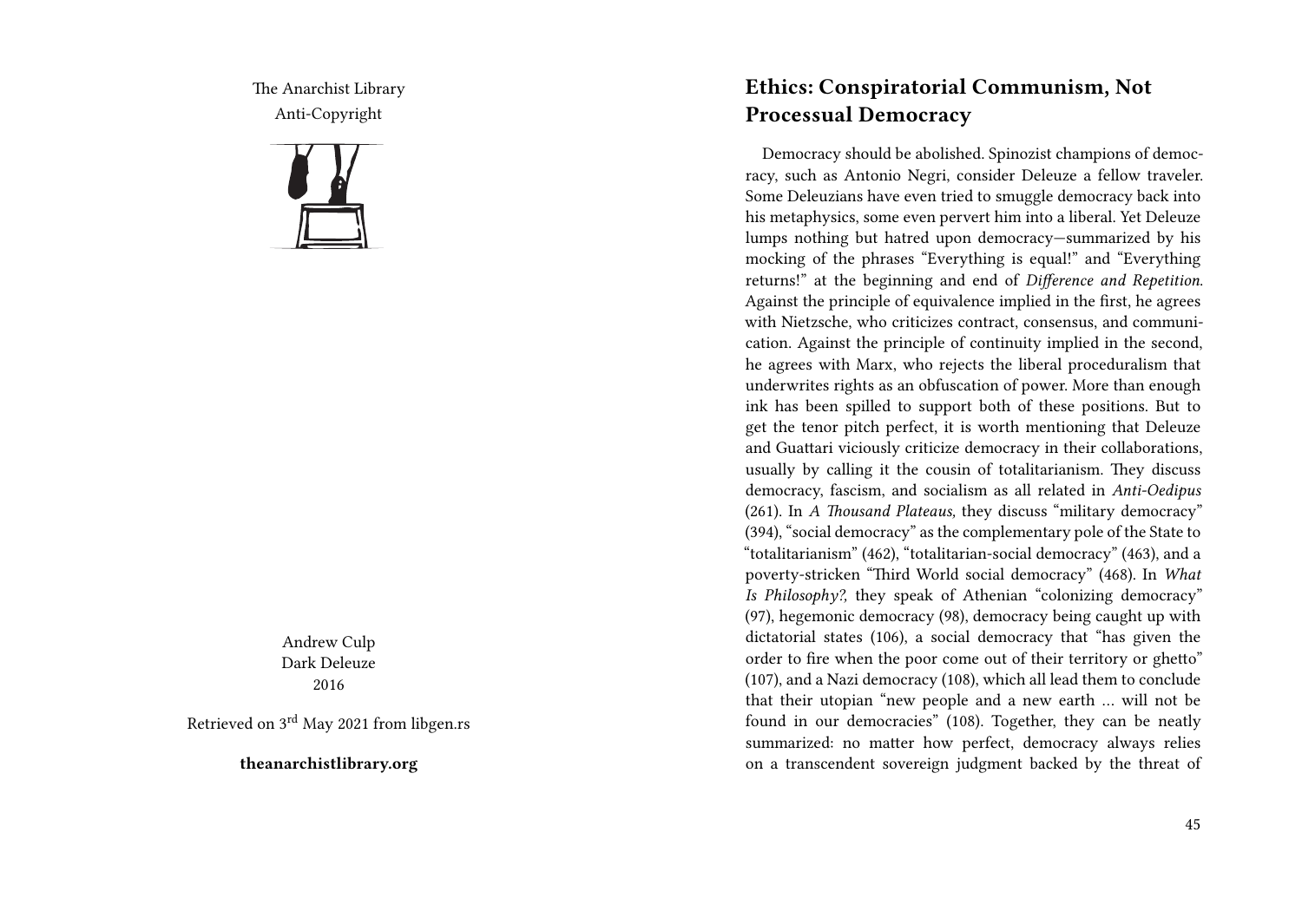force. Only twice is Deleuze caught with his pants down in regard to democracy, both in moments of pandering—once in a letter to Antonio Negri's jailers that appeals through self-distance to "everyone committed to democracy," and again when discussing America's "virile and popular loves" in a brief paean to Walt Whitman (TR, 169; ECC, 60). All other "democratic" Deleuzes are the inventions of his commentators.

Deleuze happily embraces a Marxism so anti-State that it refuses the project of democracy. It is up to us to render his Marxism in darker terms than Rancière, who would rather break down the state through the democratic dissensus of *aesthesis* acting as "the power of an ontological difference between two orders of reality" (*Dissensus,* 180). Outright, darkness begins by subverting Negri's joyous celebration of democracy, which offers a productivist composition of forces as both the conditions of and resolution to capitalism (Ruddick, "Politics of Affect"). If Negriism was true, the only thing left for us to do is to "dump the bosses off our backs" (Hardt, "Common in Communism"). But the balance of power is far too ambivalent to make the epochal declaration that a revolutionary subject, such as the multitude, has already been produced and merely needs to be found. Our mad black communism is not a reworking of Marx's universalism, which is the seamless unity of thought and action that can be found in productivist appeals to immanence as immediate and unmediated, that is to say, automatic (PI, 29; DR, 29). On this account, an a priori communism is too dangerously close to Kant (DI, 60). We have no use for the judgment of a communist *natura,* which comes from the Joyous Deleuzians' confusion of metaphysics for politics. Neither automatic or automated, our communism is not tempted by the fully automated luxury communism of cybernetics, which is a temptation only from the perspective of control societies. Our communism is nothing but the conspiracy of communism (against ontology). It is the conspiracy to destroy the factory of production. As a conspiracy, communism is a war machine that turns the autoproductive processes of the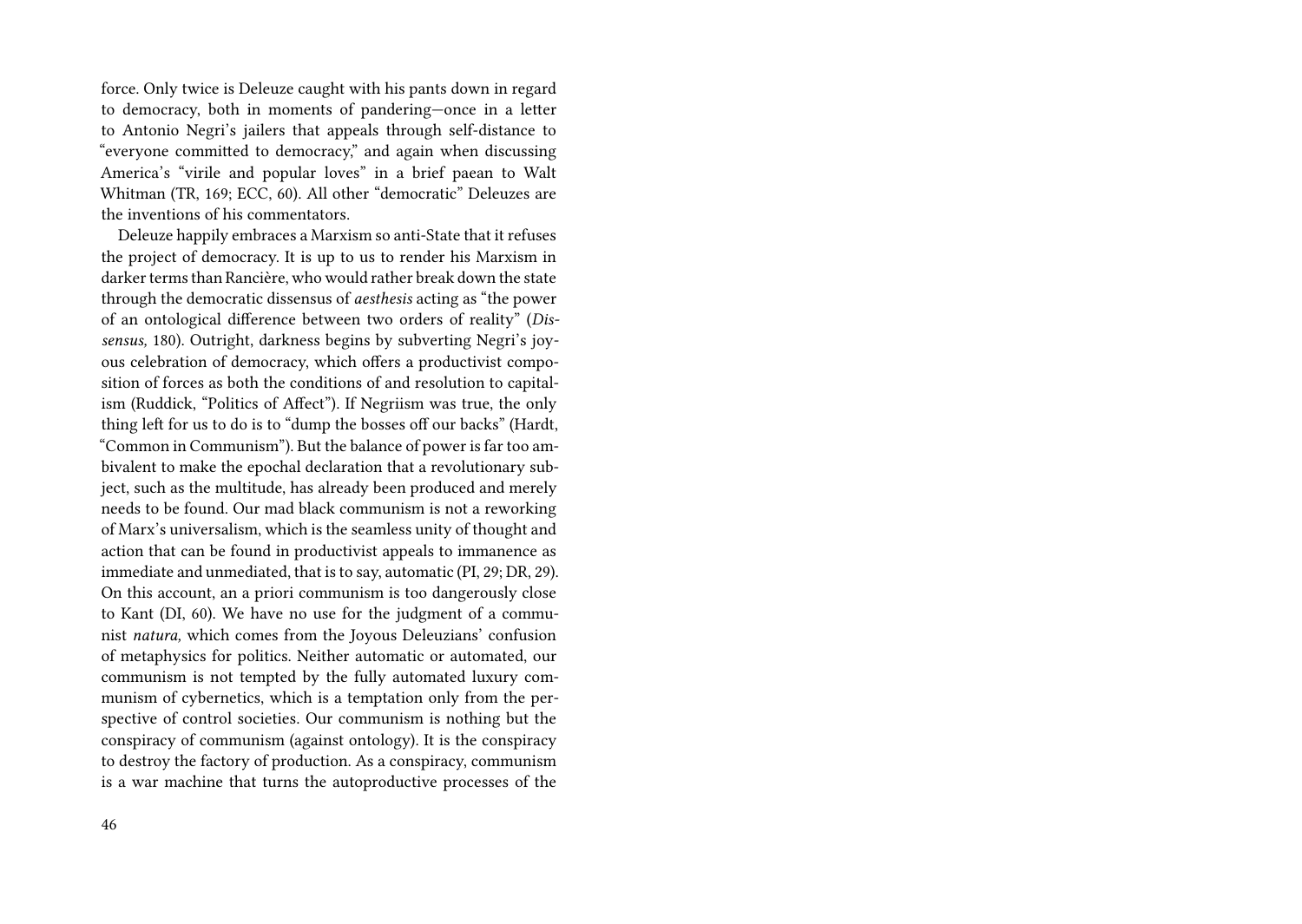Real into weapons for destroying any project built on metaphysical consistency. It targets the collusion between the creation of concepts and the reproduction of this world. In this sense, it wages a guerilla struggle against those who joyfully affirm "the ontology of Deleuze." It is a conspiracy for at least two reasons: first, it has a penchant for negativity that makes its revolutionary force appear as a conspiracy against everything that the joyful take as a given; second, its inclination toward collective forms of asymmetric struggle sets it wholly at odds with scholarly common sense. It dares any communism worth its name to wage a war of annihilation against God, Man, and the World itself.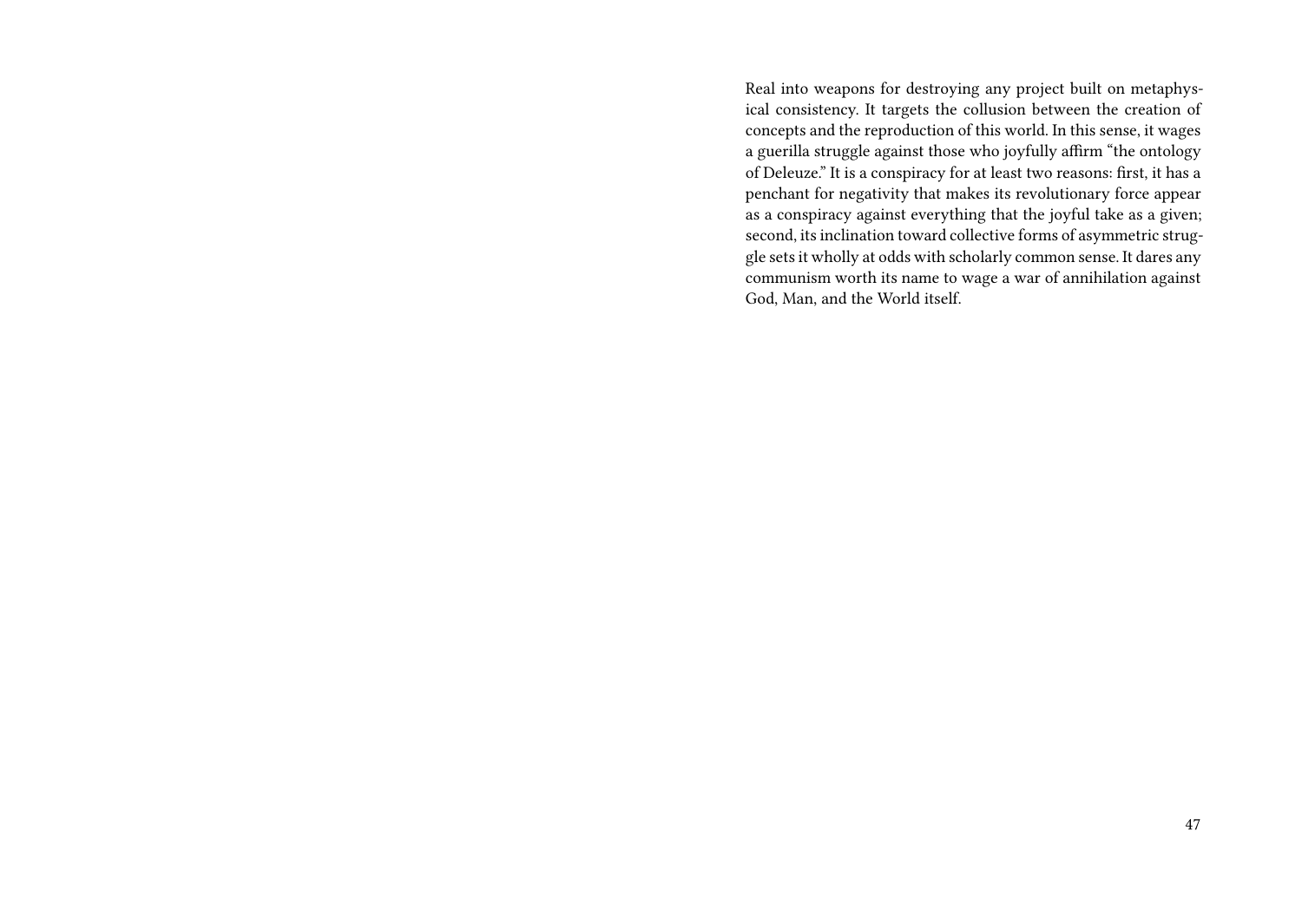## **Breakdown, Destruction, Ruin**

## **Speed: Escape, Not Acceleration**

Deleuze and Guattari's "accelerationism" has been too tarnished to rehabilitate. The idea was hatched by Nick Land, who held a charismatic influence over the students of the Cybernetic Culture Research Unit at the University of Warwick during the late 1990s. Drawing from Deleuze and Guattari's insistence on "accelerating the process" of capitalist deterritorialization to make a revolutionary breakthrough, Land instead suggests that the commodity system "attains its own 'angular momentum'" to become a one-way street impervious to interventions, as it is made up of cosmic-scale processes that are largely blind to human cultural inputs (*Thirst for Annihilation,* 80). For him, the accelerating speed of capital has only one possible conclusion: "a run-away whirlwind of dissolution, whose hub is the virtual zero of impersonal metropolitan accumulation" that hurls the human animal "into a new nakedness, as everything stable is progressively liquidated in the storm" (80). When he initially wrote this position, he left its significance open-ended, only later cashing it out through a neoreactionary project called the "Dark Enlightenment." Land explains that the project is dark because he eagerly adopts a "scary" mixture of cognitive elitism, racist social Darwinism, and autocratic Austrian economics. He denounces leftists as theologians of "the Cathedral" founded at "Grievance Studies departments of New England universities," whose appeals to antiracism, democracy, and equality are a type of authoritarian theology.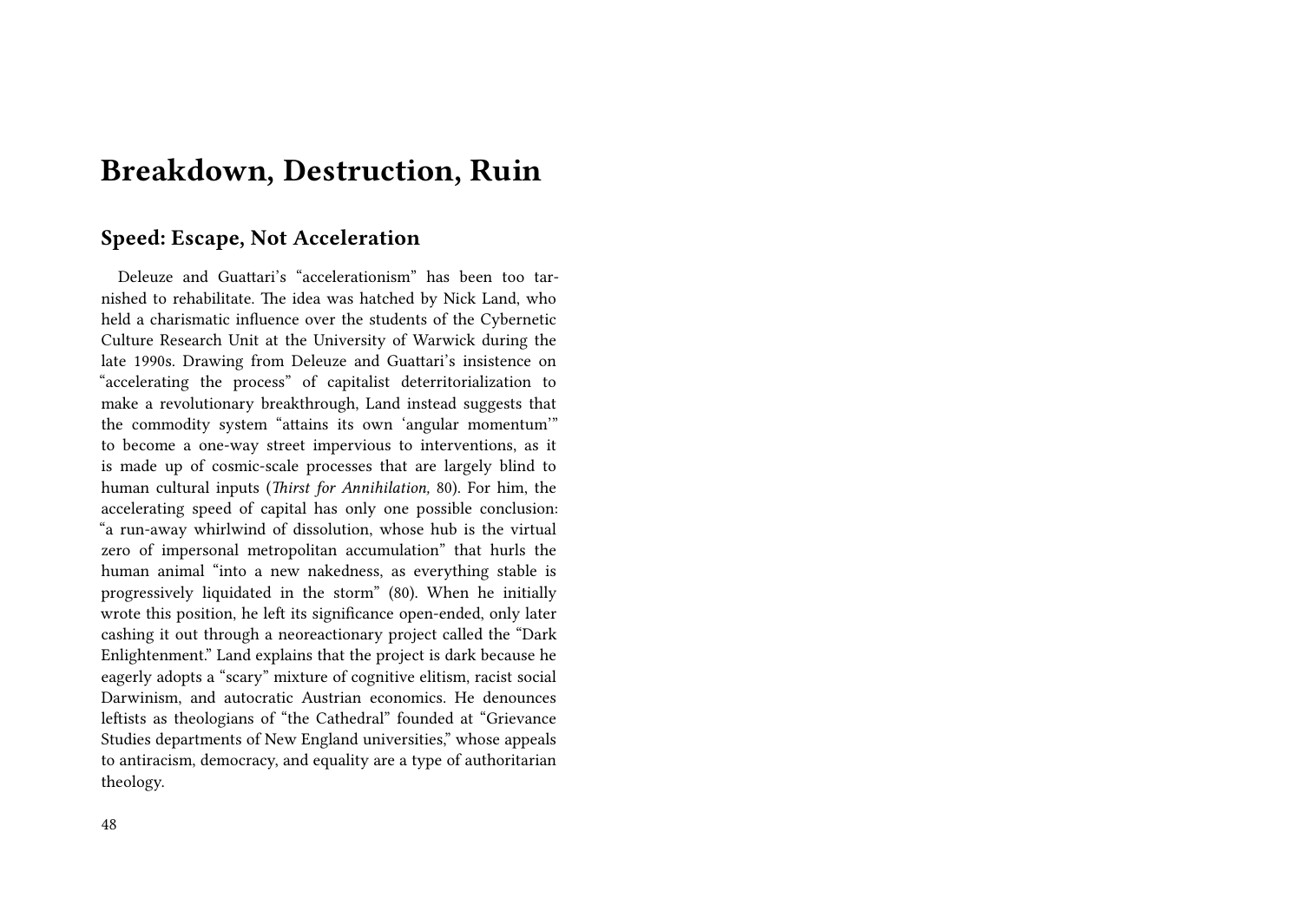Commenting later on Williams and Srnicek's "#Accelerate Manifesto for an Accelerationist Politics," Land gleefully accuses those leftists who speak favorably about capital's destructive forces as "conditional accelerationists" ("Annotated #Accelerate (#3)"). He says that they can only distinguish their position from his own by way of an empty moralism in no position to direct the process. There is perhaps some truth to Land's criticism of so-called Left Accelerationism as far as they endorse Maoist skepticism for tradition and enthusiasm for productive forces, a social democratic project for a new hegemony, or an intellectual mission of "new rationalism"—all of which seek to mitigate capitalism's destructive tendencies without outlining real steps to actualize its own future. To substantiate his case, Land argues that "within capitalist futures markets, the non-actual has effective currency," which makes it "not an 'imaginary' but an integral part of the virtual body of capital" because it is "an operationalized realization of the future," so "while capital has an increasingly densely-realized future, its leftist enemies have only a manifestly pretend one" ("Annotated #Accelerate (#2b)"). The trouble then with either accelerationism is that *neither takes the process far enough,* which is to say, all accelerationism is conditional because it fails to surrender to the outside. As such, Land dresses his fascism up as an athleticism to hide the cowardice of defending the forces of this world, namely, the courthouse of reason, the authority of the market, and a religious faith in technology.

A truly dark path undoes everything that makes up this world. Deleuze and Guattari's proposal to "accelerate the process" follows from R. D. Laing's clinical prescription for more madness in our "veritable age of Darkness" (AO, 131). He supports the mad in turning "the destruction wrecked on them" into a force of dissolution against the "alienated starting point" of normality. This is a method made for breaking with the inside, which "turns in on itself" when "pierced by a hole, a lake, a flame, a tornado, an explosion," so that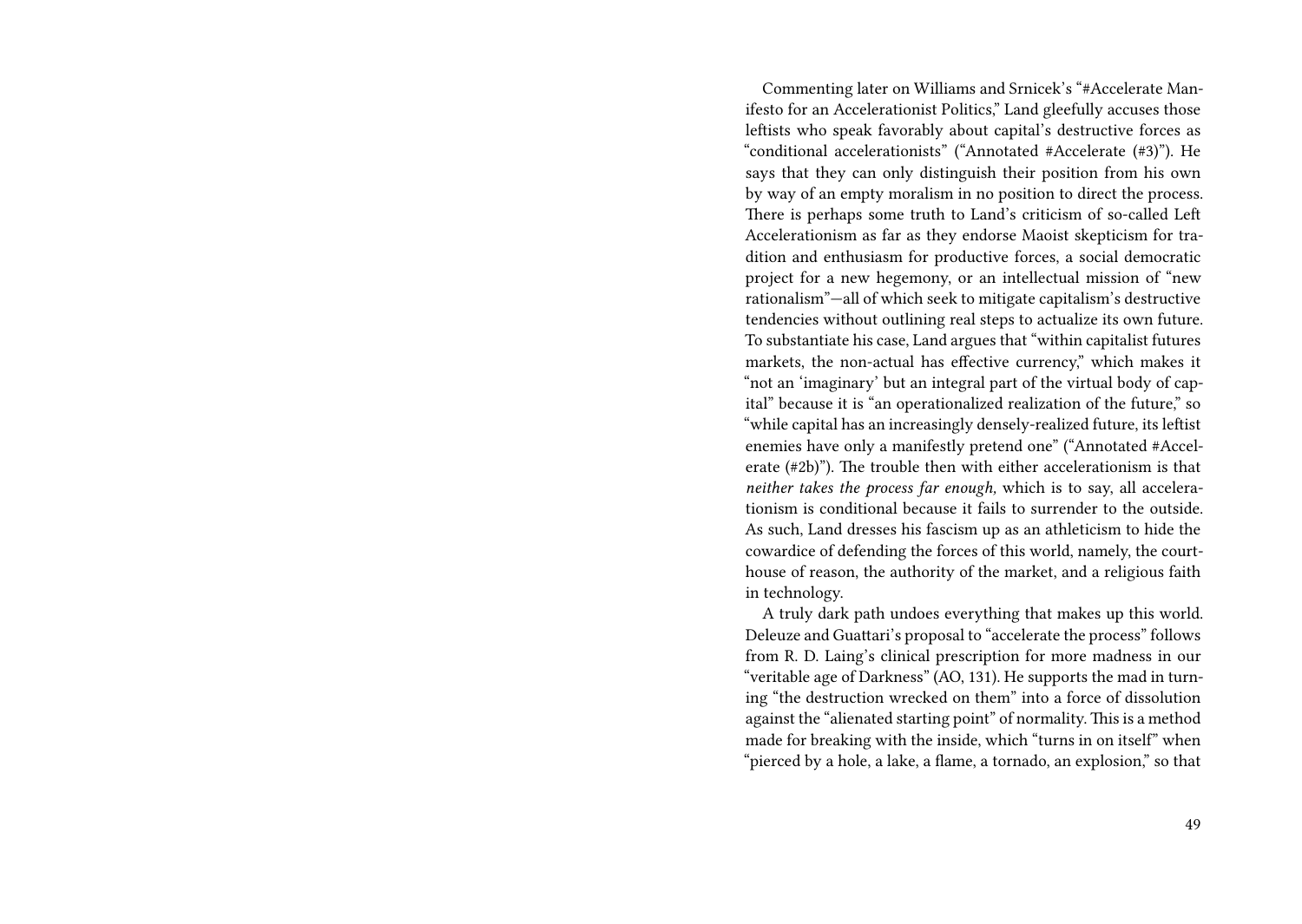the outside comes flooding in (132). Such a break can go one of two ways: it can be a breakdown or a breakthrough (239, 132).

The best "breakthrough" is "making a break for it." Deleuze is fond of repeating Black Panther George Jackson, who writes from prison that "yes, I can very well escape, but during my escape, I'm looking for a weapon" (DI, 277). The phrase applies to far more than Jackson's literal imprisonment in San Quentin—what he really wanted was liberation from the American capitalist system of racial oppression, which is truly what killed him during his final escape attempt (eleven years into his one-year-to-life indefinite sentence for robbing a gas station for \$70). The necessity of weapons should be clear. Even the most terrifying nomadic war machine is overshadowed by the state, which calls its operations "keeping the peace" (as documented by Foucault in his "Society Must Be Defended" lectures and beyond). Such violence has renewed meaning in 2015 as I write in the wake of a white supremacist massacre and as an outcry about racist police violence has finally started to generalize. Jackson stands as a reminder that a revolutionary line of flight must remain active; revolution is not a system-effect, though capitalism as a "system leaking all over the place" establishes the terrain for "revolutionary escape" (such as a propaganda system that can be infiltrated to attract outside conspirators or a legal system that provides lawyers who can smuggle subversive objects into controlled spaces) (DI, 270). The brilliant guerilla Che wrote the steps for one such dance, the minuet: the guerrillas begin by encircling an advancing column and splitting into a number of "points," each with enough distance to avoid themselves being encircled; a couple pairs off and begins their dance as one of the guerrilla points attacks and draws out the enemy, after which they fall back and a different point attacks—the goal is not annihilation but to immobilize to the point of fatigue (Guevara, *Guerilla Warfare,* 58–59).

Escapism is the great betrayer of escape. The former is simply "withdrawing from the social," whereas the latter learns to "eat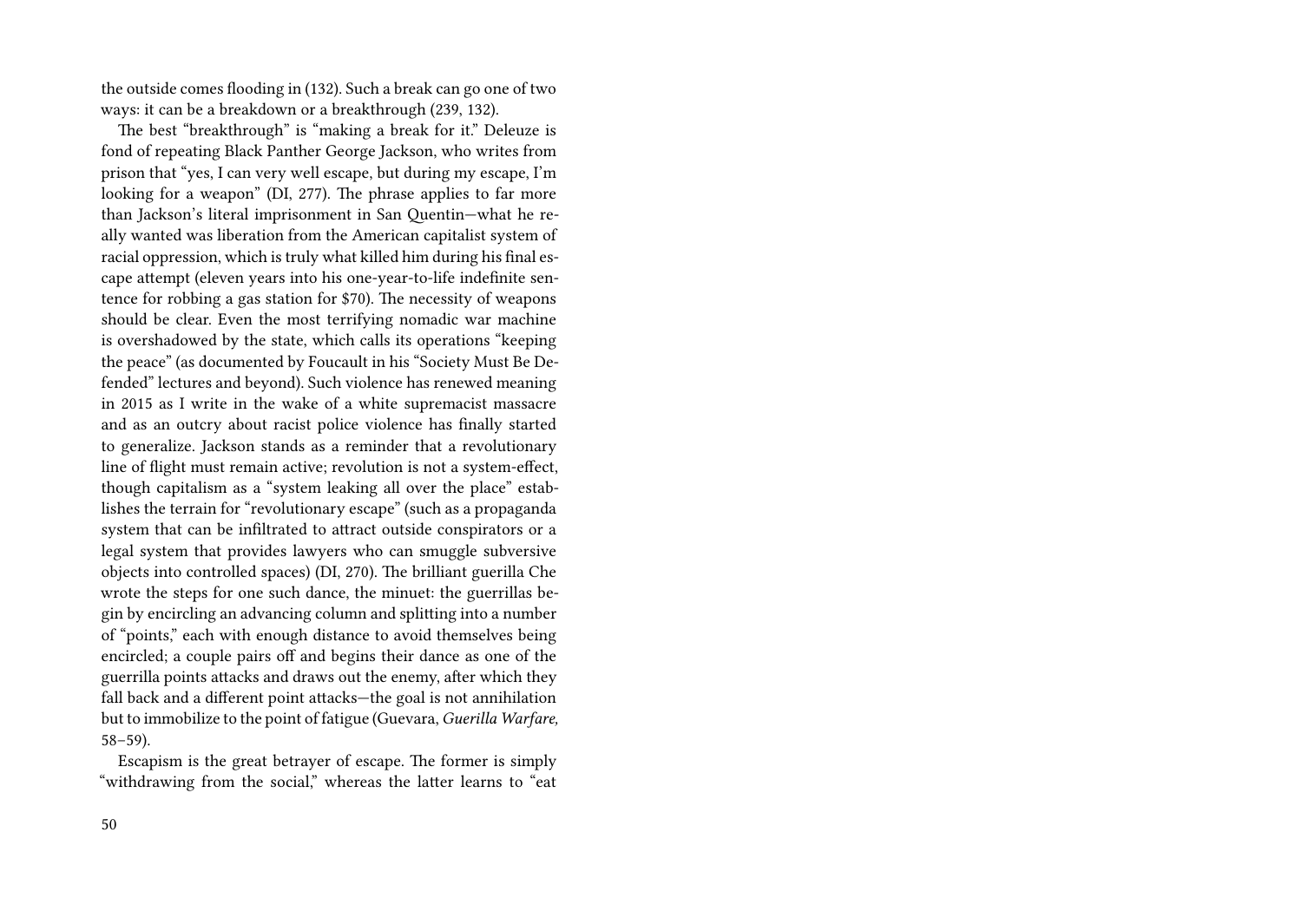- Unknown. "Essay upon Crypts." *The Crypt: or, Receptacle for Things Past* 6 (September 1829): 73–77.
- Virno, Paolo. *Grammar of the Multitude: For an Analysis of Contemporary Forms of Life*. 2003. Translated by Isabella Bertoletti, James Cascaito, and Andrea Casson. New York: Semiotext(e), 2004.
- Viveiros de Castro, Eduardo. *Cannibal Metaphysics: For a Poststructural Anthropology*. 2009. Translated by Peter Skafish. Minneapolis, Minn.: Univocal, 2014.
- Williams, Alex, and Nick Srincek. "#Accelerate Manifesto for an Accelerationist Politics." *Critical Legal Thinking*. 2013, http:// criticallegalthinking.com/2013/05/14/accelerate-manifesto-foran-accelerationist-politics/.
- Žižek, Slavoj. "The Ongoing 'Soft Revolution.'" *Critical Inquiry* 30, no. 2 (2004): 292–323.
- —. *The Sublime Object of Ideology*. New York: Verso, 1989.
- Zourabichvili, François. *Gilles Deleuze: A Philosophy of the Event*. 1994. Translated by Kieran Aarons. Edited by Gregg Lambert and Daniel W. Smith. Edinburgh: Edinburgh University Press, 2012. </biblio»

away at [the social] and penetrate it," everywhere setting up "charges that will explode what will explore, make fall what must fall, make escape what must escape" as a "revolutionary force" (AO, 341). The same distinction also holds between two models of autonomy: temporary autonomous zones and zones of offensive opacity. Temporary autonomous zones are momentary bursts of carnivalesque energy that proponent Hakim Bey says "vanish, leaving behind it an empty husk" when the forces of definition arrive (*Temporary Autonomous Zone,* 100). Deleuze and Guattari suggest, contrary to orthodox Marxists, that societies are defined by how they manage their paths of escape (rather than their modes of production) (TP, 435). As such, "psychotopological" distance established by temporary autonomous zones does not create a significant enough rupture to open into anything else and thus collapses escape into escape-ism. Tiqqun's zones of offensive opacity are an improvement, as they oppose a wider web of cybernetic governance without packing maximum intensity into a single moment (Anonymous, "De l'Hypothèse Cybernétique," 334–38). Opacity is its first principle, something they learn from the long tradition of autonomists and anarchists whose most militant factions would refuse all engagement with parliamentary politics, labor and unions, and news media. Offensive orientation is its second principle, though tempered by the famous line from *The Internationale,* "la crosse en l'air," with the butts of our guns held high in the air: knowing we can take the fight to the trenches, or even take power, but refuse it anyway. Tiqqun is well aware of the difficult history behind the state assassinations of the Black Panther Party and the Red Army Faction, so they know to resist militarization lest they become an army or be liquidated. The advantage of this "strategic withdrawal" is autonomy, especially as communism becomes its qualitative guide. Posing communism as oppositional self-determination, it takes the whole social apparatus of capture as its contrary—against any temptation to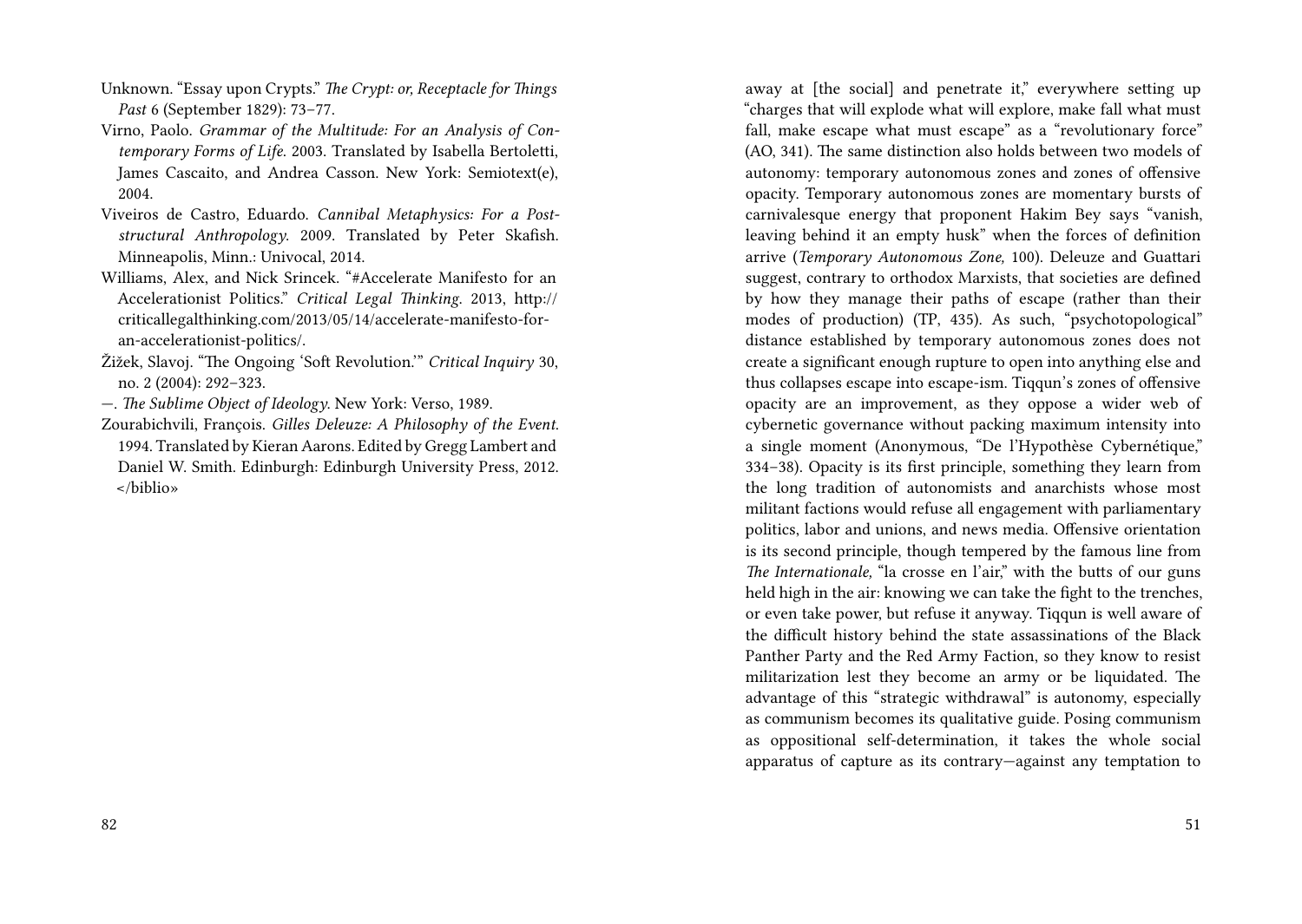engage the social, for whatever resources offered, arises a demand to be met by a parallel space of communism.

#### **Flows: Interruption, Not Production**

The schizo is dead! Long live the schizo! Schizo culture appealed to a society seized by postwar consumer boredom. "Can't we produce something other than toasters and cars? How about free speech, free school, free love, free verse!" It is no exaggeration to say that the events of May 1968 were sparked by a Situationist intolerance for boredom ("boredom is always counter-revolutionary," says Guy Debord; "Bad Old Days Will End," 36). In the time since the 1972 publication of *Anti-Oedipus,* capitalism has embraced its schizophrenia through neoliberalism. The schizo has become the paraphilic obsession of Nietzsche's last man. Its flood of more and more objects has subjects able to muster less and less desire, as seen in the Japanese Lost Decade of stagflation, when a torrent of perversions coincided with a suicide epidemic. The dominant feelings today are probably anxiety or depression (Plan C, "We Are All Very Anxious"). They are expressed as vulnerability in the pervasiveness of trauma, as a constant low-level distress, and through a generalization of contingency. Demonstrating the significance of this shift: "go play outside" is a breath of fresh air to the bored but fails to make the depressive budge. Neoliberalism turns the depressive into the paranoiac through a program of exposure, which unfolds the subject to reveal new surfaces to penetrate. Despite this, the negative project of the process of schizophrenia ("collapsing a filthy drainage pipe") is as necessary as ever (AO, 341). But just as Lenin declared the revolutionary affirmation "All the power to the Soviets!" counterrevolutionary after a certain time, it is time to retire the slogan "Liberate the flows!"

Plan C. "We Are All Very Anxious." April 4, 2014. http:// www.weareplanc.org/blog/we-are-all-very-anxious/.

Proust, Marcel. "Cities of the Plain" [alternative title to "Sodom and Gomorrah"]. 1921. In *Remembrance of Things Past* [alternative title to *In Search of Lost Time*], translated by C. K. Scott Moncrieff, 3–378. New York: Random House, 1932.

Rancière, Jacques. *Dissensus: On Politics and Aesthetics*. Edited and translated by Steven Corcoran. London: Continuum, 2010.

Rice, Condoleezza. *No Higher Honor*. New York: Broadway, 2011.

Rimbaud, Arthur. "A Season in Hell." 1873. Translated by A.

S. Kline. http://www.poetryintranslation.com/PITBR/French/ Rimbaud3.htm#anchor\_Toc202003798.

Ruddick, Susan. "The Politics of Affect: Spinoza in the Work of Negri and Deleuze." *Theory, Culture, Society* 27, no. 4 (2010): 21–45.

Schumpeter, Joseph Alois. 1942. *Capitalism, Socialism, Democracy*. New York: Harper and Row, 1950.

Serres, Michel. *Angels, a Modern Myth*. Paris: Flammarion, 1995.

Seshadri, Kalpana Rahita (formerly Seshadri-Crooks). *Desiring Whiteness: A Lacanian Analysis of Race*. London: Routledge, 2000.

- Spanos, William V. "The Question of Philosophy and *Poiesis* in the Posthistorical Age: Thinking/Imagining the Shadow of Metaphysics." *Boundary 2* 27, no. 1 (2000): 151–74.
- Spence-Jones, Henry Donald Maurice. *Early Christianity and Paganism, a.d. 64 to the Peace of the Church in the Fourth Century*. London: Cassell, 1902.
- Spinoza, Benedict de. *Ethics*. 1677. Translated by Edwin Curley. New York: Penguin, 2005.
- Stengers, Isabelle. *In Catastrophic Times: Resisting the Coming Barbarism*. Translated by Andrew Goffey. London: Open Humanities Press.
- Tiqqun. *Introduction to Civil War*. 2001. Translated by Alexander R. Galloway and Jason E. Smith. Los Angeles, Calif.: Semiotext(e), 2010.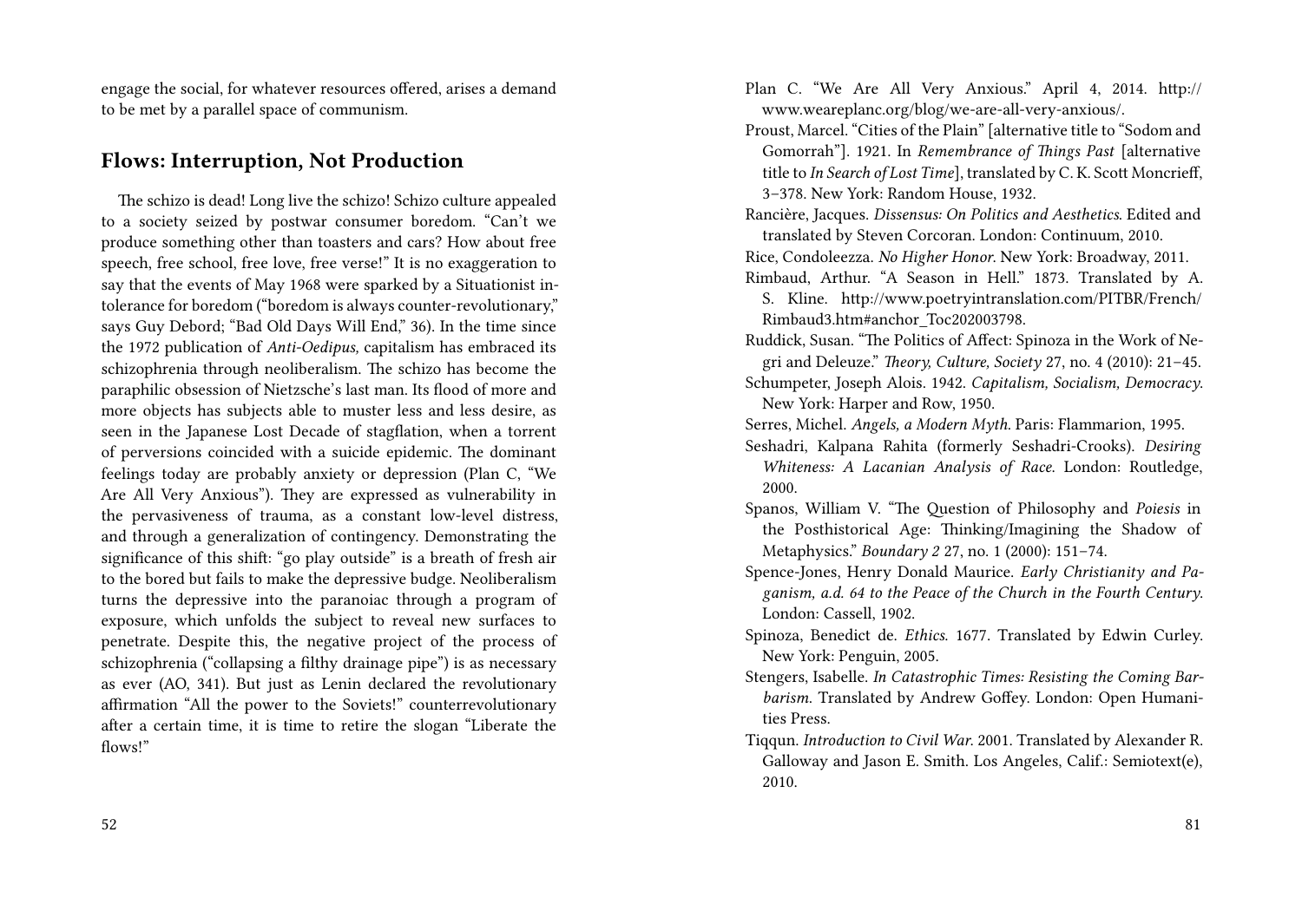- Lyotard, Jean-François. *Libidinal Economy*. 1974. Translated by Iain Hamilton Grant. London: Athlone, 2004.
- Marcuse, Herbert. "Repressive Tolerance." In *A Critique of Pure Tolerance,* 81–117. Boston: Beacon Press, 1965.
- Marx, Karl. *Capital: A Critique of Political Economy*. Vol. 1. Translated by Ben Fowkes. Harmondsworth, U.K.: Penguin, 1976.
- —. "Ruthless Criticism." Letter to Arnold Ruge, September 1843. In *Marx Engel's Collected Works,* 3. https://www.marxists.org/ archive/marx/works/1843/letters/43\_09.htm.
- Marx, Karl, and Friedrich Engels. *Manifesto of the Community Party*. 1848. Translated by Samuel Moore and Friedrich Engels. 2000. https://www.marxists.org/archive/marx/works/1848/ communist-manifesto/ch01.htm.
- Maus, Marcel. *The Gift: The Form and Reason for Exchange in Archaic Societies*. 1950. Translated by W. D. Hallis. New York: Routledge, 1990.
- Meillassoux, Quentin. *After Finitude: An Essay on the Necessity of Contingency*. 2006. Translated by Ray Brassier. London: Continuum, 2008.
- Muybridge, Eadweard, dir. *Sallie Gardner at a Gallop*. 1878.
- Newton, Huey. *Revolutionary Suicide*. New York: Writers and Readers, 1973.
- Nietzsche, Friedrich. *The Gay Science*. 1887. Translated by Walter Kaufmann. New York: Vintage Books, 1974.
- —. *On the Genealogy of Morality*. 1887. Translated by Carol Diethe. Edited by Keith Ansell-Pearson. New York: Cambridge University Press, 1994.
- —. *Untimely Meditations*. Translated by R. J. Hollingdale. Edited by Daniel Breazeale. Cambridge: Cambridge University Press, 1997. Orwell, George. *1984.* New York: Penguin, 1949.
- Padgen, Anthony. *The Fall of Natural Man: The American Indian and the Origins of Comparative Ethnology*. Cambridge: Cambridge University Press, 1982.

Militant discussions of infrastructure, blockage, and interruption are refreshing—since the first "free" laborers threw a shoe in the machine, sabotage has been an important tactic of resistance. But with the elliptical dynamics of capitalism, which poses its own limits only to overcome them for a profit, interruptions cannot be an end unto themselves (230–31). Every economic system is "a system of interruptions" that works by breaking down (36–37, 151, 192). One needs to look behind the old social democratic criticism of productivism, "even pollution, cigarettes, prisons, logging, napalm, and nuclear warheads are counted in the Gross Domestic Production," to see why (Kennedy, *Remarks at the University of Kansas*). Antiproduction, which prevents specific realizations of value in a systematic way, is "at the heart of production itself, and conditioning this production" (235). Potlatch and ritualized warfare are indigenous means of antiproduction that prevent the hoarding that could lead to despotism (Maus, *The Gift*; Clastres, *Society against the State*). Aristocratic glorious expenditure made sure that everything was owed to the king (Bataille, "Notion of Expenditure"). Marx reminds us that capitalists dip into their own capital stock at the expense of expanded reproduction, but wasting money on the "political–military–industrial complex" guarantees the smooth advance of the system as a whole (235).

What interruption is revolutionary? The mold was set by Marx, who proposed "expropriating the expropriators" (*Capital,* chapter 32). "Direct action at the point of production" would intervene in the apparatus of capture where the earth, activity, and objects are first coded by the state as territory, work, and money or decoded by capitalism as flows of land, labor, and capital (TP, 437–60). But if "societies are determined by their mode of anti-production (and not a mode of production)," then action should be taken at the points of capitalist antiproduction (D, 135). Extending this line of argumentation, the avant-garde taunts the world with a claim: "capitalism defeated traditional societies because it was more exciting than they were, but now there is something more exciting than cap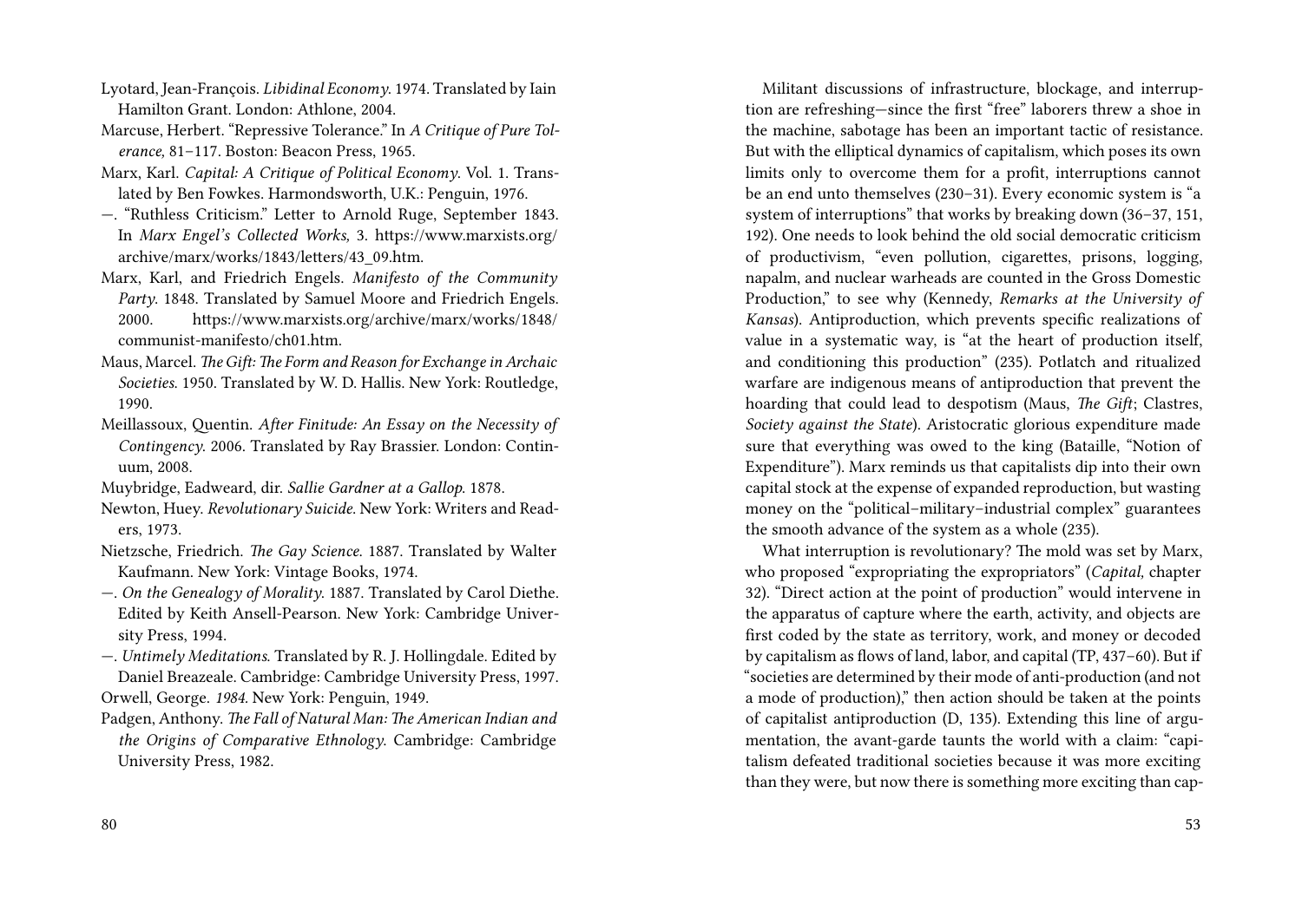italism, itself: its destruction" (Bernadette Corporation, *Get Rid of Yourself*). Though this position is condemned by Leninists as infantile leftism, it is the realization of Deleuze and Guattari's critique of therapy culture—clinicians say that one matures out of the depressive position by learning an ambivalent balance of love and hate, which helps delay gratification (Joseph, "Projective Identification," 99). But is that not the alienation of the worker from the fruits of his labor, Deleuze and Guattari protest, the fundamental separation of a desiring subject from her means of satisfaction (AO, 70–75)? Think of an old German rock song, "Macht Kaputt, Was Euch Kaputt Macht" by Ton Steine Scherben, an anarchocommunist band connected to the squatter scene and the Red Army Faction (before it went underground). As cheap as it sounds, perhaps the cure for depressive disinterest is the thrill of "destroying what destroys you."

## **Substance: Political Anthropology, Not Technoscience**

"Science does not think," Heidegger sensationally claims in his 1952 lecture *What Is Called Thinking?* A year later, Gaston Bachelard makes an opposing scandalous assertion in *Le Matérialisme Rationnel* that "science does not get the philosophy it deserves" (20). What science needs, Bachelard says, is a science that produces objects for thought. One such approach is the "nomad science" of *A Thousand Plateaus,* which forms a direct response to Heidegger's challenge that "we are still not thinking" (*Thinking?,* 6). Nomad science poses problems in clarifying what is really going on in states of affairs (WP, 155–62). In posing better problems, instead of trying to solve them, science invites a range of potential solutions (80–83). "Like a compass, not a blueprint," the saying goes, which is only useful for those who take the time to learn the terrain. In following some technological lines,

- Kennedy, Robert F. *Remarks at the University of Kansas*. March 18, 1968.
- Kissinger, Henry. "The Vietnam Negotiations." *Foreign Affairs* 48, no. 2 (1969): 211–34.
- Klossowski, Pierre. "Circulus Vitiosus." Translated by Joseph Kuzma. *The Agonist: A Nietzsche Circle Journal* 2, no. 1 (2009): 31–47.
- —. *Nietzsche and the Vicious Circle*. 1969. Translated by Daniel W. Smith. Chicago: University of Chicago Press, 1997.
- Kopal, Zdeněk. *The Moon*. Dordrecht, Netherlands: D. Reidel, 1969.
- Kubrick, Stanley, dir. *Clockwork Orange*. Burbank, Calif.: Warner Bros. Pictures, 1971.
- Lafargue, Paul. *Social and Philosophical Studies*. Translated by Charles H. Kerr. Chicago: Charles H. Kerr, 1910.
- Lambert, Gregg. *The Non-philosophy of Gilles Deleuze*. London: Continuum, 2002.
- Land, Nick. "Annotated #Accelerate (#2b)." *Urban Future* 2, no. 1 (2014). http://www.ufblog.net/on-accelerate-2b.
- —. "Annotated #Accelerate (#3)." *Urban Future* 2, no. 1 (2014). http:/ /www.ufblog.net/annotated-accelerate-3/.
- —. "The Dark Enlightenment." In *The Dark Enlightenment*. 2013. http://www.thedarkenlightenment.com/the-darkenlightenment-by-nick-land/.
- —. *Thirst for Annihilation: George Bataille and Virulent Nihilism*. London: Routledge, 1992.

Lang, Fritz, dir. *Metropolis*. 1927. New York: Kino Video, 2004.

- Laroche, Emmanuel. *Histoire de la Racine "Nem-" en Grec Ancien*. Paris: Librairie C. Klincksieck, 1949.
- Lübke, Wilhelm. *Ecclesiastical Art in Germany during the Middle Ages*. 1852. Translated by I. A. Wheatley. London: Cassell, Petter, and Galpin, 1871.
- Luke, Timothy W. *Ecocritique: Contesting the Politics of Nature, Economy, and Culture*. Minneapolis: University of Minnesota Press, 1997.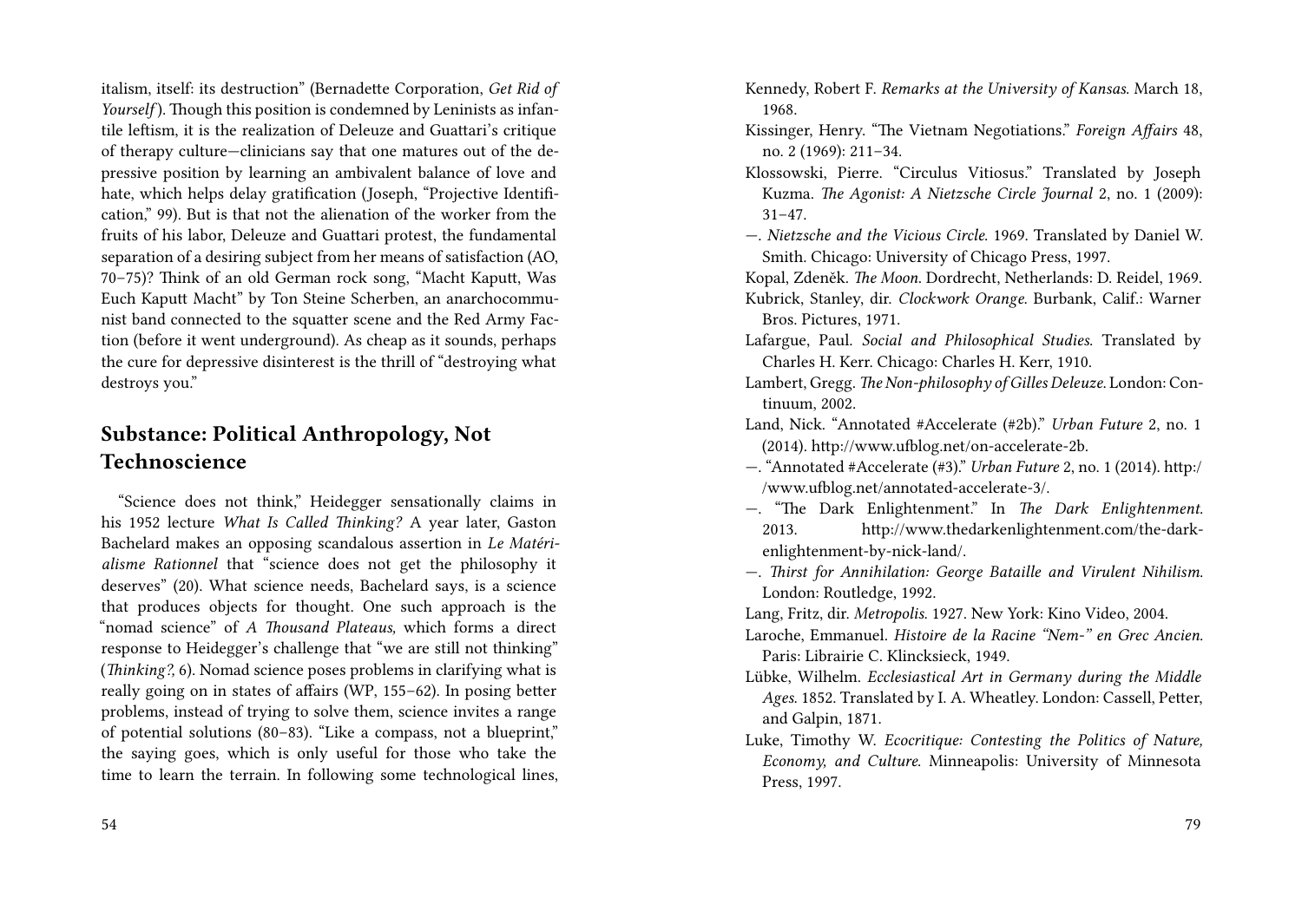- Grosz, Elizabeth. *Becoming Undone: Darwinian Reflections on Life, Politics, and Art*. Durham, N.C.: Duke University Press, 2011.
- Guevara, Ernesto "Che." *Guerilla Warfare*. 1960. Translated by J. P. Morray. Oxford: SR Books, 1997.
- Halperin, David, and Valerie Traub. "Beyond Gay Pride." In *Gay Shame,* 3–40. Chicago: University of Chicago Press, 2009.
- Hardt, Michael. "The Common in Communism." 2010. http://seminaire.samizdat.net/IMG/pdf/Microsoft Word - Michael Hardt.pdf.
- Hardt, Michael, and Antonio Negri. *Empire*. Cambridge, Mass.: Harvard University Press, 2000.
- Heidegger, Martin. *What Is Called Thinking?* 1952. Translated by J. Glenn Gray. New York: Perennial, 1976.
- Hevelii, Johannis. *Selenographia sive Lunae Descriptio*. Gdansk, 1647.
- Holloway, John. "The Scream." In *Change the World without Taking Power: The Meaning of Revolution Today,* 1–10. London: Pluto Press, 2002.
- Invisible Committee. *To Our Friends*. 2014. Translated by Robert Hurley. Los Angeles, Calif.: Semiotext(e), 2015.
- Joseph, Betty. "Projective Identification: Some Clinical Aspects." In *Projective Identification: The Fate of a Concept,* edited by Elizabeth Spillius and Edna O'Shaughnessy, 98–111. New York: Routledge, 2012.
- Kafka, Franz. *The Trial*. 1925. Translated by Willa and Edwin Muir. New York: Schocken, 1956.
- Kant, Immanuel. *Anthropology from a Pragmatic Point of View*. 1798. Translated by Robert B. Louden. Cambridge: Cambridge University Press, 2006.
- Kauffman, Stuart. *Reinventing the Sacred: A New View of Science, Reason, and Religion*. New York: Basic Books, 2008.
- Kauffman, Stuart, Teppo Felin, Roger Koppl, and Giuseppe Longo. "Economic Opportunity and Evolution: Beyond Landscapes and Bounded Rationality." *Strategic Entrepreneurship Journal* 8, no. 4 (2014): 269–82.

humans tend to co-evolve with their technological counterparts, or make an even stronger claim: certain technologies produce new peoples (TP, 404–15). So beyond problems, the science of nomads is more an anthropology (or even a geography). Here it may be helpful to consider Deleuze's point about Pascal's Wager in *Nietzsche and Philosophy,* which he says is not a theological question but an anthropological query about how it would be to live without god. The story about nomad scientists and their cousins, the metallurgical smiths, is mostly a history of their appreciation for the singularities of matter, just as Heidegger says the thinking cabinetmaker does when turning each knot and warp to its advantage.

Deleuze and Guattari's autopsy of Oedipus demonstrated the need for anthropology. Their method was analytically clear: dissect him with an internal critique of psychoanalysis and then an external of anthropology. From the first, all they could determine was Oedipus's illegitimate birth, which was already a public secret. It was only through the subsequent historical materialist explanation for Oedipus's emergence that they could plot his demise. We deserve a new anthropology, especially if we plan to commit an act of sedition against the whole world. It will not be born out of a new Enlightenment. Anthropology's Enlightenment father Kant paired anthropology with geography to generate the first scientific classification of race (and white racial superiority) (Bernasconi, "Who Invented the Concept of Race?"). Borrowing from his philosophical work, he lectured on the topic for forty years (1756–97) and published a foundational text, *Anthropology from a Pragmatic Point of View* (Eze, "Color of Reason"). Even anti-Semitic Heidegger knew that reorganizing philosophy along the lines of a succession of psychologies in human history was a grave error—though his negative anthropology leaves the door open to the wild phenomenological speculation of Agamben, Stiegler, and Virno (Balibar, "Subjection and Subjectivation," 2–9). Rather, we need to return to structuralism, if for no other reason than *American anthropology was never*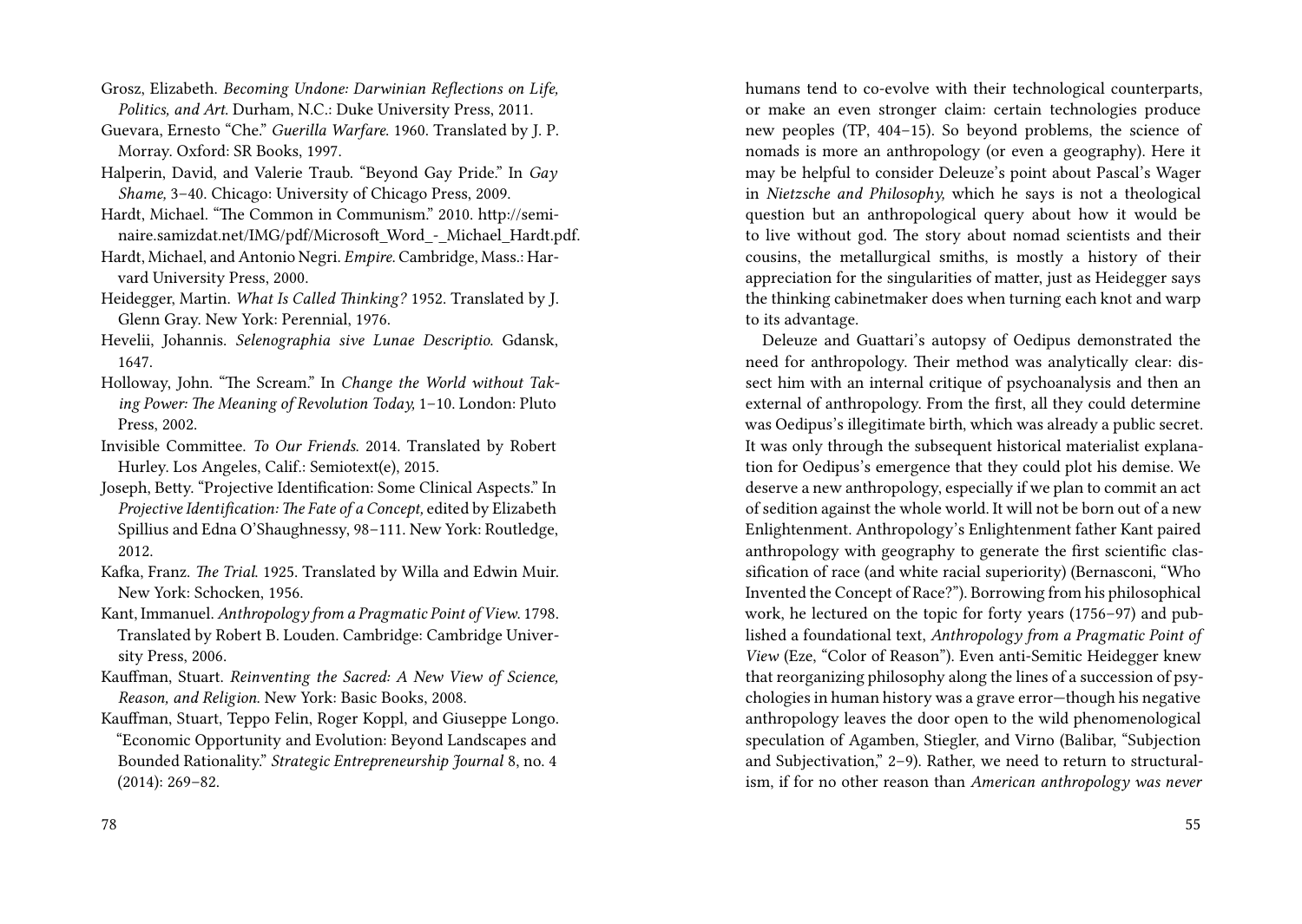*(post)structuralist.* Such a provocation is not an attempt to be retro; it is a rejection of the postmodern "reflexive turn" as thirty years lost to naval gazing (Viveiros de Castro, *Cannibal Metaphysics,* 98– 100).

Why not a structuralist political anthropology? Viveiros de Castro says that the opening move would be to shatter anthropology as the "mirror of society," which is to say, to shift the crosshairs from psychoanalysis to anthropology to write an *Anti-Narcissus* (*Cannibal Metaphysics,* 40–45). There are a few Deleuzian anthropologists who still take seriously the structuralist project of studying the other: Philippe Descola, Eduardo Kohn, Patrice Maniglier, and Eduardo Viveiros de Castro, to name a few. Only with their help can we overturn the mode of production, perhaps learning from the cannibalist Araweté and Tupinambá's "metaphysics of predation" (*Cannibal Metaphysics,* 142–44). Yet even these anthropologists need to get beyond the naturalist's impulse simply to catalog everything that they see. For even they are struck with their discipline's postcolonial guilt and are content to paint their subjects' lines of becoming in a connectivist "generalized chromaticism" only a few shades from productivism (45, 161). Like Deleuze and Guattari's remarks on Freud as the Martin Luther and Adam Smith of psychology, these anthropologists remain imprisoned by their own states of affairs—until they produce a body to perform an autopsy, *Anti-Narcissus* pulls its punches. And without a critique, it remains too close to "a bizarre mixture of ontology and anthropology, metaphysics and humanism, theology and atheism" (NP, 183). Our conspiracy demands more than knowing how the other conditions herself through the enemy, even if it is how they eat each other; it is a communism that wants to consume the flesh and blood of the entire cosmos.

- Eze, Emmanuel Chudwuki. "The Color of Reason: The Idea of 'Race' in Kant's Anthropology." In *Postcolonial African Philosophy: A Critical Reader,* edited by Emmanuel Chudwuki Eze, 103–31. Cambridge, Mass.: Blackwell, 1997.
- Flaxman, Gregory. *Gilles Deleuze and the Fabulation of Philosophy*. Minneapolis: University of Minnesota Press, 2011.
- —. "Politics and Ontology: A Review of Nathan Widder: *Political Theory after Deleuze*." *Postmodern Culture* 24, no. 2 (2014), https:/ /muse.jhu.edu/article/580775.
- Flint, Jim. "Michel Serres' Angels: A Modern Myth." *Mute* 1, no.
	- 4 (1996). http://www.metamute.org/editorial/articles/michelserres-angels-modern-myth.
- Fontaine, Claire. "This Is Not the Black Bloc." 2007. http:// www.clairefontaine.ws/pdf/black\_bloc\_eng.pdf.
- Foucault, Michel. *History of Sexuality, Volume 1: An Introduction*. Translated by Robert Hurley. New York: Pantheon Books, 1978.
- —. "Nietzsche, Genealogy, History." 1971. In *Language, Counter-Memory, Practice: Selected Essays and Interviews,* translated by Donald F. Bouchard and Sherry Simon, 113–38. Ithaca, N.Y.: Cornell University Press, 1977.
- —. *Security, Territory, Population: Lectures at the Collège de France 1977–1978*. 2004. Translated by Graham Burchell. Edited by Michel Senellart. New York: Palgrave Macmillan, 2007.
- —. *"Society Must Be Defended": Lectures at the Collège de France, 1975–1976*. 1997. Translated by David Macey. New York: Picador, 2003.

—. "Theatrum Philosophicum." *Critique* 282 (1970): 885–908.

- Galloway, Alexander R. *Protocol: How Control Exists after Decentralization*. Cambridge, Mass.: MIT Press, 2004.
- Galloway, Alexander R., and Eugene Thacker. *The Exploit: A Theory of Networks*. Minneapolis: University of Minnesota Press, 2007.
- Gingrich, Owen, and Albert van Helden, "From *Occhiale* to Printed Page: The Making of Galileo's *Sidereus Nuncius*." *Journal for the History of Astronomy* 34, no. 116 (2003): 251–67.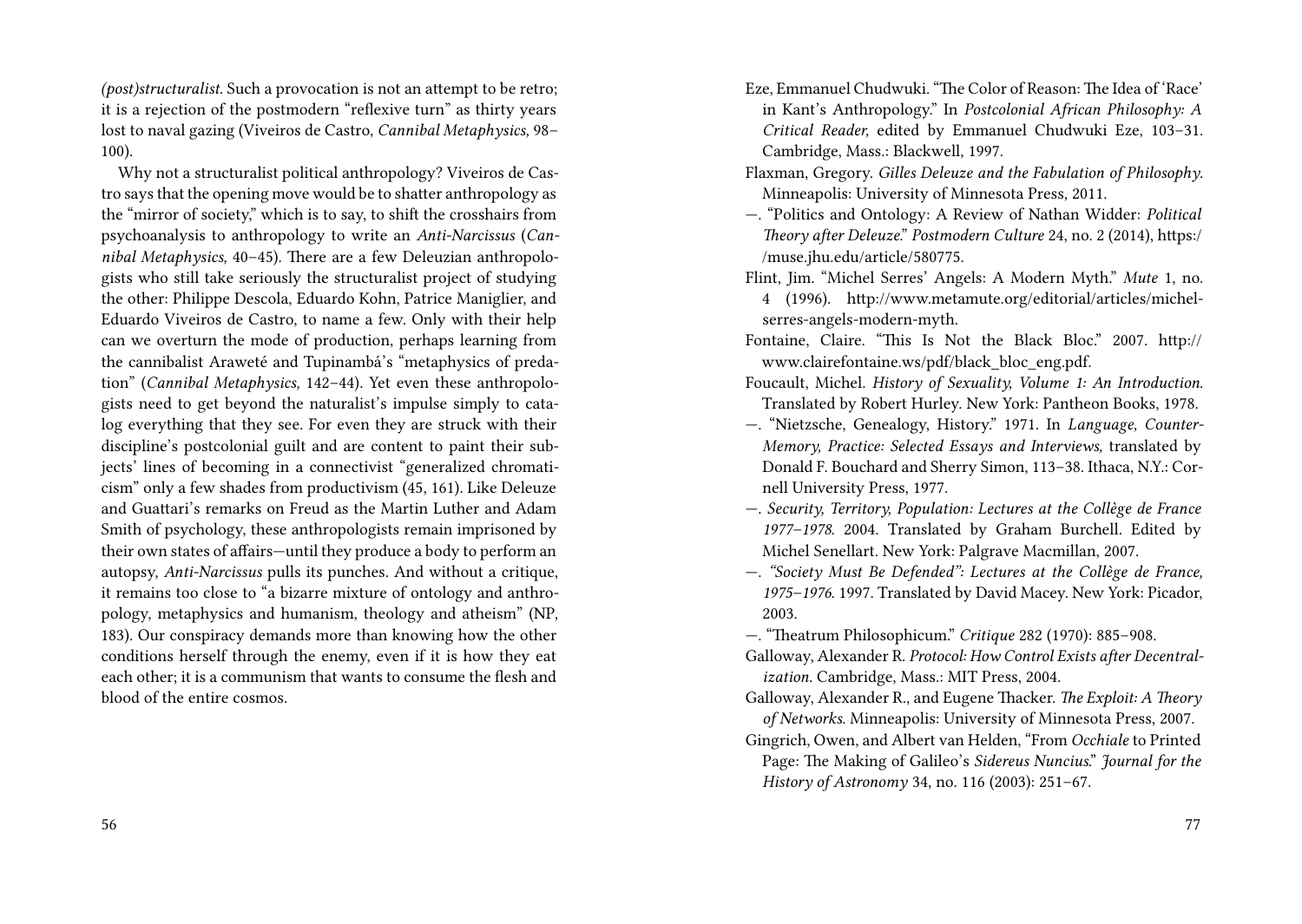- —. *Proust and Signs*. 1964. Translated by Richard Howard. London: Continuum, 2000.
- —. *Pure Immanence: A Life*. 1995. Translated by Anne Boyman. New York: Zone Books, 2001.
- —. *Spinoza: Practical Philosophy*. 1970. Translated by Robert Hurley. San Francisco: City Lights Books, 1988.
- —. *Two Regimes of Madness: Texts and Interviews 1975–1995*. 2001. Translated by Amed Hodges and Mike Taormina. Edited by David Lapoujade. Los Angeles, Calif.: Semiotext(e), 2007.
- Deleuze, Gilles, and Félix Guattari. *Anti-Oedipus*. 1972. Translated by Robert Hurley, Mark Seem, and Helen R. Lane. Minneapolis: University of Minnesota Press, 1977.
- —. *Kafka: Toward a Minor Literature*. 1975. Translated by Dana Polan. Minneapolis: University of Minnesota Press, 1986.
- —. *A Thousand Plateaus*. 1980. Translated by Brian Massumi. Minneapolis: University of Minnesota Press, 1987.
- —. *What Is Philosophy?* 1991. Translated by Hugh Tomlinson and Graham Burchell. New York: Columbia University Press, 1994.
- Deleuze, Gilles, and Claire Parnet. 1977. *Dialogues 2,* rev. ed., translated by Hugh Tomlinson and Barbara Habberjam. New York: Columbia University Press, 2007.
- Derrida, Jacques. "Force of Law: The Mystical Foundation of Authority." 1989. In *Deconstruction and the Possibility of Justice,* edited by Drucilla Cornell et al., 3–66. New York: Routledge, 1992.
- Dumézil, Georges. *Mitra-Varuna: An Essay on Two Indo-European Representations of Sovereignty*. 1984. Translated by Derek Coltman. New York: Zone Books, 1988.
- Edelman, Lee. *No Future: Queer Theory and the Death Drive*. Durham, N.C.: Duke University Press, 2004.
- Edmonds, John Maxwell. *Elegy and Iambus, Being the Remains of All the Greek Elegiac and Iambic Poets from Callinus to Crates, Excepting the Choliambic Writers, with the Anacreontea*. Vol. 1. Cambridge, Mass.: Harvard University Press, 1931.

## **Nomadism: Barbarian, Not Pastoral**

At first blush, nomadism appears pastoral. Deleuze's works constitute one great "horse opera," as the animals appear in more than half of his published work. One question motivates his obsession: what can a horse do? This is an affective inquiry into their capacities and not their meaning:

take the horse, the apocalyptic beast, as an example: the horse that laughs, in Lawrence; the horse that sticks his head through the window and looks at you, in Kafka; the horse "that is the sun," in Artaud; or even the ass that says *YeaYuh,* in Nietzsche—these are all figures that constitute so many symbols through the building-up of forces, through the constitution of compounds of power. (ECC, 134)

Deleuze chastises Freud for making Little Hans's fear of horses into an image of the father, when it is really a desire to escape to the street (ECC, 64). Horses appear as the first weapons, whose speed is essential to establishing the asymmetrical relation between nomads and the state (TP, 396). When combined with inventions, such as the stirrup or the photograph, horses generate the peculiar movement of speed through immobilization—the voyages in situ of the knight who sleeps on his horse and Muybridge's *Sallie Gardner at a Gallop* (D, 74–75; C1, 5–6). They can be the cause of madness, such the public beating of horses that scarred Dostroyevsky's memory and triggered Nietzsche's break with reality (TP, 257). Yet there is little of ontological import about the horse itself; it takes "the earth" to slow one down through an "artificial reterritorialization" to give any given horse "a particular substance to the content, a particular code to the utterances, a particular limit to becoming, a particular indicative mood (present, past, future) to time" (ECC, 72). As such, the warhorse is far more like a wolf than a workhorse, which is the younger sibling of the ox (TP, 256–57).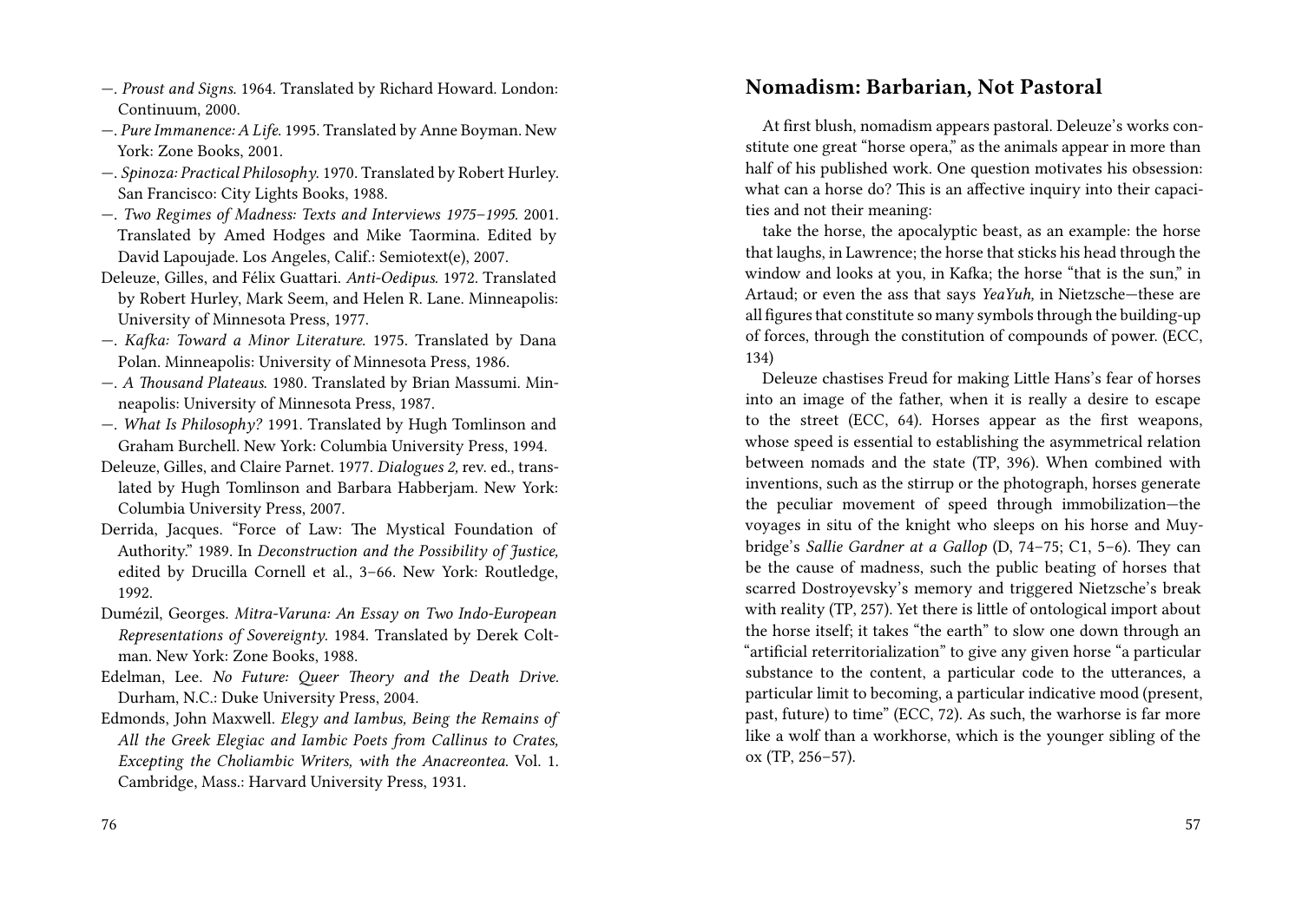The nomads that will dissolve capitalism are not cowboys but barbarians. Not self-attributed but a smear, the term *barbarian* was invented by Hellenistic Greeks as onomatopoeia for the blabber of those who could not speak their language (Padgen, *Fall of Natural Man,* 16). Lacking the capacity for reason, barbarian is used to paint certain foreigners as utterly black and without a single virtue. Not all strangers are vilified by the citizens of empire. Rather, barbarians have two defining characteristics: they refuse to be educated in the language of the *polis* and they act with a savage roughness that exceeds the boundaries of appropriateness (Crisso and Odoteo, *Barbarians,* 40–42). The first jams the usual logocentric means of recognition that would extend them the communal rights of being a human (Padgen, *Fall of Natural Man,* 16); the second banishes them to the uncivilized realm of beasts that lacks decorum, protocol, and restraint (17–18). Nomads are perfectly satisfied with such a one-sided story. What initially appears as an insulting depiction of their limited capacities instead is a definition of how they avoid capture. Barbarians can continue their siege as long as the likes of Hegel, "an honest subject of the Prussian state," cannot apprehend "a completely autonomous, sovereign, uncompromising opposition—a multiplicity that does not allow itself to be enrolled in any synthesis" (Crisso and Odoteo, *Barbarians,* 14). The outside to the new "socially conscious" economy, barbarians avoid the liberal trap of tolerance, compassion, and respect. The only risk is that their ferocity will abate and their passion subside.

- Deleuze, Gilles. *Cinema 1: The Movement-Image*. 1983. Translated by Hugh Tomlinson and Barbara Habberjam. Minneapolis: University of Minnesota Press, 1986.
- —. *Cinema 2: The Time-Image*. 1985. Translated by Hugh Tomlinson and Robert Galeta. Minneapolis: University of Minnesota Press, 1989.
- —. *Desert Islands and Other Texts, 1953–1974*. 2002. New York: Semiotext(e), 2004.
- —. *Difference and Repetition*. 1968. Translated by Paul Patton. New York: Columbia University Press, 1994.
- —. *Empiricism and Subjectivity: An Essay on Hume's Theory of Human Nature*. 1953. Translated by Constantin V. Boundas. New York: Columbia University Press, 1995.
- —. *Essays Critical and Clinical*. 1993. Translated by Daniel W. Smith and Michael A. Greco. Minneapolis: University of Minnesota Press, 1997.
- —. *Expressionism in Philosophy: Spinoza*. 1968. Translated by Martin Joughin. New York: Zone Books, 1990.
- —. *The Fold: Leibniz and the Baroque*. 1988. Translated by Tom Conley. Minneapolis: University of Minnesota Press, 1993.
- —. *Foucault*. 1986. Translated by Seán Hand. Minneapolis: University of Minnesota Press, 1988.
- —. *Francis Bacon: The Logic of Sensation*. 1981. Translated by Daniel W. Smith. Minneapolis: University of Minnesota Press, 2005.
- —. *Logic of Sense*. 1969. Translated by Mark Lester, with Charles Stivale. Edited by Constantin V. Boundas. New York: Columbia University Press, 1990.
- —. *Negotiations: 1972–1990*. 1990. Translated by Martin Joughin. New York: Columbia University Press, 1995.
- —. *Nietzsche and Philosophy*. 1962. Translated by Hugh Tomlinson. New York: Columbia University Press, 2006.
- —. "On the New Philosophers and a More General Problem." Interview with Bertrand Augst. Translated by Bertrand Augst. *Discourse* 20, no. 3 (1998): 34–43.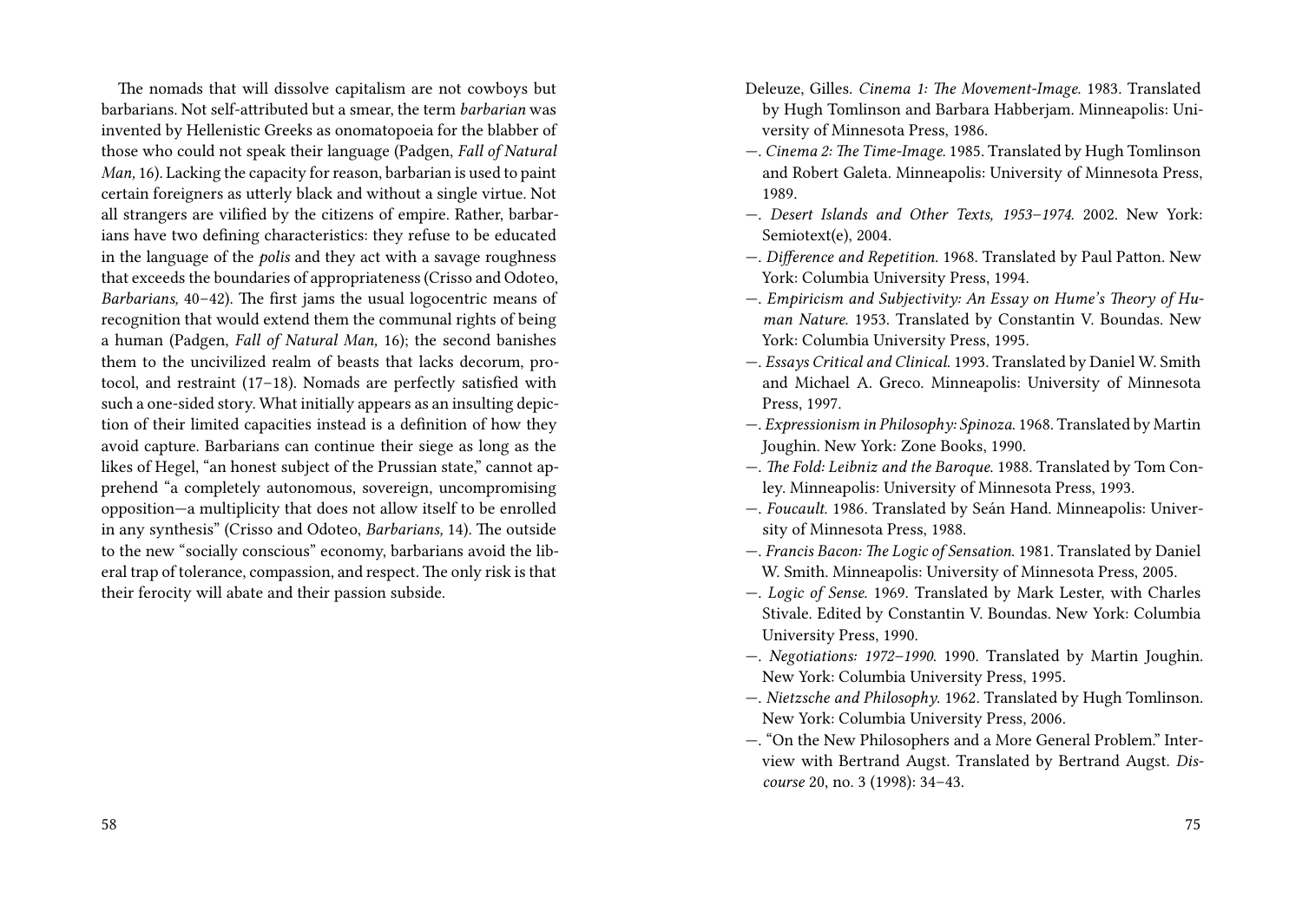- Bernasconi, Robert. "Who Invented the Concept of Race? Kant's Role in the Enlightenment Construction of Race." In *Race,* edited by Robert Bernasconi, 11–36. Malden, Mass.: Blackwell, 2001.
- Bey, Hakim. *The Temporary Autonomous Zone, Ontological Anarchy, Poetic Terrorism*. 2nd ed. Brooklyn, N.Y.: Autonomedia, 2003.
- Brown, Wendy. *Regulating Aversion: Tolerance in the Age of Identity and Empire*. Princeton, N.J.: Princeton University Press.
- *Buiness Insider*. "Google Chairman: 'The Internet Will Disappear.'" 2015. http://www.businessinsider.com/google-chief-ericschmidt-the-internet-will-disappear-2015-1.
- Butler, Samuel. *Erewhon: or, Over the Range*. 1872. London: AC Fifield, 1910. http://www.gutenberg.org/files/1906/1906-h/ 1906-h.htm.
- Cazdyn, Eric. *The Already Dead: The New Time of Politics, Culture, and Illness*. Durham, N.C.: Duke University Press, 2012.
- Chaplin, Charlie, dir. *Modern Times*. New York: Criterion Collection, 1936.
- Clastres, Pierre. *Society against the State*. 1974. Translated by Robert Hurley and Abe Stein. New York: Zone Books, 1987.
- Cohen, Jared, and Eric Schmidt. *The New Digital Age: Reshaping the Future of People, Nations, and Business*. New York: Doubleday, 2013.
- Connolly, William E. *Pluralism*. Durham, N.C.: Duke University Press, 2005.
- Crisso and Odoteo. *Barbarians: The Disordered Insurgence*. Anonymous translation. 2003. http://theanarchistlibrary.org/library/ crisso-and-odoteo-barbarians-the-disordered-insurgence.pdf.
- Debord, Guy. "The Bad Old Days Will End." 1963. In *Leaving the 20th Century: The Incomplete Work of the Situationist International,* translated by Christopher Gray, 33–37. London: Rebel Press, 1998.
- DeLanda, Manuel. *Intensive Science and Virtual Philosophy*. London: Continuum, 2002.

#### 74

# **The Call of the Outside**

## **Distribution: The Outside, Not Nomos**

Cows offer the clearest picture of crowned anarchy, also called "nomadic distribution" (DR, 41; TP, 158). When set out to pasture, they practice *auto-nomy* by following a self-regulated *nomos,* the customary distribution in open space ("in general an unlimited space; it can be a forest, meadows beside rivers, a mountain slope," says philologist Emmanuel Laroche on page 116 of his etymological study) that "crowns" whatever is unique to each landscape, as in livestock feeding on a particular patch of grass and leaving excrement to fertilize the soil anew. *Nomos* is part of a larger constellation of *nem-* words examined by Laroche, including nomads and distribution *(nomos),* customary law *(nomos),* melody *(nomos),* pasture or sphere of command *(nomos),* roaming (*nomas,* the basis for nomad), pasture *(nemo),* inhabitant *(naetees),* territory *(nemeesis),* governor *(nomarchees),* and law *(nomoi).* Most controversial about Laroche's argument is his claim that Greek is the only of the Indo-European languages to be pastoral, which casts the Solonic sense of *nomos* as statist distribution as a betrayal of its nomadic roots. Over the generations, *nomos* loses its nomadic heritage to become the administrative appropriation, distribution, and use of land (22– 29, 115–24, 178–205). During this time, *nomos* is combined with the household *(oikos)* to name economics; first mentioned by Phocylides in a poem where he compares women to animals: to dogs, bees, free-range pigs, and long-maned horses (Edmonds, *Elegy and Iambus,* 173–74). (Phocylides suggests that his friend marry the bee because she is a good housekeeper—*oikonomos agathe*; 174.) But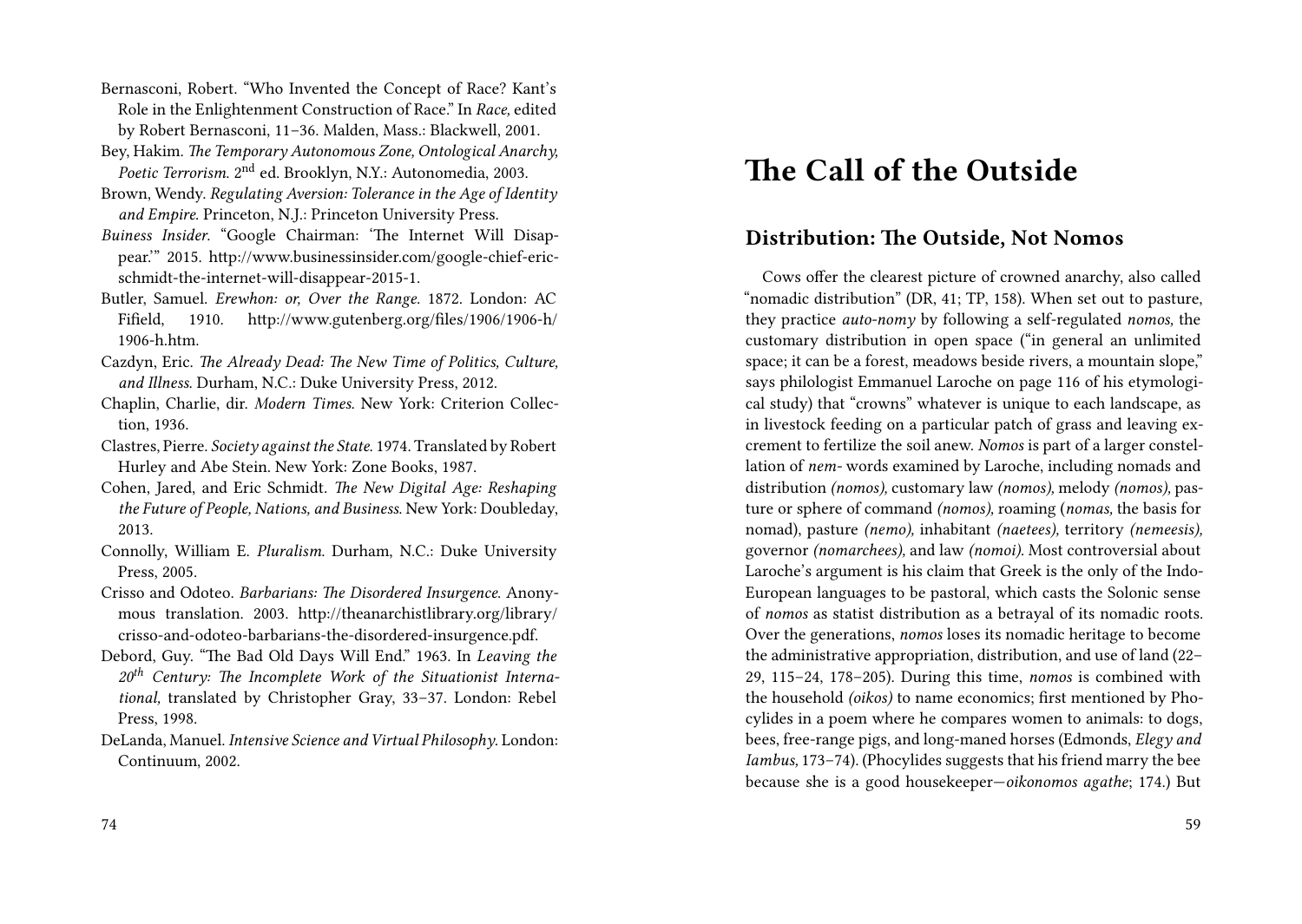Marx shows in chapter 7 of *Capital* that he knows that "what distinguishes the worst architect from the best of bees is this, that the architect raises his structure in imagination before he erects it in reality." Certainly there is a residual speciesism in Marx's remark, as animals' experience of the world *(Umwelt)* is sophisticated enough to produce many things ("art does not wait for human beings to begin") (TP, 320). Yet there is a considerable difference in how humans and cows crown the space that they occupy. As such, we should be concerned more by how each constructs the world than by the excrement with which they consecrate it.

Marx's son-in-law Paul Lafargue demonstrates in his *Social and Philosophical Studies* how *nomos* was turned against the barbarians. Land first "distributed by lot, with the aid of pebbles," is set under the watch of Nemesis, the goddess of just distribution (125; Laroche, *Histoire,* 89–106). *Nomos* continues to affirm its groundlessness when it is played like a game of chance at the table of the gods, with the dice affirming aleatory points that fracture the sky and fall back to a broken earth (DR, 284). Lafargue posits that the great betrayal appears when justice, born out of equality, sanctions the inequalities of land distributed by right and not luck (*Social and Philosophical Studies,* 133–34, 129–30). No longer the protector of nomads, Nemesis inflicts the death penalty "against those who menace property" for the purpose of "teaching the barbarians to trample under foot their noble sentiments of equality and brotherhood" (130–31). Lafargue thus demands a communist revolution that suppresses private property to banish "the most frightful nightmare which ever tortured sad civilized humanity," the idea of nomic justice (134).

There are two outsides to the state: one a worldwide union, the other a fragmented resistance (TP, 381). To Deleuze and Guattari, this exteriority demonstrates the irreducibility of the *nomos* to the law. If there is anything to this notion, it is not found in a form of exteriority but in the fact of the outside—that there will always be nondenumerable groups (469–73), that there are flows

# **Bibliography**

- Althusser, Louis. *Philosophy of the Encounter: Later Writings, 1978–1987*. 1993/1994. Translated by G. M. Goshgarian. Edited by Oliver Corpet and François Matheron. New York: Verso, 2006.
- Anonymous. "De l'Hypothèse Cybernétique." *Tiqqun* 2 (2001): 223– 339.
- Anonymous. "May 1968 Graffiti." In *Bureau of Public Secrets,* translated by Ken Knabb. 2006. http://www.bopsecrets.org/CF/graffiti.htm.
- Bachelard, Gaston. *Le Matérialisme Rationnel*. Paris: Presses Universitaires de France, 1953.
- Badiou, Alain. "Althusser: Subjectivity without a Subject." 1998. In *Metapolitics,* translated by Jason Barker, 58–67. New York: Verso, 2005.
- Balibar, Étienne. "Subjection and Subjectivation." In *Supposing the Subject,* edited by Joan Copjec, 1–15. New York: Verso, 1994.
- —. *The Philosophy of Marx*. 1993. Translated by Chris Turner. New York: Verso, 1995.
- Bataille, Georges. "The Notion of Expenditure." 1933. In *Visions of Excess: Selected Writings, 1927–1939,* translated by Allan Stoekl, Carl R. Lovin, and Donald M. Leslie Jr., 167–81. Minneapolis: University of Minnesota Press, 1985.
- Bernadette Corporation, dir. *Get Rid of Yourself*. New York: Electronic Arts Intermix, 2003.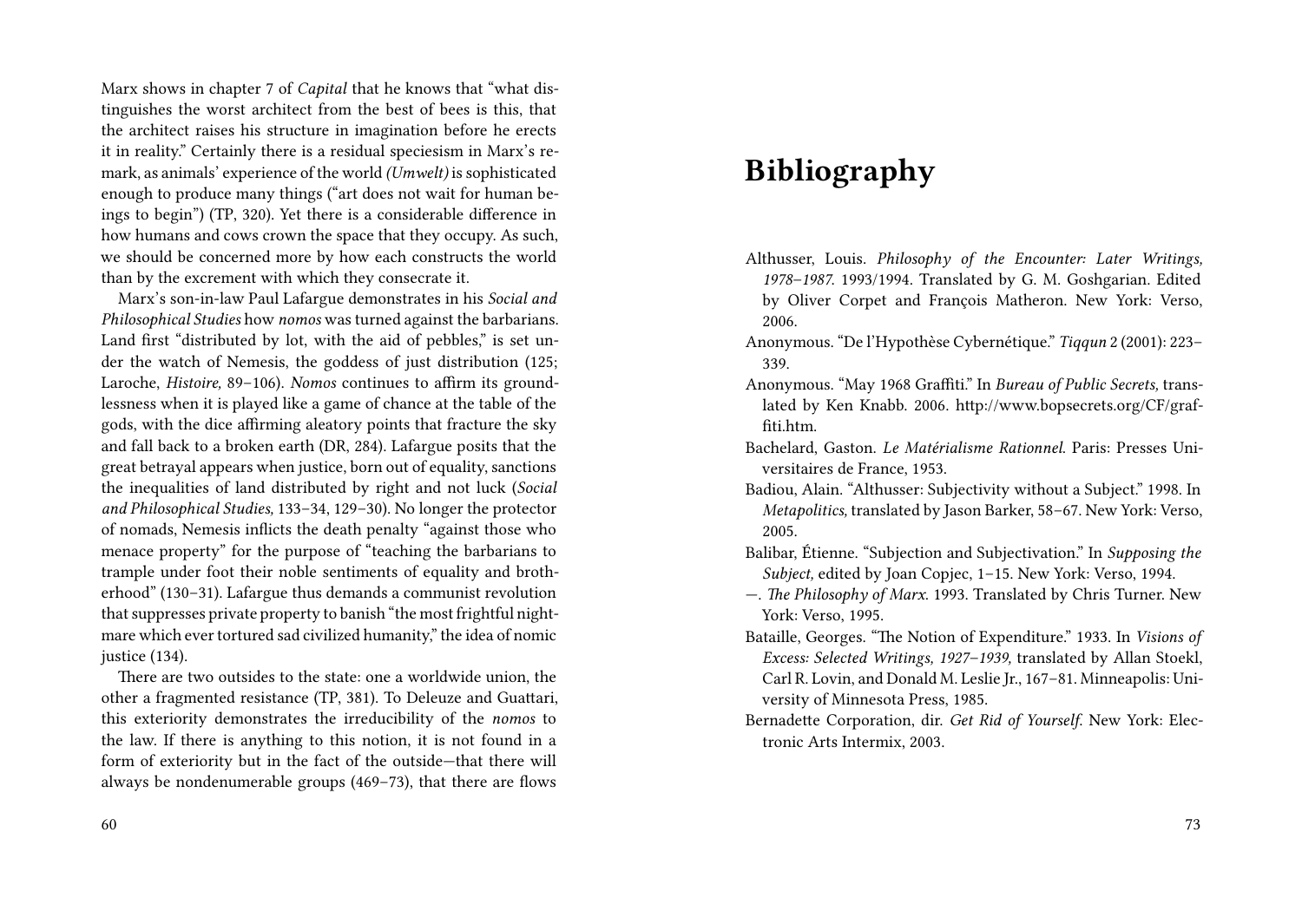# **Acknowledgments**

Thanks to Mark Purcell, Keith Harris, Cheryl Gilge, and everyone at the University of Washington for the opportunity to write this book. I am grateful for critical feedback from Alex Galloway, Geert Lovink, Jose Rosales, Matt Applegate, Alejandro de Acosta, and an anonymous reviewer. Finally, I am indebted to the numerous people who stood beside me at the intellectual and political barricades throughout the project, perhaps too numerous to name, except for one: Eva Della Lana.

that even the best axiomatic can never master (468–69), and that power now produces more than it can repress (F, 28–29). This is the true meaning of "deterritorialization" and "the infinite speed of thought"—each concept confirms the extraordinary powers of the outside (AO, 105; WP, 21, 35–38, 42). The difficulty is that "one cannot write sufficiently in the name of an outside" because it "has no image, no signification, no subjectivity" (TP, 23). How then to link with the outside? The simplest way is to fashion a war machine as a relation to the outside (TP, 376–77). Another path to "a new relation to the outside" may be found in a fissured planet that spews fires that consume the world (DI, 156, 158–59). Such deterritorializations unleash movements that "cease to be terrestrial" when "the religious Nome blooms and dissolves" and "the singing of the birds is replaced by combinations of water, wind, clouds, and fog" (TP, 327).

The outside appears like Frankenstein's monster, with a crack of lightning late into the dreary night while the atomist's rain patters away from the outside. Its darkness does not come from void worship or an existentialist reckoning with nothingness. Flashing brilliantly as a shock to thought, it appears as the "bearer of a problem" that paints the world black with dread (DR, 140). This movement grounds thought as "the relationship with the outside" (DI, 255). Exteriority here is not some transcendent light or yawning void. Rather, the outside opens out to a new milieu, like cracking the window in a house. The outside is seldom as pleasant as a breeze, however, as it invades in all its alien force. Thought here has a choice, to represent or intensify; the latter follows Paul Klee's famous formula: "not to render the visible, but to render visible" (FB, 144). It amplifies the impinging power of the outside to cause a horrible discord that splits apart the harmonies of reason sung in the halls of state thought (DI, 259–60). Such philosophy does not sing, it screams in the analogical language of "expressive movements, paralinguistic signs, breaths" (FB, 93). The outside howls with an "open mouth as a shadowy abyss" (51).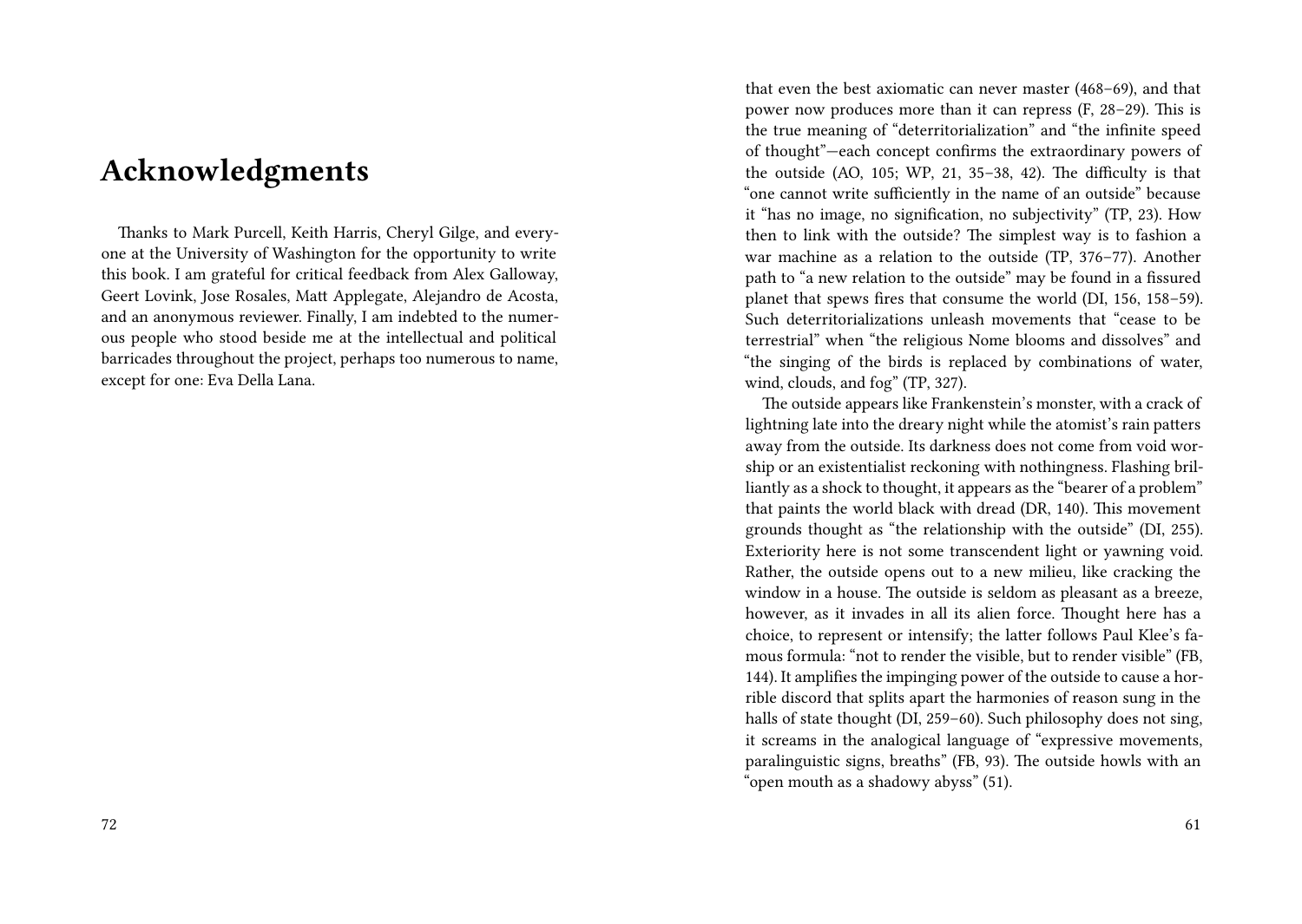## **Politics: Cataclysmic, Not Molecular**

"The revolutionary was molecular, and so was the counterrevolution," Tiqqun prophetically declares (*Introduction to Civil War,* 200). Yet the "molecular revolution" actually begins with Proust, who writes in *Sodom and Gomorrah* of three levels of sexuality: straights, gays, and queers. The first two types connect "molar" lines between fixed objects, each category simply being an inversion of the other (AO, 68–71). The third draws a "transversal" molecular line between the unspecified, partial, and flux of flows "unaware of persons, aggregates, and laws, and of images, structures, and symbols" (70–71, 311). For a long time, the love that dare not speak its name hid with other queer things made up of "very different mechanisms, thresholds, sites, and observers" (WP, 78). But counterculture exposed the secret, which is to say, disclosed a molecular line of previously clandestine passions while blossoming into the flower power of the Summer of Love publicly consecrated at Woodstock's Three Days of Peace, Music, and Love. This new world bore what Paolo Virno calls in *Grammar of the Multitude* the liberatory "anti-socialist demands" of "radical criticism of labor," "an accentuated taste for differences" and "the aptitude (at times violent, certainly) for defending oneself from the State, for dissolving the bondage to the State as such" (111). But the life of this molecular line was short. It was put back to work by disco, flexible production, and the Reagan revolution in an odd "communism of capital" (111).

The cataclysm is not an end but a new beginning, the cataclysm of a temporary hell, "itself the effect of an elementary injustice" that sweeps in and out, rather than being an abysmal lake of sulfur where souls burn forever (ECC, 46). It is the apocalypse before its decadent transformation into the system of Judgment (39). Only a revival of this cataclysmic event can end the apocalypse of an "already industrialized organization" that appeared "a Metropolis" by way of "the great military, police, and civil security of a new

lives": one full of the compromises we make with the present, and the other in which we plot to undo them. The struggle is to keep one's cover identity from taking over. There are those whose daily drudgery makes it difficult to contribute to the conspiracy, though people in this position are far more likely to have secret dealings on the side. Others are given ample opportunities but still fail to grow the secret, the most extreme example being those who live their lives "with nothing to hide," often declaring that they are "an open book." Some treat the conspiracy as a form of hobbyism, working to end the world only after everything else has been taken care of—the worst being liberal communists, who exploit so much in the morning that they can give half of it back as charity in the afternoon. And then there are those who escape. Crafting new weapons while withdrawing from the demands of the social, they know that cataclysm knows nothing of the productivist logic of accumulation or reproduction. Escape need not be dreary, even if they are negative. Escape is never more exciting than when it spills out into the streets, where trust in appearances, trust in words, trust in each other, and trust in this world all disintegrate in a mobile zone of indiscernibility (Fontaine, "Black Bloc"). It is in these moments of opacity, insufficiency, and breakdown that darkness most threatens the ties that bind us to this world.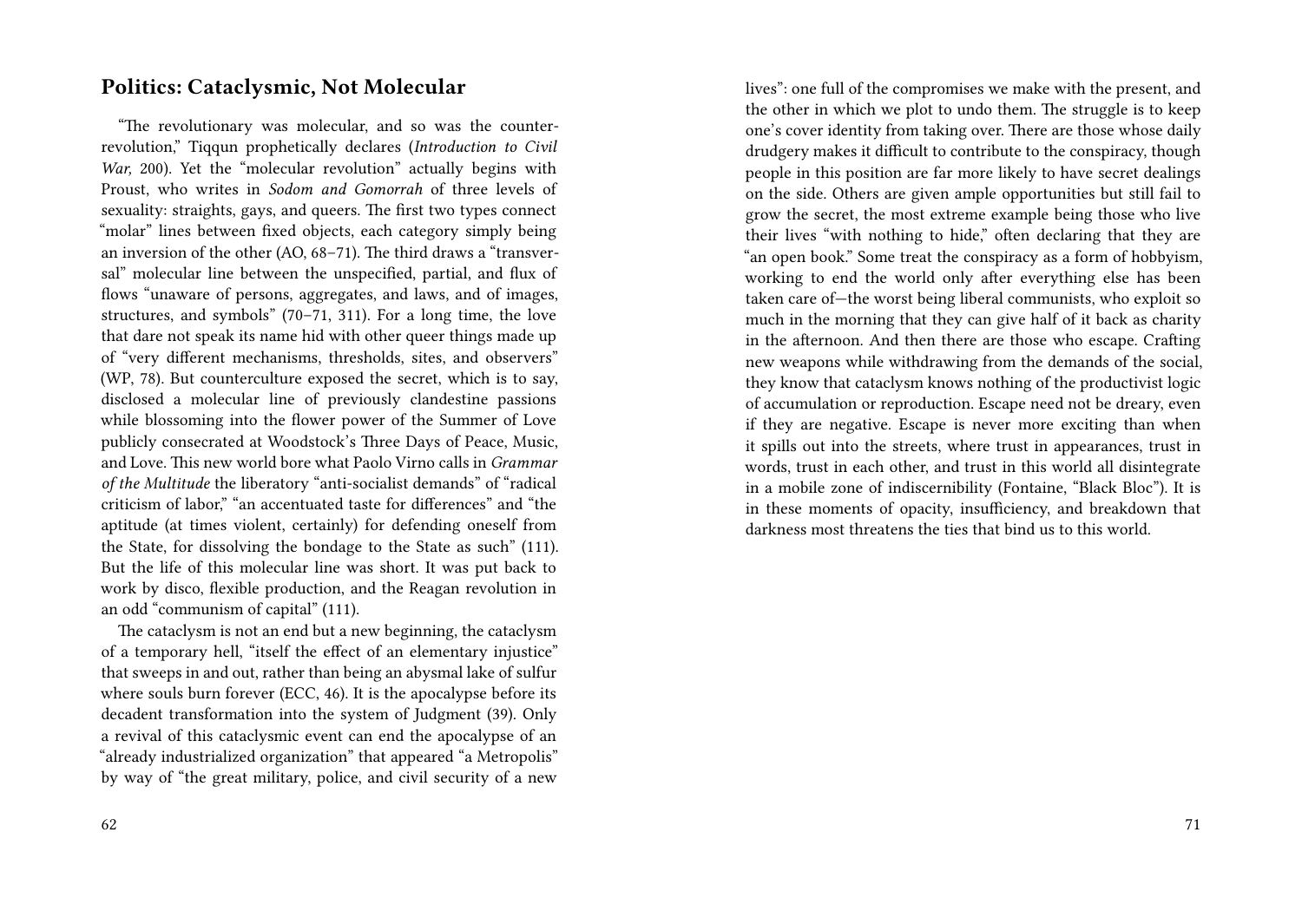enemies, new problems and new means arise, but because THE revolution must be declared impossible"; and for reviving the subject as part of a general martyrology. What stands between liberalism and revolution is intolerance, but in a peculiar way. Intolerance arises out of this world as "something intolerable in the world" to prove that there is "something unthinkable in thought" (C2, 169). Which is to say, it is when we find it all unbearable that we realize "it can no longer think a world or think itself" (170). This is where the Dark Deleuze parts ways with the joyful by inviting the death of this world. There are many fellow travelers of revolutionary intolerance, including Wendy Brown and Herbert Marcuse. Newton argues in his autobiography *Revolutionary Suicide* that the revolutionary task is to risk one's life for the chance of "changing intolerable conditions" (5). In his essay on "repressive tolerance," Marcuse extends tolerance only to the left, subversion, and revolutionary violence and proposes a militant intolerance of the right, this world, and "benevolent neutrality." Together, they express the dark truth of the intolerable as the lived present of being trapped by something so unbearable, so impossible, that it must be destroyed. To be completely clear: the point is not to grow obstinate but to find new ways to end our suffocating perpetual present.

Darkness advances the secret as an alternative to the liberal obsession with transparency. Foucault smartly identifies transparency's role in the "science of the police," which is used in the task of maintaining order through the collusion between the state and capital from liberalism's beginnings in the German notion of the police state through to contemporary biopolitics (*Security, Territory, Population*). The conspiracy is against the consistency of everything being in its proper place, and the secret is the fact that nothing is as it seems. Such a conspiracy is not the pursuit of the ineffable or sublime, as it is neither esoteric nor mystical. It circulates as an open secret that retains its secrecy only by operating against connectivism through the principle of selective engagement. The lesson to be taken is that "we all must live double

State" with a "programmed self-glorification" complemented by a "demented installation of an ultimate judiciary and moral power" (44, 46). We know from Nietzsche's *Gay Science* that the impending cataclysm of "breakdown, destruction, ruin" may appear gloomy (279). And it will certainly cover the earth in a blackness darker than the world has ever seen (279). Yet we should greet it with cheer. For the cataclysm brings with it a new dawn worthy of our highest expectations. Though the daybreak may not be bright, we will have escaped the judgment of God, Man, and the World. "At long last our ships may venture out again, venture out to face any danger," because "the sea, *our* sea, lie open again" … "perhaps there has never yet been such an 'open sea'" (280).

## **Cinema: The Powers of the False, Not the Forces of Bodies**

Bodies are a well-composed image of power. The body of God (the Sacrament of Jesus). The body of a saint (the pierced corpse of the martyr). The body of the sovereign (the King's two bodies). The body of the tyrant (Big Brother's face). The social body (the body politic). A body of evidence (the state's case). The idea of society or the world functioning as an organism is well sedimented. In its stupidest form, it posits a resemblance between the human body and society. Just as various organisms interact to form an organism as a functional whole, it states, society is the cooperation of various social organs. The body provides an image for the much-talked-about "body without organs," the great inspiration for Deleuze, who says that if we are to believe in the world, "give me a body then" (C2, 189).

The body is not really the enemy, the organism is. Some would have bodies appear through their opposites, locked in eternal combat—as the sinner and their Eternal Savior, the regicide and the King, the criminal and the Law (TP, 108). But as an organism,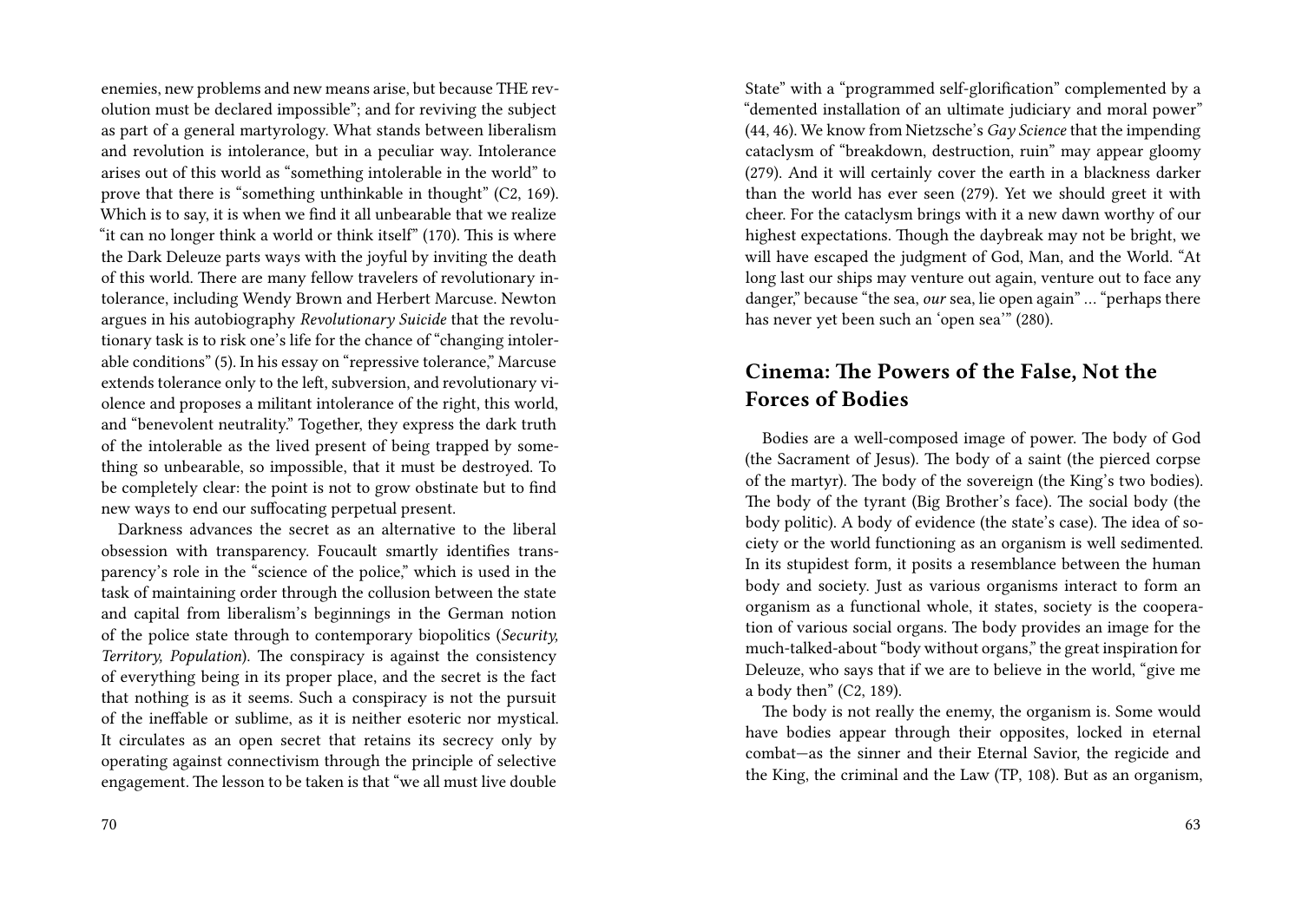the body is put to use for extracting "useful labor," either as a product of work (where organs are connected to the technical machines of the capitalism) or self-reproduction (where organs are connected to the social machines of the species) (AO, 54). The image of the body as an organism might appear as a step forward, as it invokes a form of ecological thinking of interconnected systems. But we are only interested in the body as a frustrating set of resistances, "obstinate and stubborn," as it "forces us to think, and forces us to think what is concealed from thought, life" (C2, 189). This is why it is said that "we do not even know what a body can do." But with the relative ease in which the body has been confused for an organism, perhaps it is time to abandon the image of the body completely. Stop thinking like lawyers, who try cases only after a body has been found. There is a simple reason: the point is not to construct a body without organs (organization, organism, …) but organs without a body. We only get outside the productivist logic of accumulation when "at last the disappearance of the visible body is achieved" (C2, 190).

Against the state's body of evidence: "The 'true world' does not exist," and even if it did, "it would be inaccessible, impossible to describe, and, if it could be described, would be useless, superfluous" (C2, 137). The conspiracy against this world begins with time, which "puts truth in crisis" (130). This is the fundamental problem of the "body of the law" described by Derrida whereby the law must continually rule against what it previously established as the truth (and thus its own authority) ("Force of Law"). It is these moments that reveal an in-effectivity of the truth—denouncing states, nations, or races as fictions does little to dislodge their power, however untrue the historical or scientific justifications for them might be (Seshadri, *Desiring Whiteness*). The state is nothing but these "*not-necessarily true pasts,*" the founding mythologies that fictionalize the origin of states and nations of people (C2, 131). This is the power generated only between the true and the false: what Deleuze calls "the real." The importance of the real is central, as trying to for its destruction. Productivism links up with the autonomous, ceaseless autoproduction of the real. The most naive productivists sentimentally cherish creation and novelty for their own sake, whether as dewy-eyed admiration for the complexity of nature or a staunch Voltairine defense of all types of diversity. The productivists worthy of criticism are those who, in the name of "finding something about this world to believe in," affirm what is given as if this wretched world already included all materials for a better one. I find that in relinquishing the power of destruction, they can only capitalize on production through the logics of accumulation and reproduction. So in founding a new world on the terms of the old, its horizon expands barely beyond what already exists. The alternative I propose is finding reasons to destroy this world.

The greatest crime of joyousness is tolerance. While mentioning tolerance may have marked one as a radical in Deleuze's time, Wendy Brown argues in *Regulating Aversion* that liberal tolerance is now essential to the grammar of empire's "domestic discourse of ethnic, racial, and sexual regulation, on the one hand, and as an international discourse of Western supremacy and imperialism on the other" (1, 7). Today's tolerant are to blame for a "liberal Deleuze," such as William Connolly, who names Deleuze as an antirevolutionary who inspires his belief that "transformation is neither needed nor in the cards today; what is needed is creative modes of *intervention* posed at several strategic sites in the service of reducing economic inequality, foster intra- and inter-state pluralism, and promoting ecological sanity" in his book on pluralism (*Pluralism,* 159). Deleuze criticized a similar position many decades ago when denouncing the media-hungry form of the *Nouveaux Philosophes,* who had "inscribed themselves perfectly well on the electoral grid … from which everything fades away" ("On the New Philosophers," 40–41). Liberal Deleuzians can be criticized accordingly—for endorsing the usual abstractions of the Law and the State that hide the workings of power; for denouncing Marxism "not so much because real struggles would have made new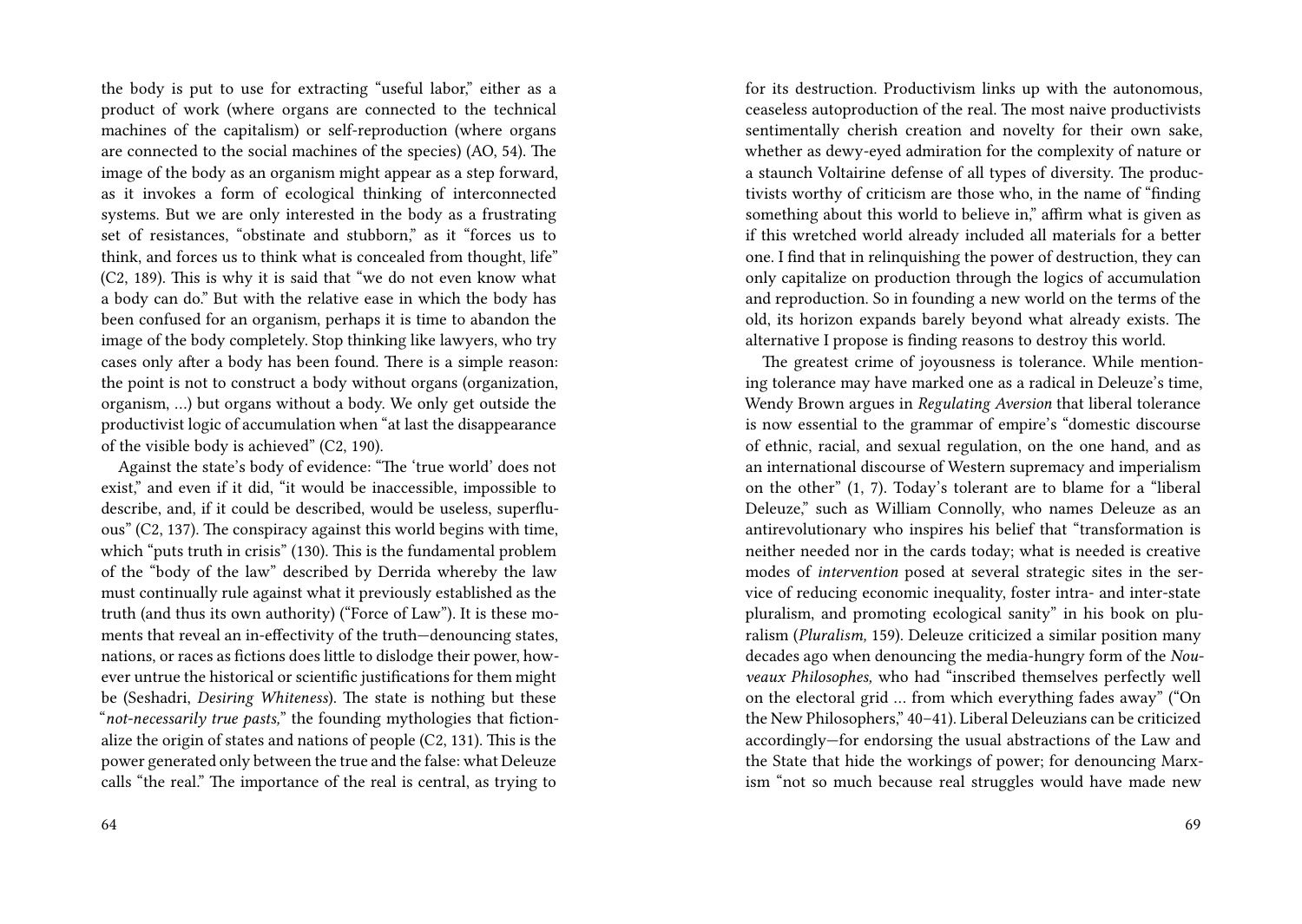man sciences were impotent in the face of the systemic injustices of this world. Rather, Foucault shows how expert inquiry makes exploitation, sexism, racism, poverty, violence, and war into the constitutive elements of how humanity defends itself. He shows that attempts to save this humanity created a biopower that "makes live and lets die," which paradoxically administers life through "a power to expose a whole population to death" that tends toward wars of all-out destruction (Foucault, *History of Sexuality,* 135–37). Elaborating on this condition, subsequent theorists say that we have already been killed but have not yet died, making us an "already dead" that makes us already ready to adopt a revolutionary orientation that sacrifices our current time and space for a new, notyet-realized future (Cazdyn, *Already Dead,* 9). Seen from this perspective, runaway climate change, the Sixth Extinction, and many other impending catastrophes are all essential parts of this world. The Death of this World admits the insufficiency of previous attempts to save it and instead poses a revolutionary gamble: only by destroying this world will we release ourselves of its problems. This does not mean moving to the moon, but that we give up on all the reasons given for saving the world. In my own announcement of the death of this world, I propose critiques of connectivity and positivity, a theory of contraries, the exercise of intolerance, and the conspiracy of communism.

Contemporary Deleuze scholarship tends to be connectivist and productivist. Connectivism is the world-building integration into an expanding web of things. As an organizational logic, it is the promiscuous inclusion of seemingly unrelated elements into a single body to expand its capacities. Academics are not alone in endorsing connectivism—I argue that connectivism drives Google's geopolitical strategy of global influence, which proceeds through a techno-affirmationist desire to annex everything. Commentators use different names for their webs of connections, such as rhizomes, assemblages, networks, material systems, or *dispositifs*. I simply call them "this world" and plot use truth to dispute the false does not work: those who denounce the illegal violence used to found legal orders are quickly dismissed or jailed, and the many climate scientists who harangue the public about the truth of global warming fail to spur policy change.

Cinema "takes up the problem of truth and attempts to resolve it through purely cinematic means" (Lambert, *Non-philosophy,* 93). There are films that go beyond metaphor and analogy, operating instead through a realism of the false. This is not the epic cinema of Brecht or Lang, whose dissimulation and relativism ultimately return the morality of judgment through the viewer. It is a realism of what escapes the body, presenting something it cannot perceive on its own—not different worlds but realities that exist in the present (though not currently lived) that confirm reality by weakening it. Deleuze finds that the elusive truth of postwar cinema does not prevent the existence of a "truthful man" but the "forger" as the character of new cinema (C2, 132). The forger refuses the moral origins of truth and frustrates the return to judgment (C2, 138–39). The realism of the false shows us love through the eyes of a serial killer (Grandrieux's *Sombre*), gives us the real thrill of selfdestruction (Gavras's *Our Day Will Come*), unleashes the cruelty of nature against the cool logic of liberal patriarchy (von Trier's *Anti-Christ*), and solicits us in the horrifying conspiracies of a new flesh (Cronenberg's *Videodrome*).

## **The Sensible: Indiscernibility, Not Experience**

The senses think when the boundary between the imaginary and the real collapses. This is what happens whenever the suspension of disbelief continues outside the frame (C2, 169). But the suspension carries on only as long as it is not whittled down to a narrow proposition through "infinite specification" (DR, 306). It expands by establishing a "distinct yet indiscernible" proximity (TP, 279–80, 286). In this strange zone of indiscernibility, figuration recedes—it